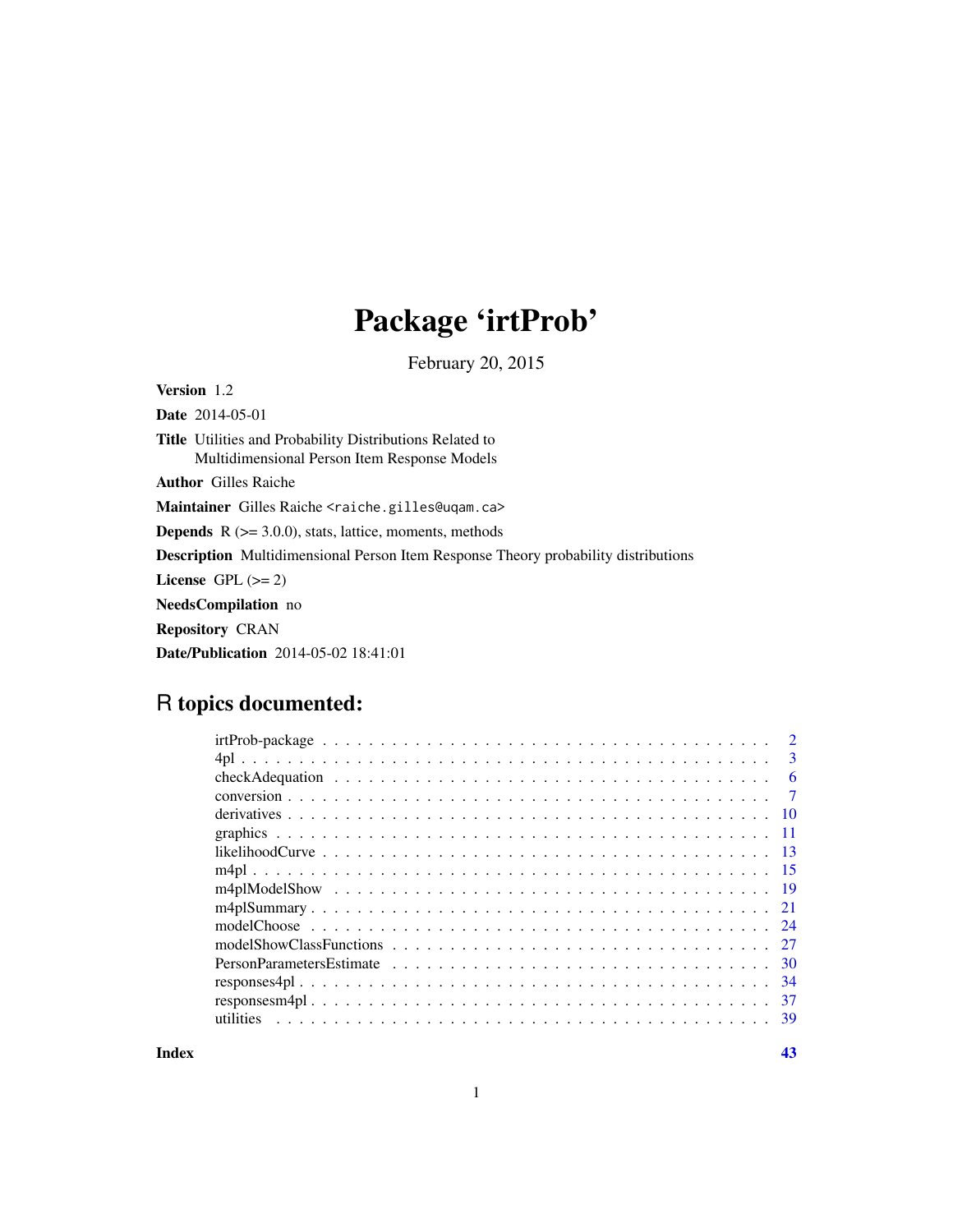<span id="page-1-0"></span>irtProb-package *Utilities and Probability Distributions Related to Multidimensional Person Item Response Models (IRT)*

#### Description

The irtProb package was mainly developped to compute probability distributions in the context of Item Response Theory (IRT). Actually two families of models are taken into account. The first is the family of 1, 2, 3 and 4 parameters logistic fonctions. The second is a new logistic family adding 1, 2, 3 and 4 person parameters (Raiche et al., 2013). With irtProb some utilitarian functions are also available. So it is possible to generate response patterns with each family of item response models and other functions are also available to do conversion of item parameters between classical test theory and item response theory (2PL). Maximum likelihood and Maximum a posteriori estimation function of the multidimensional person paramaters are available.

# Details

| Package:  | irtProb                                      |
|-----------|----------------------------------------------|
| Type:     | Package                                      |
| Version:  | 12                                           |
| Date:     | 2014-01-17                                   |
| Depends:  | $R$ ( $>=$ 3.0.0), lattice, methods, moments |
| License:  | GPL                                          |
| LazyLoad: | yes                                          |

#### Author(s)

Gilles Raiche, Universite du Quebec a Montreal (UQAM),

Departement d'education et pedagogie

<Raiche.Gilles@uqam.ca>, <http://www.er.uqam.ca/nobel/r17165/>

### References

Bartholomew, D. J., Steele, F., Moustaki, I., and Galbraith, J. I. (2000). *The analysis and interpretation of multivariate data for social scientists*. Boca Raton, California: Chapman and Hall.

Carroll, J. B. (1945). The effect of difficulty and chance success on correlations between items or between tests. *Psychometrika, 10*(1), 1-19.

Freund, J. E., and Wallpole, R. E. (1980). *Mathematical statistics, 3rd edition*. Englewood Cliffs, New Jersey: Prentice-Hall.

Guilford, J. P. (1936). The determination of item difficulty when chance success is a factor. *Psychometrika, 1*(4), 259-264.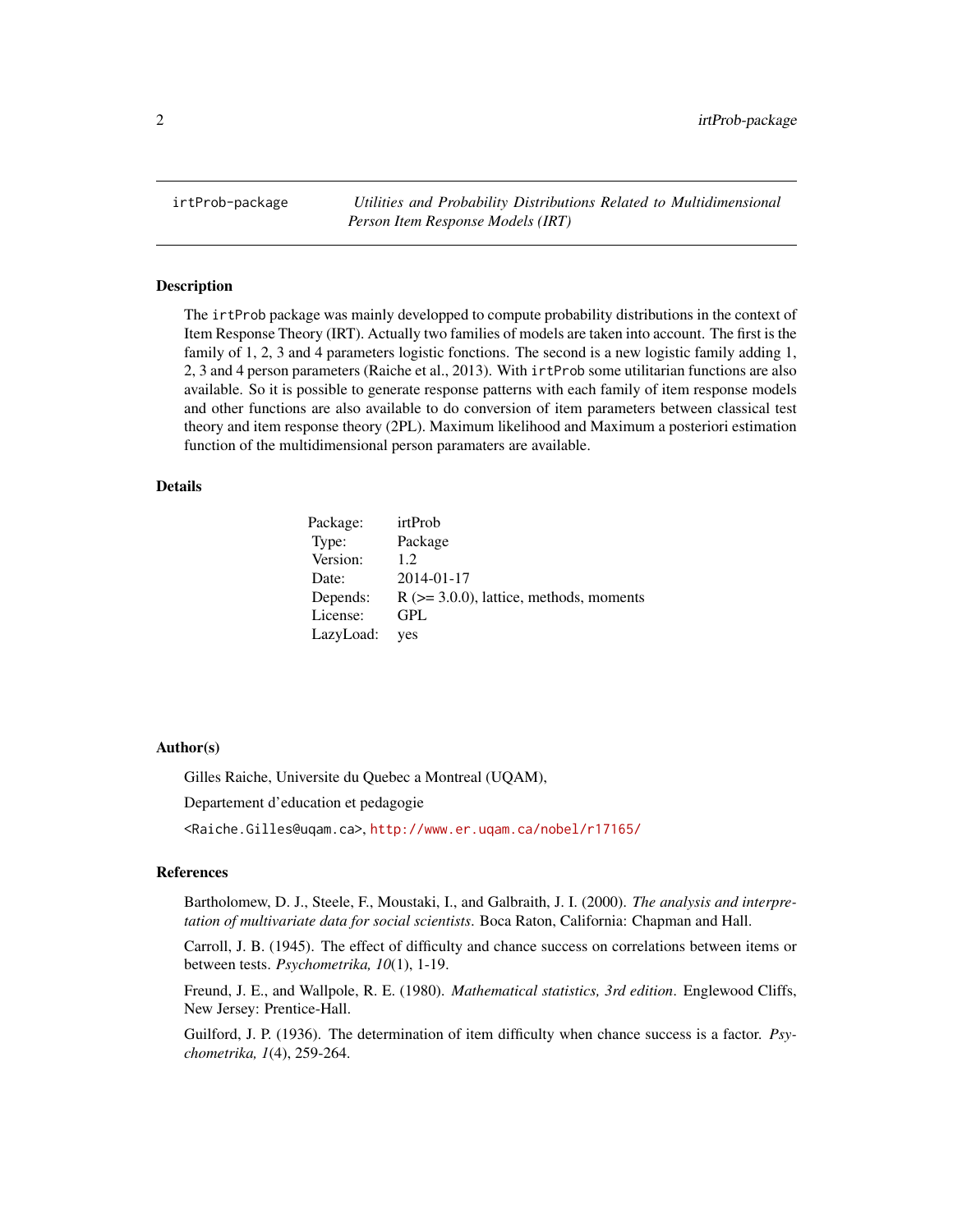<span id="page-2-0"></span>Guilford, J. P. (1954). *Psychometric methods, 2d edition*. New York, New jersey: McGraw-Hill.

Hambleton, R. K., and Swaminathan, H. (1985). *Item response theory - Principles and applications*. Boston, Massachuset: Kluwer.

Lord, F. M. (1944). Reliability of multiple-choice tests as a function of number of choice per item. *Journal of educational psychology, 35*(3), 175-180.

Lord, F. M. (1980). *Applications of item response theory to practical testing problems*. Mahwah, New Jersey: Lawrence Erlbaum Associates.

Lord, F. M., and Novick, M. R. (1968). *Statistical theories of mental test scores, 2nd edition*. Reading, Massacusett: Addison-Wesley.

Plumlee, L B. (1952). The effect of difficulty and chance success on item-test correlations and on test reliability. *Psychometrika, 17*(1), 69-86.

Plumlee, L B. (1954). The predicted and observed effect of chance success on multiple-choice test validity. *Psychometrika, 19*(1), 65-70.

Raiche, G., Magis, D., Blais, J.-G., and Brochu, P. (2013). Taking atypical response patterns into account: a multidimensional measurement model from item response theory. In M. Simon, K. Ercikan, and M. Rousseau (Eds), *Improving large-scale assessment in education*. New York, New York: Routledge.

#### See Also

Other packages are also very useful to manipulate IRT objects. The R psychometric view is instructive at this point. See <http://cran.stat.sfu.ca/web/views/Psychometrics.html> for further details.

4pl *One, Two, Three and Four Parameters Logistic Distributions*

#### Description

Density, distribution function, quantile function and random generation for the one, two, three and four parameters logistic distributions.

#### Usage

 $p4p1$ (theta = 0, a = 1, b = 0, c = 0, d = 1, lower.tail = TRUE,  $log.p = FALSE$  $d4pl$ (theta = 0, a = 1, b = 0, c = 0, d = 1,  $log.p = FALSE$  $q4pl(p = 0.05, a = 1, b = 0, c = 0, d = 1, lower.tail = TRUE,$  $log.p = FALSE$ r4pl(N = 100,  $a = 1$ ,  $b = 0$ ,  $c = 0$ ,  $d = 1$ )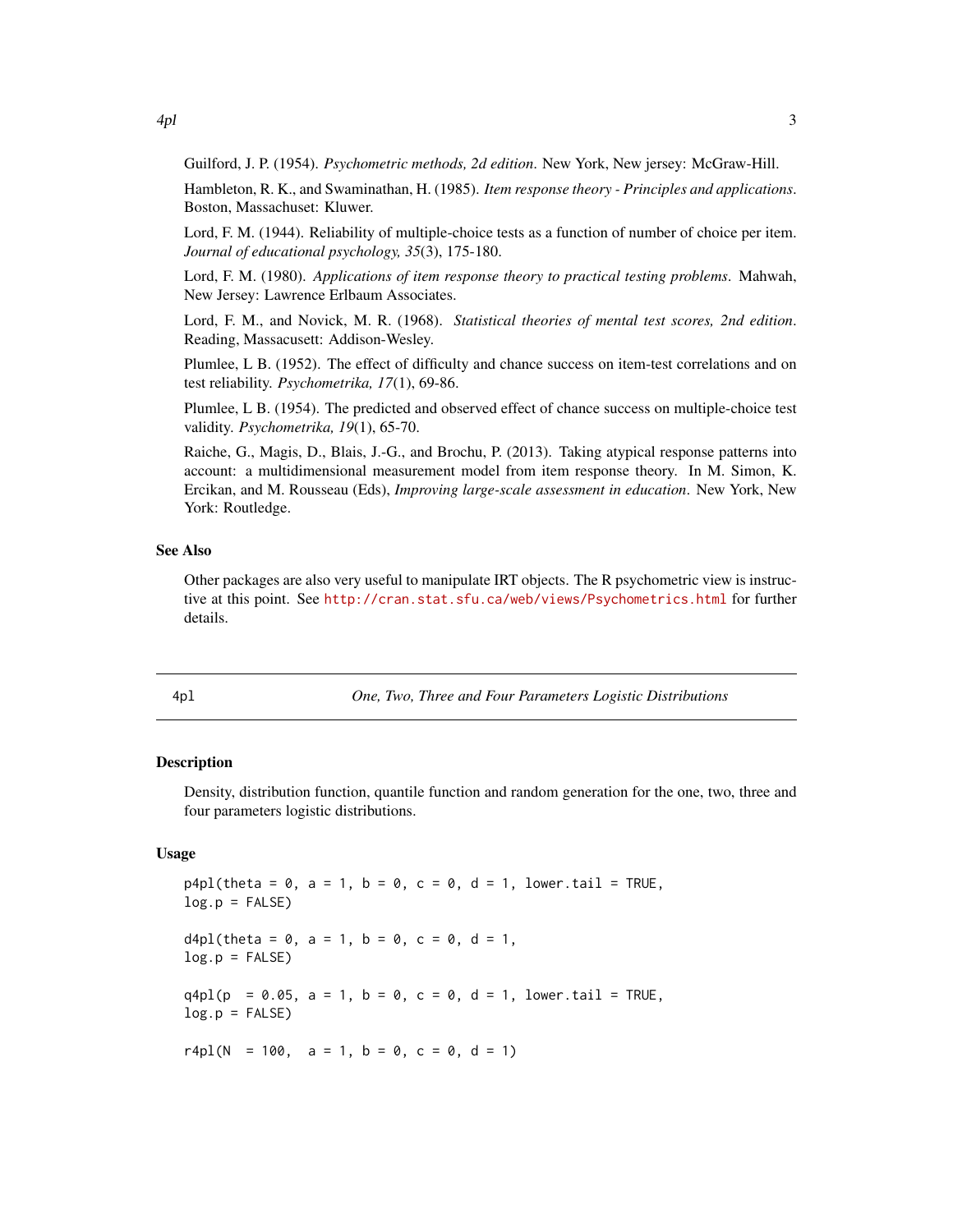# Arguments

| N            | numeric; number of observations.                                                                         |
|--------------|----------------------------------------------------------------------------------------------------------|
| p            | numeric; vector of probability.                                                                          |
| theta        | numeric; vector of person proficiency levels scaled on a normal z score.                                 |
| a            | numeric; positive vector of item discrimination parameters.                                              |
| $\mathsf b$  | numeric; vector of item difficulty parameters.                                                           |
| $\mathsf{C}$ | numeric; positive vector of item pseudo-guessing parameters (a probability be-<br>tween $0$ and $1$ ).   |
| d            | numeric; positive vector of item inattention parameters (a probability between 0<br>and $1$ ).           |
| lower.tail   | logical; if TRUE (default), probabilities are $P(X_i \leq x_{ij})$ , otherwise, $P(X_i >$<br>$x_{ij}$ ). |
| log.p        | logical; if TRUE probabilities $p$ are given as $log(p)$ .                                               |

# Details

The 4 parameters logistic distribution (cdf) is equal to:

$$
P(x_{ij} = 1 | \theta_j, a_i, b_i, c_i, d_i) = c_i + \frac{d_i - c_i}{1 + e^{-D a_i(\theta_j - b_i)}},
$$

where the parameters are defined in the section arguments and *i* and *j* are respectively the items and the persons indices. A normal version of the 4PL model was described by McDonald (1967, p. 67), Barton and Lord (1981), like Hambleton and Swaminathan (1985, p. 48-50).

## Value

| p4pl | numeric; gives the distribution function (cdf).         |
|------|---------------------------------------------------------|
| d4p1 | numeric; gives the density (derivative of p4pl).        |
| q4pl | numeric; gives the quantile function (inverse of p4pl). |
| r4pl | numeric; generates theta random deviates.               |

#### Note

Code inspired by the pnorm function structure from the R base package.

#### Author(s)

Gilles Raiche, Universite du Quebec a Montreal (UQAM), Departement d'education et pedagogie <Raiche.Gilles@uqam.ca>, <http://www.er.uqam.ca/nobel/r17165/>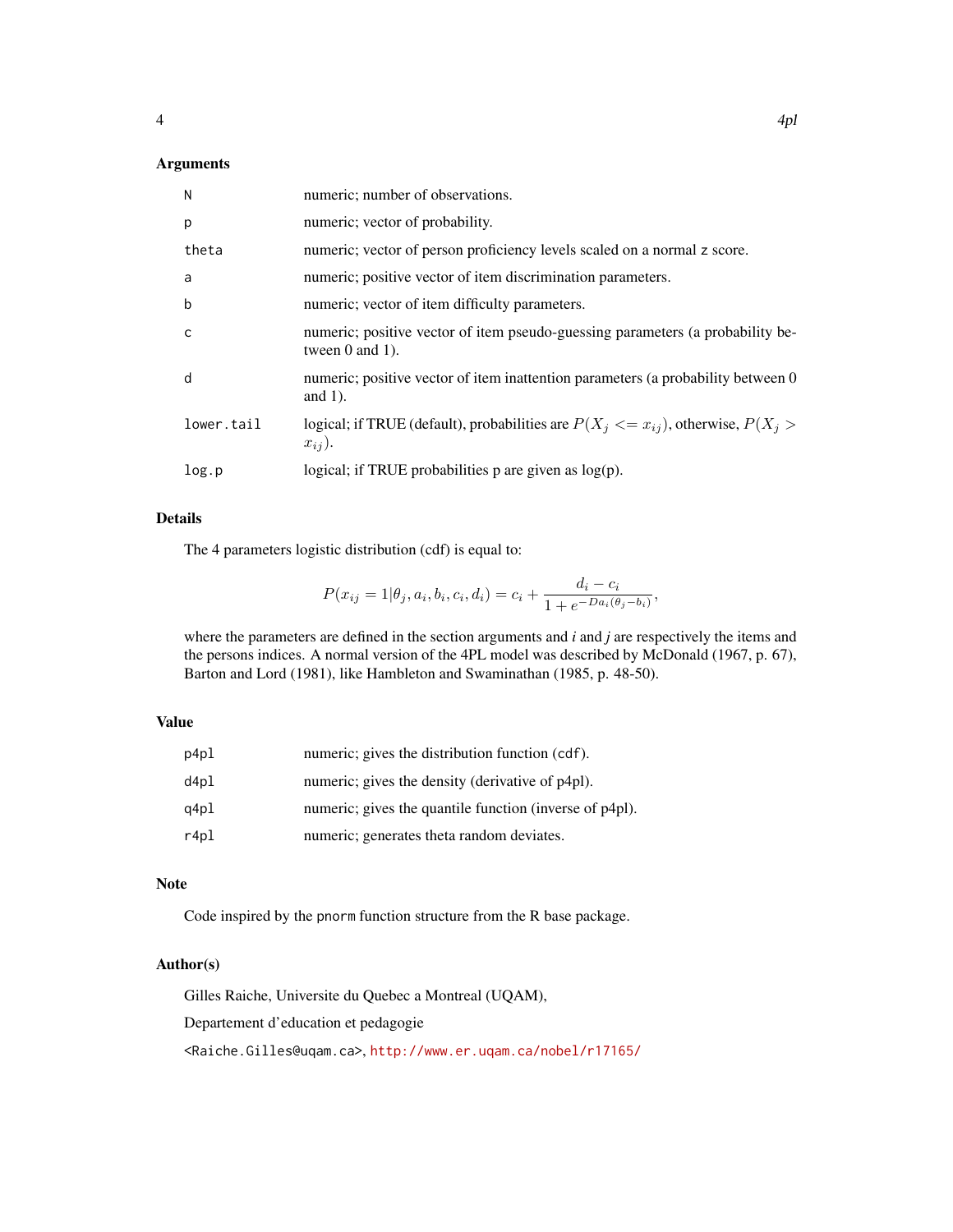#### References

Barton, M. A. and Lord, F. M. (1981). *An upper asymptote for the tree-parameter logistic itemresponse model*. Research Bulletin 81-20. Princeton, NJ: Educational Testing Service.

Hambleton, R. K. and Swaminathan, H. (1985). *Item response theory - Principles and applications*. Boston, Massachuset: Kluwer.

Lord, F. M. and Novick, M. R. (1968). *Statistical theories of mental test scores, 2nd edition*. Reading, Massacusett: Addison-Wesley.

McDonald, R. P. (1967). Non-linear factor analysis. *Psychometric Monographs, 15*.

#### See Also

[gr4pl](#page-33-1), [ggr4pl](#page-33-1), [ctt2irt](#page-6-1), [irt2ctt](#page-6-1)

#### Examples

```
## ....................................................................
# probability of a correct response
p4p1(theta = 3, b = 0)
# Verification of the approximation of N(0,1) by a logistic (D=1.702)
a \le 1; b \le 0; c \le 0; d \le 1; theta \le seq(-4, 4, length = 100)
# D constant 1.702 gives an approximation of a N(0,1) by a logistic
prob.irt \leq p4pl(theta, a*1.702, b, c, d)
prob.norm <- pnorm(theta, 0, 1)
plot(theta, prob.irt)
lines(theta, prob.norm, col = "red")
# Maximal difference between the two functions: less than 0.01
max(prob.int - prob.norm)# Recovery of the value of the probability of a correct response p4pl()
# from the quantile value q4pl()
p4p1(theta = q4p1(p = 0.20))
# Recovery of the quantile value from the probability of a correct
# response
q4pl(p=p4pl(theta=3))
# Density Functions [derivative of p4pl()]
d4pl(theta = 3, a = 1.702)
theta \leq seq(-4, 4, length = 100)
a <- 3.702; b <- 0; c <- 0; d <- 1
density \leq d4pl(theta = theta, a = a, b = b, c = c, d = d)
label <- expression("Density - First Derivative")
plot(theta, density, ylab = label, col = 1, type = "1")
lines(theta, dnorm(x = theta, sd = 1.702/a), col = "red", type = "l")
## Generation of proficiency levels from r4pl() according to a N(0,1)
data <- r4pl(N = 10000, a = 1.702, b = 0, c = 0, d = 1)
```
<span id="page-4-0"></span> $4pl$  5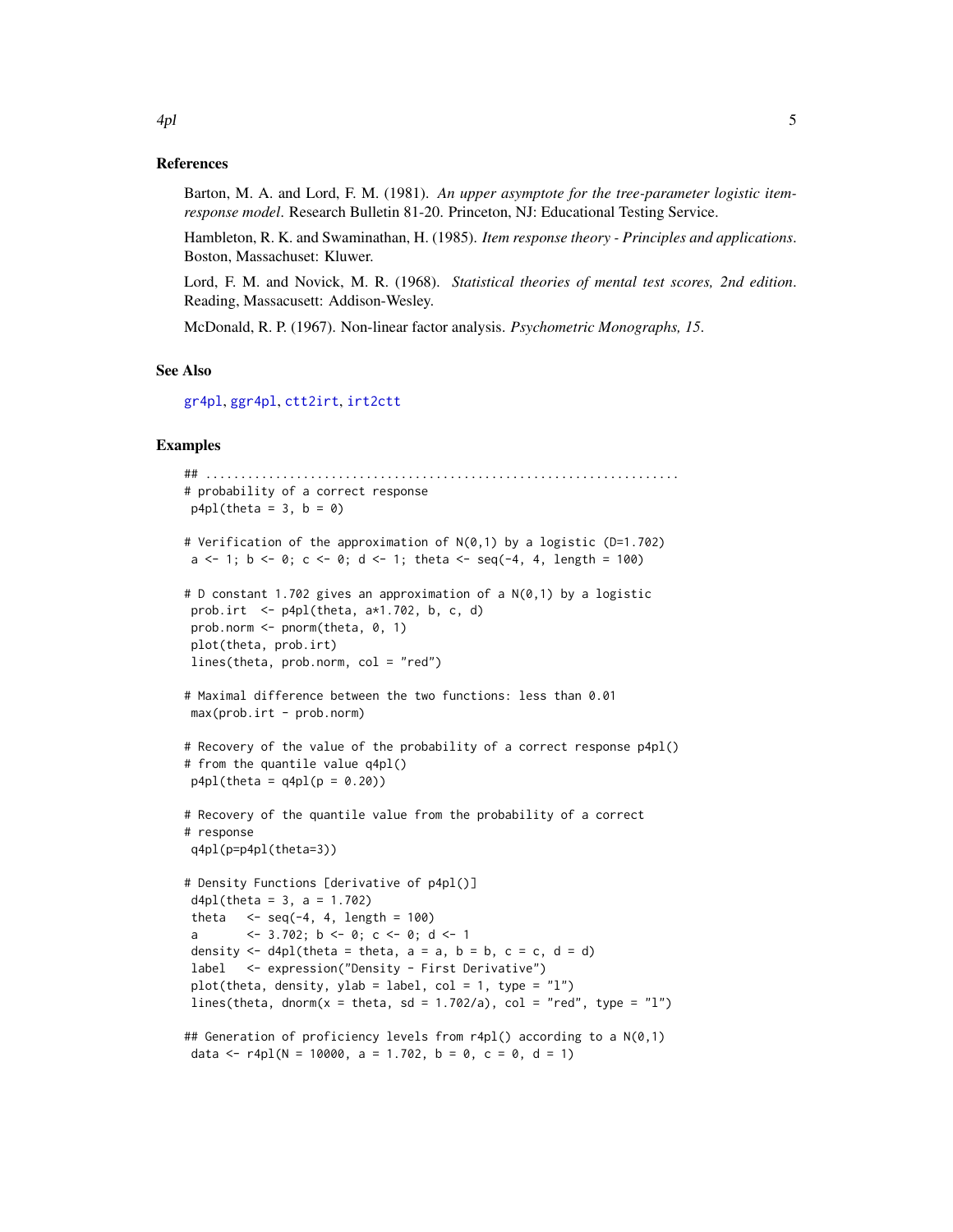```
c(mean = mean(data), sd = sd(data))## ....................................................................
```
checkAdequation *Function to Check the Adequation of the Second Derivatives*

#### Description

Check the adequation of the second derivatives (hessian) for computation of variance and covariance. Use inside the function m4plEstimateMore to assure that computations can be applied to this second derivative. Problems encountered can be of not positive definitetess, singular matrix, diagonal not complitely positive. In these cases inversion of the matrix is not posssible or variances cannot be computed from the inverse of the diagonal.

### Usage

checkAdequation(x)

#### Arguments

x matrix: second derivative (hessian).

#### Value

| isNumbers        | logical: check if the elements of the x matrix are all numerics.            |
|------------------|-----------------------------------------------------------------------------|
| correctClass     | logical: check if the the x matrix is of class matrix.                      |
| squareMatrix     | logical: check if the the x matrix is square.                               |
| diagPositive     | logical: check if the elements of the x matrix are all positive and $> 0$ . |
| positiveDefinite |                                                                             |
|                  | logical: check if the the x matrix is positiveDefinite.                     |
| nonSingular      | logical: check if the the x matrix is nonSingular.                          |

#### Author(s)

Gilles Raiche, Universite du Quebec a Montreal (UQAM), Departement d'education et pedagogie <Raiche.Gilles@uqam.ca>, <http://www.er.uqam.ca/nobel/r17165/>

# References

Seber, G. E. A. F. (2008). *A matrix handbook for statisticians*. New York, New Jersey: Wiley.

#### See Also

[eigen](#page-0-0), [det](#page-0-0), [diag](#page-0-0)

<span id="page-5-0"></span>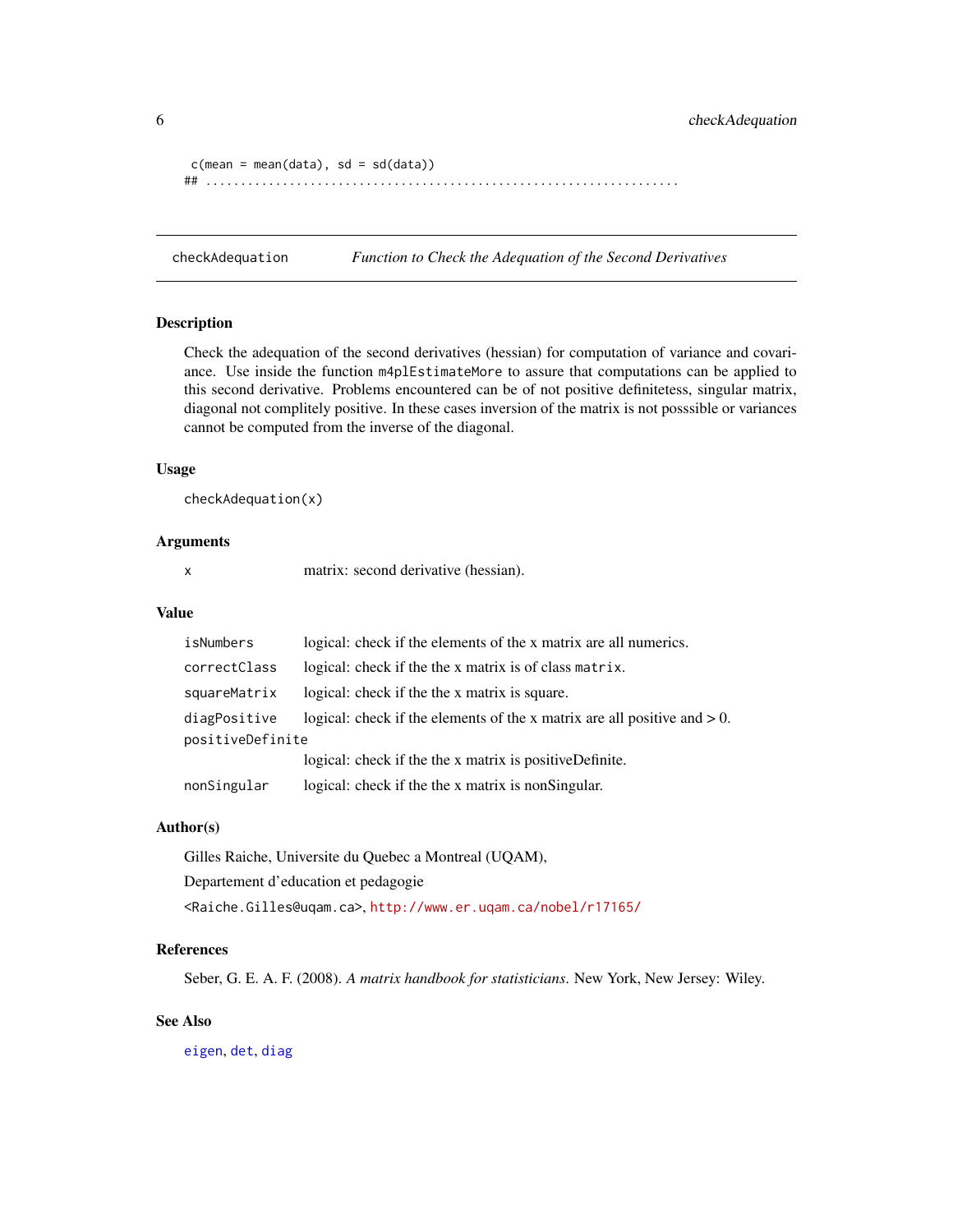#### <span id="page-6-0"></span>conversion 7

#### Examples

```
## Complete adequation of the matrix
## ..........................................................
x <- matrix(c(4.867054, 16.66902, 16.669023, 107.36390), ncol=2)
checkAdequation(x)
all(checkAdequation(x))
eigen(x)$values
det(x)
diag(x)
## ..........................................................
## Not positiveDefinite matrix
## ..........................................................
x \leftarrow \text{matrix}(1:4, \text{ncol=2})checkAdequation(x)
 all(checkAdequation(x))
eigen(x)$values
det(x)
diag(x)
## ..........................................................
## More problems
## ..........................................................
x <- matrix(c("Inf",2,5,10), ncol=2)
checkAdequation(x)
all(checkAdequation(x))
det(x)
diag(x)
# eigen(x)$values
x \le - matrix(c("NaN", 2, 5, 10), ncol=2)
checkAdequation(x)
all(checkAdequation(x))
det(x)
diag(x)
# eigen(x)$values
## ..........................................................
```
conversion *Functions to Convert from and to CTT and IRT Models*

#### <span id="page-6-1"></span>Description

ctt2irt and irt2ctt are converter functions to change the parametrization of item parameters from and to classical test theory (difficulty and discrimination parameters) and item response theory (difficulty and discrimination parameters). Consequently, the conversion is only valid between ctt and 2 parameters logistic or normal models.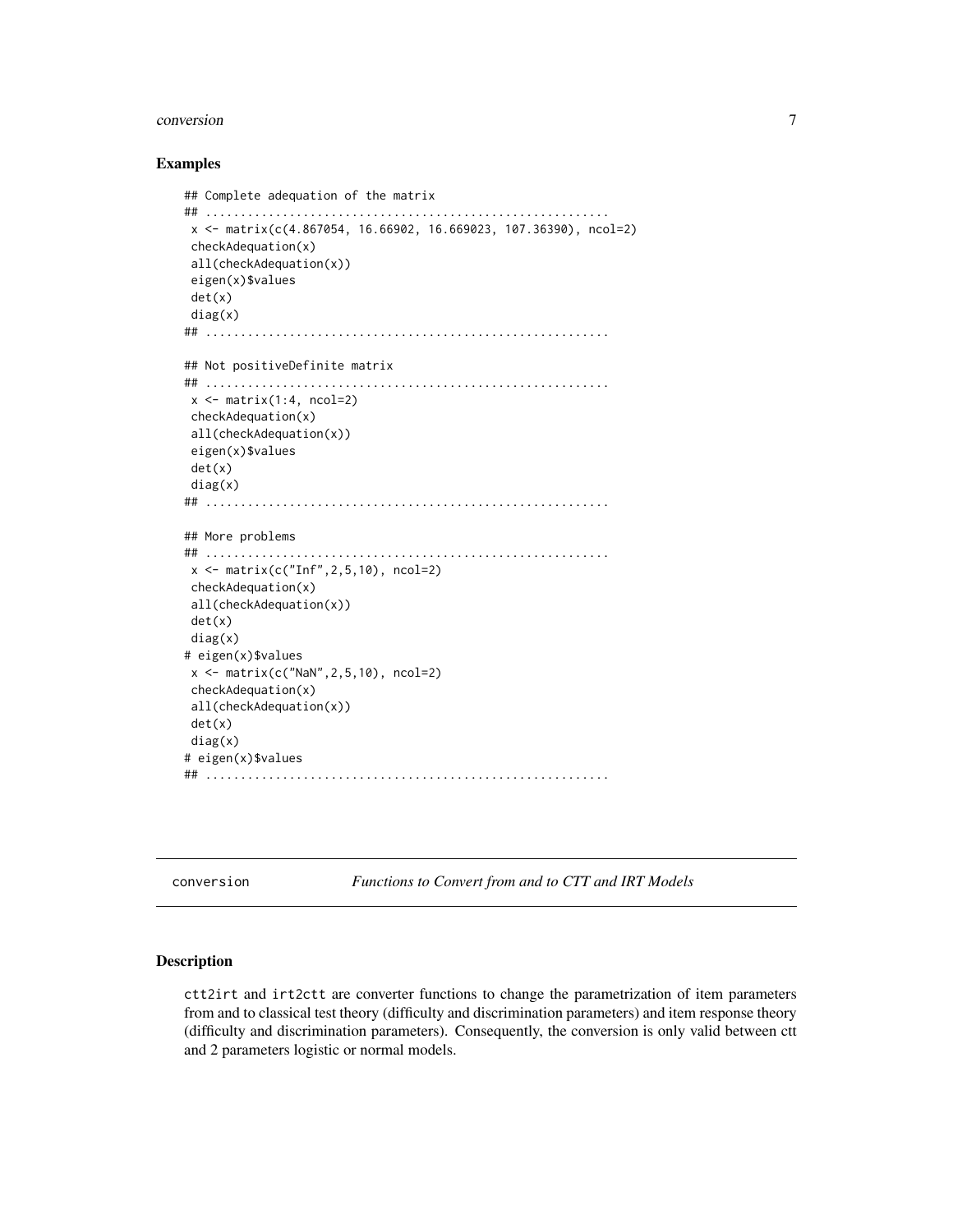# Usage

```
ctt2irt(r{\text{pbis}} = 0.7071068, difficulty = 0.5)
```
 $irt2ctt(a = 1, b = 0, c = 0, d = 1, model = "LOGISTIC")$ 

# Arguments

| rpbis      | numeric; vector of discrimination parameters: point biserial correlation between<br>the item response and the total score. |
|------------|----------------------------------------------------------------------------------------------------------------------------|
| difficulty | vector of difficulty parameters: proportion of corrected responses.                                                        |
| a          | numeric; vector of discrimination parameters.                                                                              |
| b          | numeric; vector of difficulty parameters.                                                                                  |
| C          | numeric; vector of pseudo-guessing parameters (not used for the moment).                                                   |
| d          | numeric; vector of inattention parameters (not used for the moment).                                                       |
| model      | character; if NORMAL the constant D (1.702) is used. Default to LOGISTIC<br>with constant $D=1$ .                          |

# Details

Eventually the 3 and 4 parameters logistic and normal models will be taken in account according to Urry approximation (1974).

### Value

| For ctt2irt       |                                                                                                      |
|-------------------|------------------------------------------------------------------------------------------------------|
| note              | character; warnings about the use of the c and d item parameters.                                    |
| normal.parameters |                                                                                                      |
|                   | numeric; vector returning difficulty b and discrimination a parameters from the<br>normal model.     |
| irt.parameters    |                                                                                                      |
|                   | numeric; vector returning difficulty b and discrimination a parameters from the<br>logistic model.   |
| For irt2ctt       |                                                                                                      |
| parameters        | numeric; vector returning difficulty p and discrimination rpbis parameters from<br>the normal model. |

# Author(s)

Gilles Raiche, Universite du Quebec a Montreal (UQAM), Departement d'education et pedagogie <Raiche.Gilles@uqam.ca>, <http://www.er.uqam.ca/nobel/r17165/>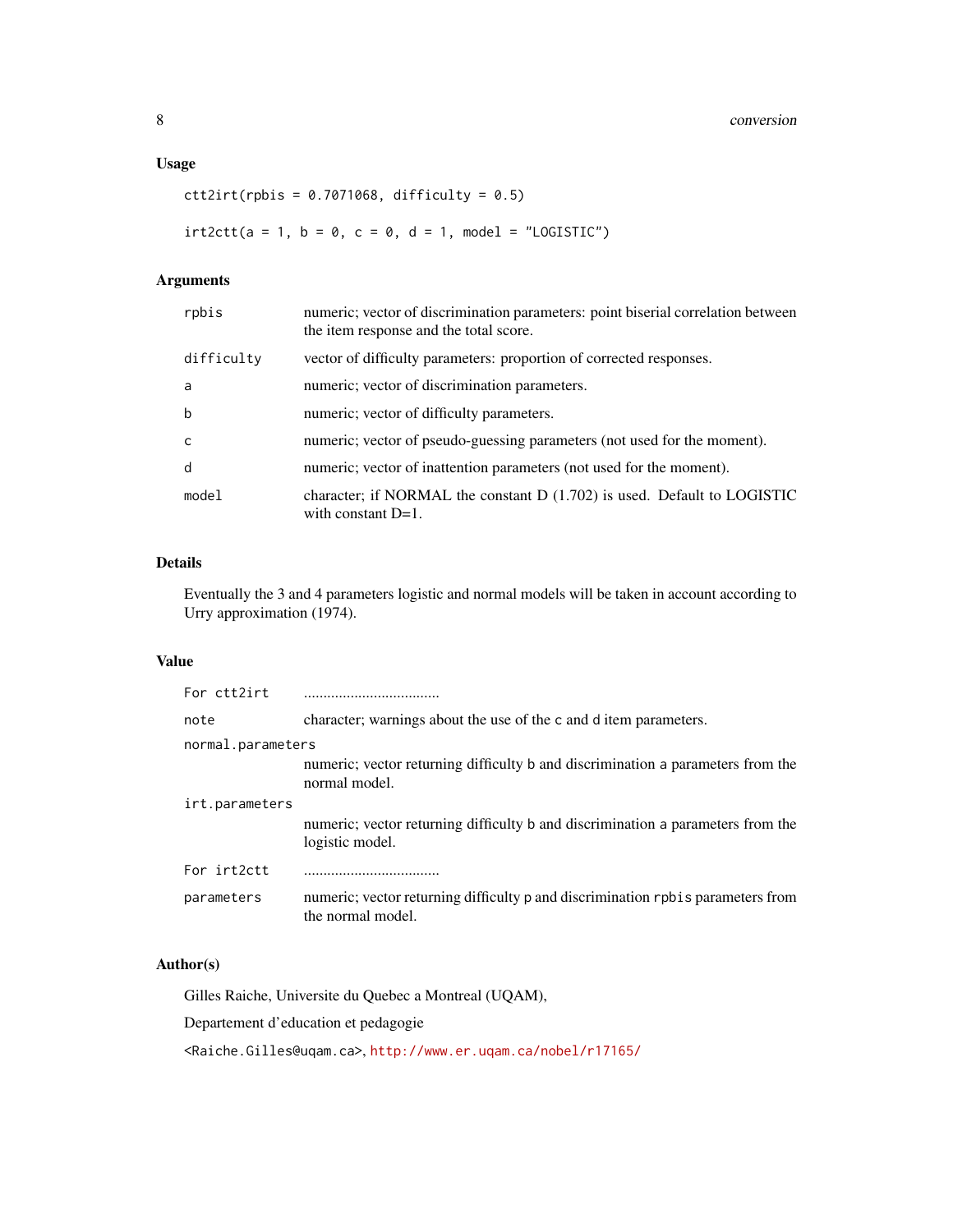#### <span id="page-8-0"></span>conversion 9

#### References

Bartholomiew, D. J. (1987). *Latent variable models and factor analysis*. London, U. K.: Charles Griffin and Company.

Lord, F. M. (1980). *Applications of item response theory to practical testing problems*. Mahwah, New Jersey: LEA.

Lord, F. M. and Novick, M. R. (1968). *Statistical theories of mental test scores, 2nd edition*. Reading, Massacusett: Addison-Wesley.

Urry, V. W. (1974). Approximations to item parameters of mental tests models and their uses. *Educational and psychological measurement, 34*, 253-269.

#### See Also

[gr4pl](#page-33-1), [ggr4pl](#page-33-1), [ctt2irt](#page-6-1), [irt2ctt](#page-6-1)

```
## ....................................................................
# Values of p and rbis according to de a, b, c and d values
# MODEL means that item parameters are from a NORMAL or LOGISTIC model
# type
irt2ctt()
nItems <- 5
b \leftarrow seq(-3, 3, length=nItems)
a <- rep(1, nItems)
c <- rep(0, nItems)
d <- rep(1, nItems)
# Difference between classical item parameters and IRT ones
irt2ctt(b=b,a=a,c=c,d=d,model="LOGISTIC")
irt2ctt(b=b,a=a,c=c,d=d,model="NORMAL")
# Default values of a and b according p and rpbis
ctt2irt()
# Verification of the recovery of original ctt item parameters
nItems <- 5
p <- seq(0.10, 0.90, length=nItems)
rpbis <- seq(0.50, 0.95, length=nItems)
irt <- ctt2irt(dif=p, rpbis=rpbis)
clas <- irt2ctt(b=irt$irt[6:10], a=irt$irt[1:5], model="LOGISTIC")
data.frame(NORMAL=irt$normal, IRT=irt$irt, CTT=clas,ORIGINAL=c(rpbis,p))
clas <- irt2ctt(b=irt$normal[6:10], a=irt$normal[1:5], model="NORMAL")
data.frame(NORMAL=irt$normal, IRT=irt$irt, CTT=clas,ORIGINAL=c(rpbis,p))
## ....................................................................
```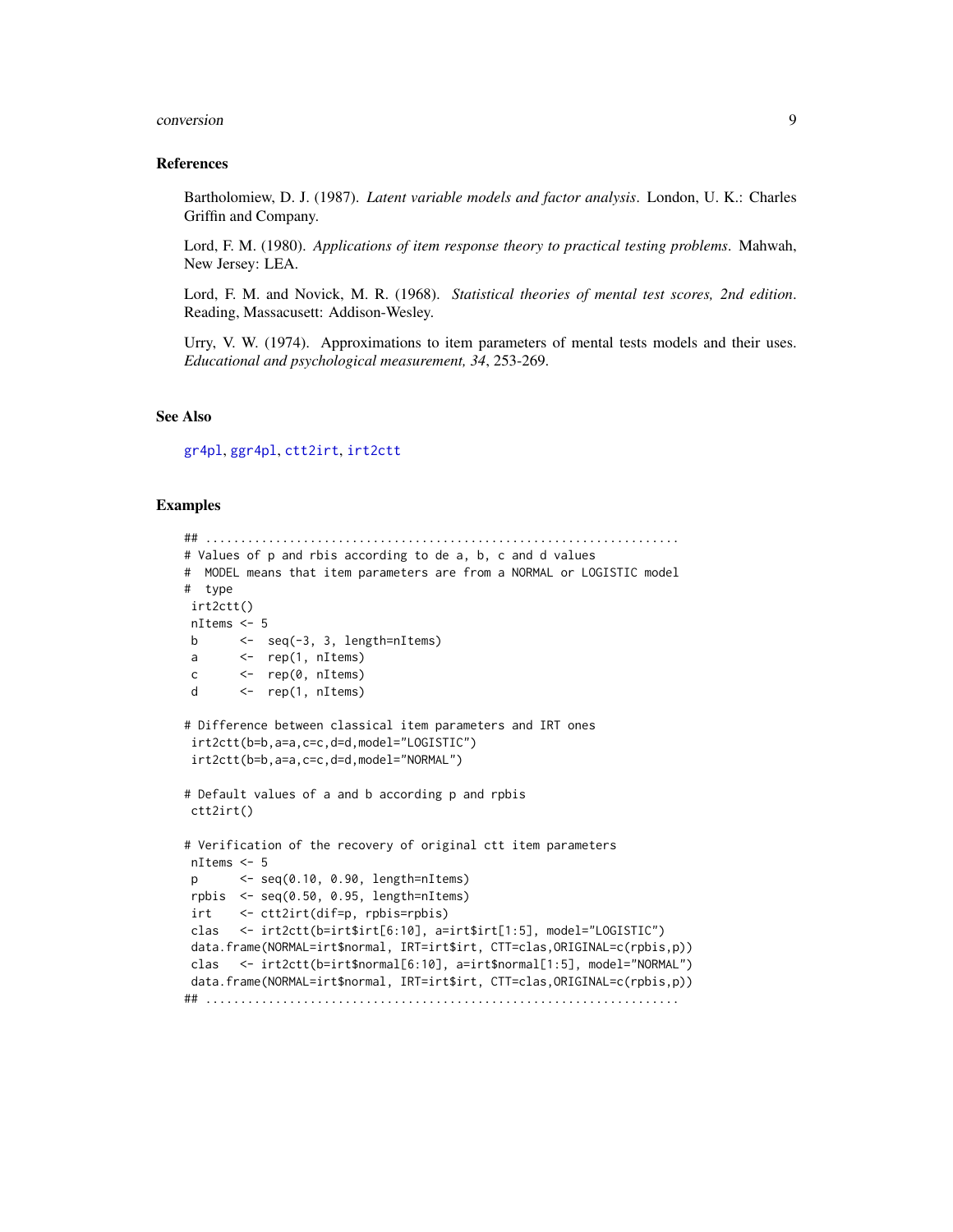<span id="page-9-0"></span>

# Description

Three points first and second derivatives numerical approximation used with the m4plEstimateMore function.

# Usage

```
fprime( x, FUN = "FP", h = 0.001, names = paste("x", c(1:length(x)),
sep = "")fsecond(x, FUN = "FP", h = 0.001, names = paste("x", c(1:length(x)),sep = "")
```
### Arguments

| X          | numeric; vector of values at which the derivation is to be done.                          |
|------------|-------------------------------------------------------------------------------------------|
| <b>FUN</b> | function; function to derive.                                                             |
| h.         | numeric; neighbouring value.                                                              |
| names      | character; names given to each results. DEFAULT to the existing names of the<br>vector x. |

#### Details

This function could be used for numerical derivation in general, but is dedicated to be used internally by m4plEstimateMore. For other general purposes D, deriv and deriv3 are preferred.

# Value

| fprime  | numeric; vector of first derivatives.  |
|---------|----------------------------------------|
| fsecond | numeric; matrix of second derivatives. |

#### Author(s)

Gilles Raiche, Universite du Quebec a Montreal (UQAM), Departement d'education et pedagogie <Raiche.Gilles@uqam.ca>, <http://www.er.uqam.ca/nobel/r17165/>

# References

Press, W. H., Vetterling, W. T., Teukolsky, S. A. and Flannery, B. P. (2002). *Numerical recipees in C++. The art of scientific computing, 2nd edition*. Cambridge, United Kingdom: Cambridge University press.

Yakowitz, S. and Szidarovszky, F. (1986). *An introduction to numerical computations*. New York, New Jersey: MacMilla.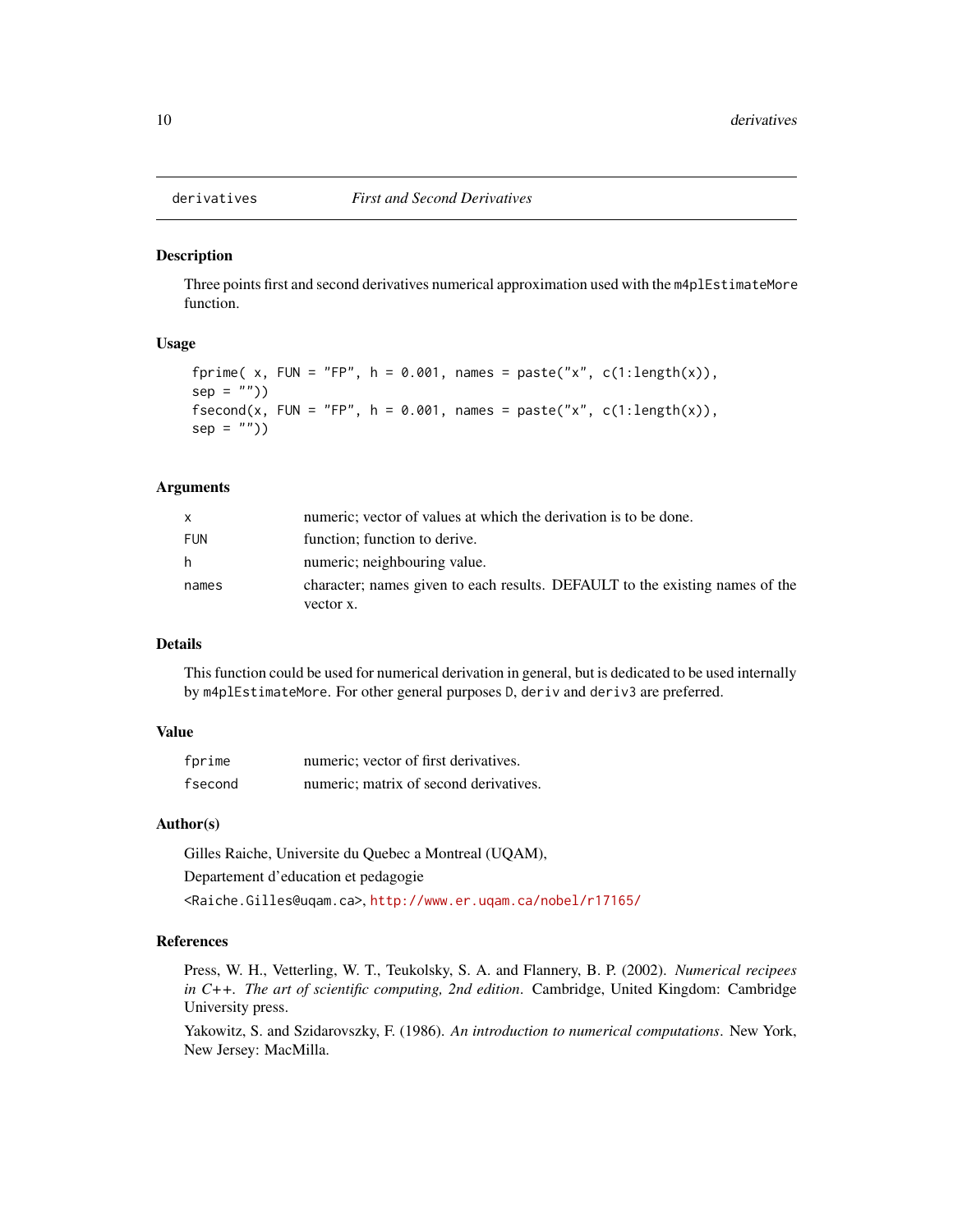#### <span id="page-10-0"></span>graphics and the state of the state of the state of the state of the state of the state of the state of the state of the state of the state of the state of the state of the state of the state of the state of the state of t

# See Also

[D](#page-0-0), [deriv](#page-0-0) and [deriv3](#page-0-0)

#### Examples

```
## .....................................
test \le function(x) 2*x+5test( x=0)
 fprime( x=0, FUN=test)
 fsecond(x=0, FUN=test)
## .....................................
test2 <- function(x) 2*(x[1]*x[2])+5test2(x=c(\emptyset,\emptyset))fprime( x=c(0,0), FUN=test2)
 fsecond(x=c(0,0), FUN=test2)
```
graphics *Graphic Functions to Illustrate Response Curves and Parameter Estimation*

# Description

Graphic functions to illustrate response curves and parameter estimation.

### Usage

```
PCC(theta = 0, S = 0, C = 0, D = 0,
   s = 1/1.702, b = seq(-5, 5, length = 300), c = 0,
   d = 1, groups = TRUE, ID = "ID",
   main = "Person Characteristic Curve",
   xlab = "Item Difficulty Parameter (b)",
   ylab = "P(x = 1)", type = c("g", "a"))
```
# Arguments

| theta        | numeric; vector of person proficiency $(\theta)$ levels scaled on a normal z score.                              |
|--------------|------------------------------------------------------------------------------------------------------------------|
| <sub>S</sub> | numeric: positive vector of personal fluctuation parameters ( $\sigma$ ).                                        |
| C            | numeric: positive vector of personal pseudo-guessing parameters $(\chi)$ , a proba-<br>bility between 0 and 1).  |
| D            | numeric: positive vector of personal inattention parameters $(\delta)$ , a probability<br>between $0$ and $1$ ). |
| -S           | numeric: vector of item fluctuation parameter or the inverse of item discrimina-<br>tion $(s=1/a)$ .             |
| b            | numeric: vector of item discrimination parameter.                                                                |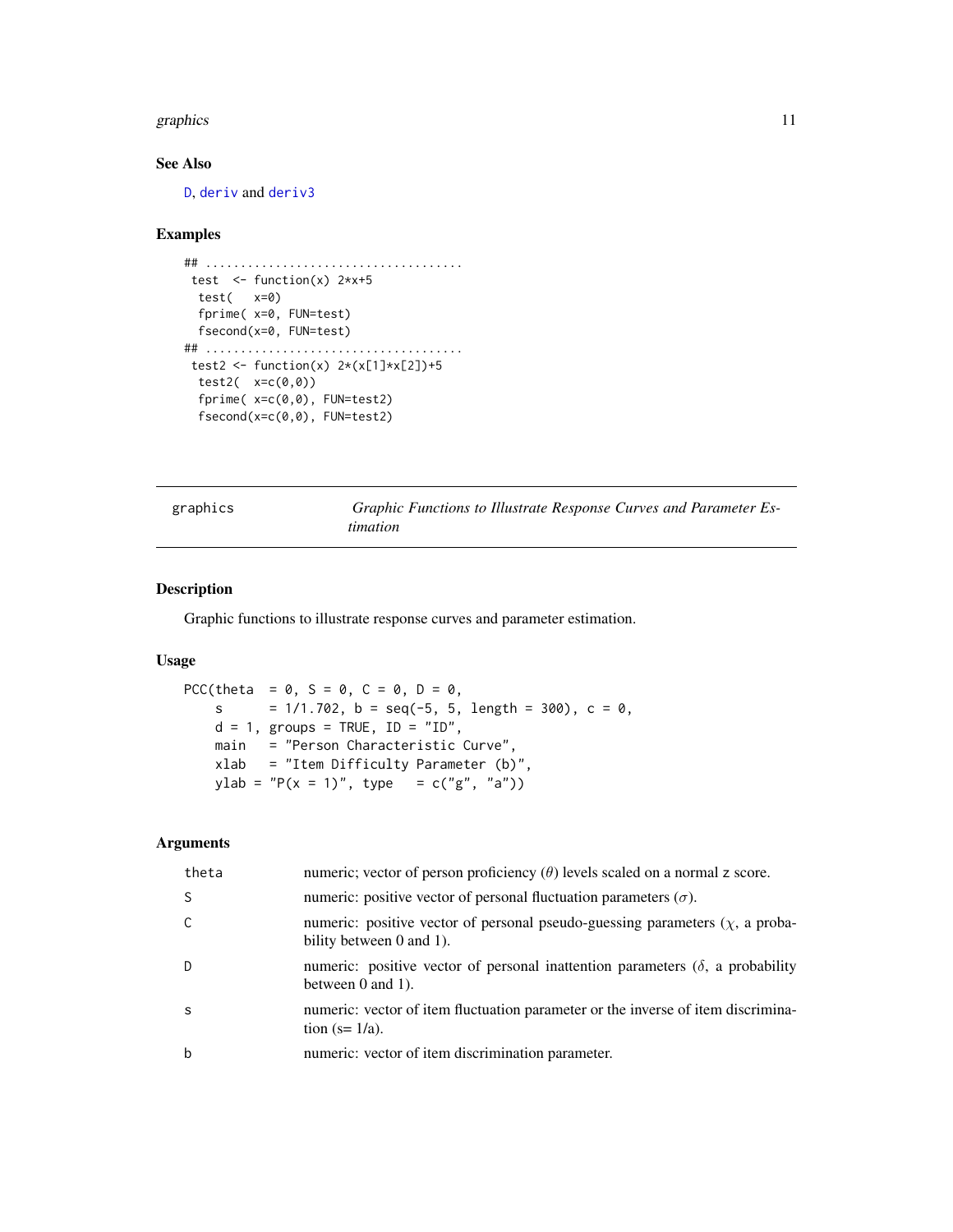| $\mathsf{C}$ | numeric: vector of item pseudo-guessing parameter.                                                                      |
|--------------|-------------------------------------------------------------------------------------------------------------------------|
| d            | numeric: vector of item inattention parameter.                                                                          |
| ID           | character: curves identification information displayed ("ID", "ALL", "THETA2<br>or NULL)                                |
| groups       | logical: default to TRUE. If TRUE, Lattice xyplot by groups. If FALSE, xyplot<br>with shingles.                         |
| main         | character: first line of main title.                                                                                    |
| xlab         | character: label of x axis.                                                                                             |
| ylab         | character: label of y axis.                                                                                             |
| type         | character: type of xyplot graphic. One of the following: "p", "l", "h", "b", "o",<br>"s", "S", "r", "a", "g", "smooth". |

# Value

PCC returns a list:

| graphic     | trellis object: figures for each subject (group or shingle representation).              |
|-------------|------------------------------------------------------------------------------------------|
| probability | data.frame: item snd person parameters, like the probability of a correct re-<br>sponse. |

# Author(s)

Gilles Raiche, Universite du Quebec a Montreal (UQAM),

Departement d'education et pedagogie

<Raiche.Gilles@uqam.ca>, <http://www.er.uqam.ca/nobel/r17165/>

```
## PCC curves grouped on a single figure
res1 <- PCC(theta=c(-2,-2,-2),S=0, C=c(0.0, 0.1, 0.6), D=0.2,
             b=seq(-5,5,length=3000), ID=NULL, groups=TRUE,
             type=c("g","a"))
res1
## PCC curves shingled on a single figure for each subject
res2 \leq PCC(theta = c(-2, -1, 0), Sec(4.0, 0.0, 1.0), C = c(0.0, 0.1, 0.6), D = 0.2,b=seq(-5,5,length=3000), ID=NULL, groups=FALSE,
             type=c("g","a"))
res2
```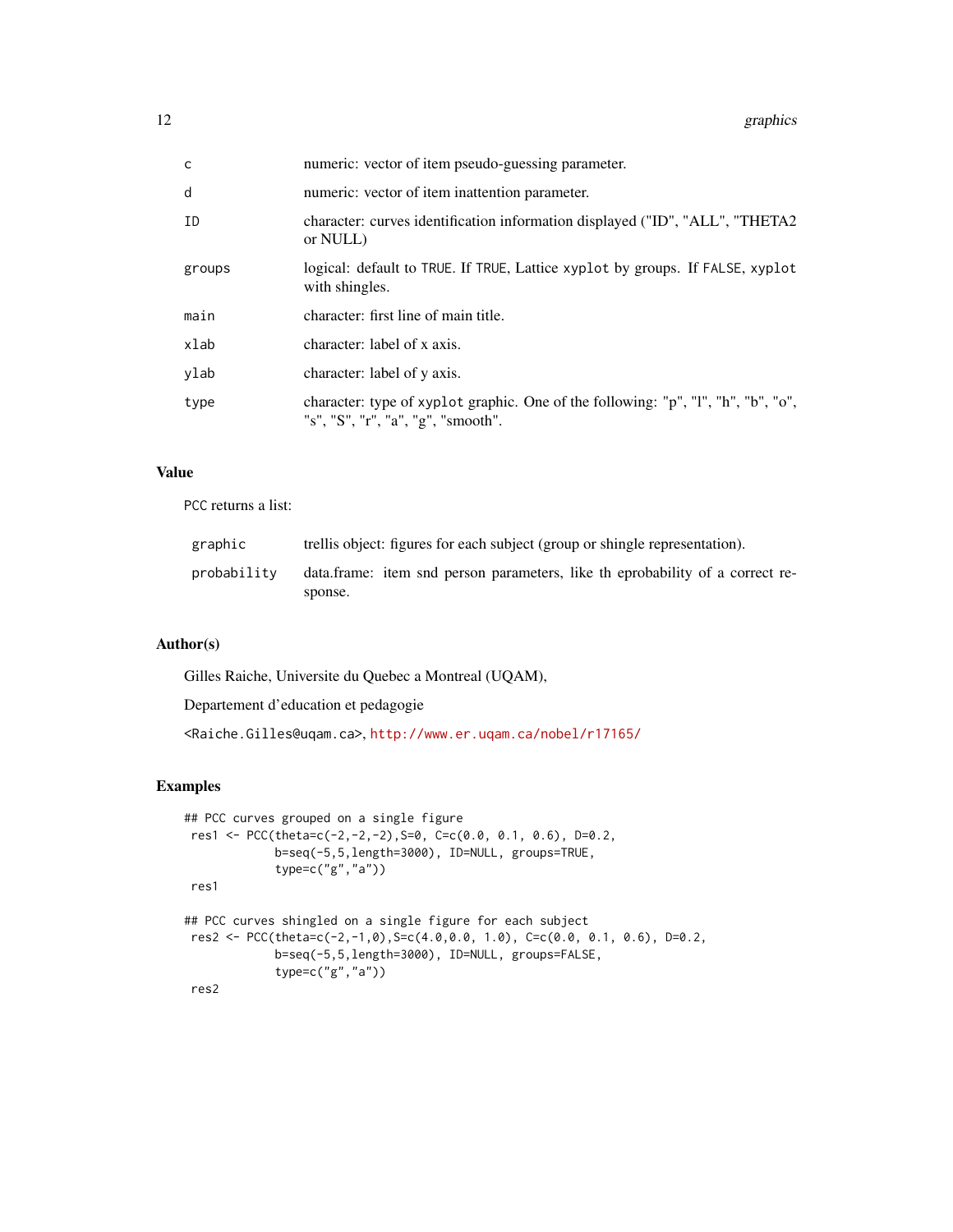#### <span id="page-12-0"></span>Description

likelihoodCurve and groupLikelihoodCurve are used to graph the likelihood function curves according to the only theta, theta anc pseudo-guessing, theta and fluctuation, like theta and inattention m4pl models: only two simultaneous person parameters are taken in account.

#### Usage

```
likelihoodCurve(x, s, b, c, d,
              limitT = c(min = -4, max = 4), limitS = c(min = 0, max = 4),limitC = c(min = 0, max = 1), limitD = c(min = 0, max = 1),grain = 150, annotate = TRUE,
              logLikelihood = FALSE, color = TRUE,
              main = "Likelihood Curve",
              xlab = expression(theta), ylab = NULL, zlab = "P(X),
              type = "levelplot", m = 0)
```
groupLikelihoodCurves(plotT, plotS, plotC, plotD, main=NULL, cex=0.7)

# Arguments

| $\times$      | numeric: binary $(0,1)$ response pattern.                                                    |
|---------------|----------------------------------------------------------------------------------------------|
| S             | numeric: vector of inverse a discrimination item parameters.                                 |
| b             | numeric: vector of b difficulty item parameters.                                             |
| C             | numeric: vector of c pseudo-guessing item parameters.                                        |
| d             | numeric: vector of d inattention item parameters.                                            |
| limitT        | numeric: minimum and maximum of the proficiency person parameter used for<br>the x axis.     |
| limitS        | numeric: minimum and maximum of the fluctuation person parameter used for<br>the y axis.     |
| limitC        | numeric: minimum and maximum of the pseudo-guessing person parameter<br>used for the y axis. |
| limitD        | numeric: minimum and maximum of the inattention person parameter used for<br>the y axis.     |
| grain         | numeric: number of theta values used to compute pattern distribution probabil-<br>ity.       |
| annotate      | logical: does annotation is applied to the graphs?                                           |
| logLikelihood | numeric: data.frame of the log likelihood of the studied models.                             |
| color         | logical: does color is applied to contourplot or wireframe.                                  |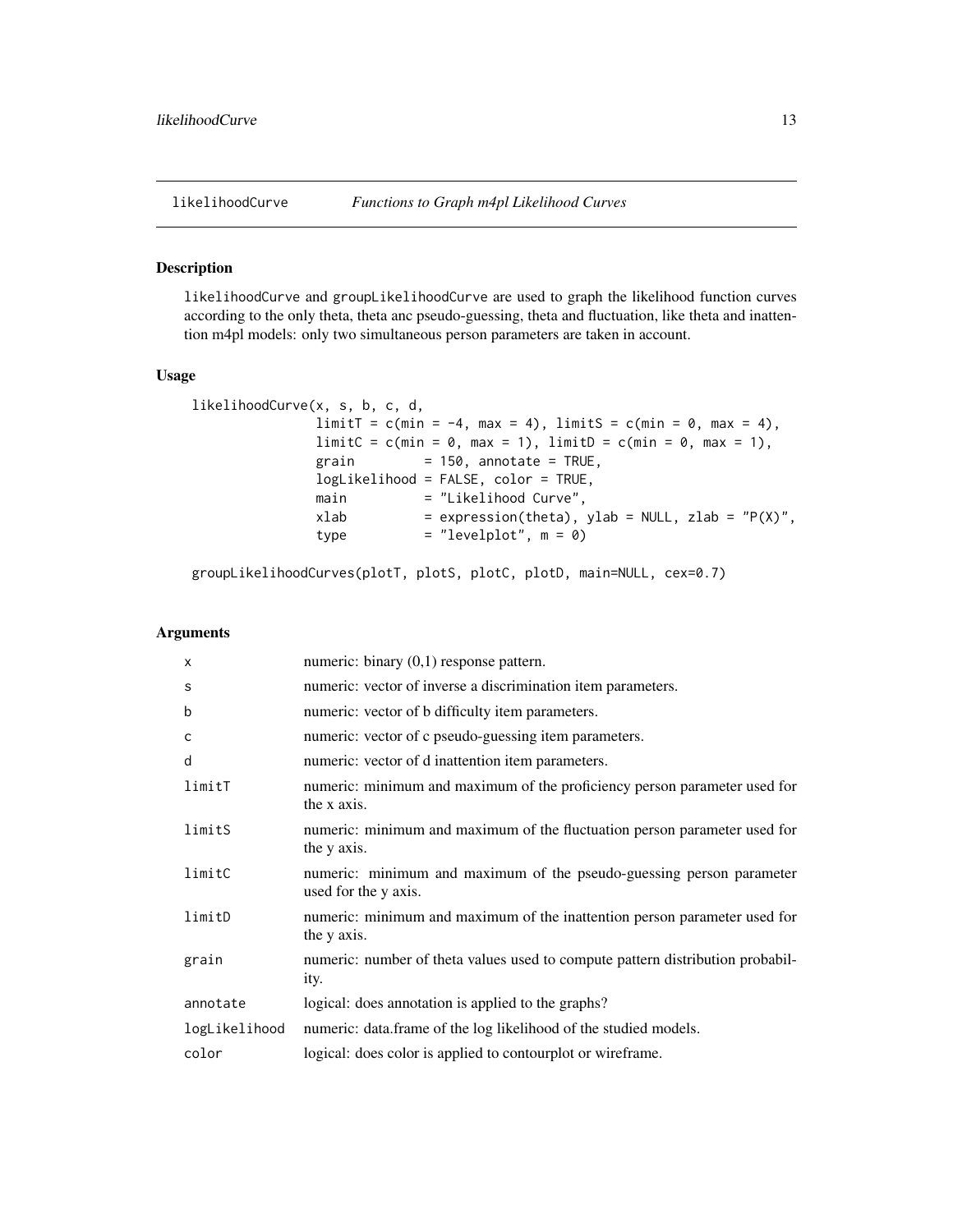| main  | character: main title.                                                  |
|-------|-------------------------------------------------------------------------|
| xlab  | character: x axis label.                                                |
| ylab  | character: y axis label.                                                |
| zlab  | character: z axis label.                                                |
| type  | character: type of 3D plot ("levelplot", "contourplot" or "wireframe"). |
| m     | numeric: mean of the a priori probability distribution.                 |
| plotT | trellis: 2D theta likelihood curve.                                     |
| plotS | trellis: $3D$ theta $*$ S likelihood curve.                             |
| plotC | trellis: $3D$ theta $*$ C likelihood curve.                             |
| plotD | trellis: 3D theta * D likelihood curve.                                 |
| cex   | numeric: zaxis label size.                                              |

# Value

likelihoodCurve

| plotT                 | trellis: theta likelihood functions curves.                                                                                                                                                              |  |
|-----------------------|----------------------------------------------------------------------------------------------------------------------------------------------------------------------------------------------------------|--|
| plotS                 | trellis: theta * S likelihood functions curves.                                                                                                                                                          |  |
| plotC                 | trellis: theta $*$ C likelihood functions curves.                                                                                                                                                        |  |
| plotD                 | trellis: theta $*$ D likelihood functions curves.                                                                                                                                                        |  |
| parameters            | numeric: list of data.frame of person parameters for each model studied. Each<br>element of the list shows estimation with different a priori probability distribu-<br>tions (uniform, normal and none). |  |
| logLikelihood         | numeric: data.frame of the log likelihood for each model studied.                                                                                                                                        |  |
| groupLikelihoodCurves |                                                                                                                                                                                                          |  |
| graphic               | graphic: all the likelihood functions curves are displayed.                                                                                                                                              |  |

# Author(s)

Gilles Raiche, Universite du Quebec a Montreal (UQAM),

Departement d'education et pedagogie

<Raiche.Gilles@uqam.ca>, <http://www.er.uqam.ca/nobel/r17165/>

```
## Not run:
## SIMULATION OF A RESPONSE PATTERN WITH 60 ITEMS
nItems <- 60
a \leftarrow \text{rep}(1.702, nI \text{ terms}); b \leftarrow \text{seq}(-4, 4, \text{length=nI} \text{ terms})c <- rep(0,nItems); d <- rep(1,nItems)
nSubjects <- 1
 theta \leftarrow -1S \t\t - 0.0C <- 0.5
```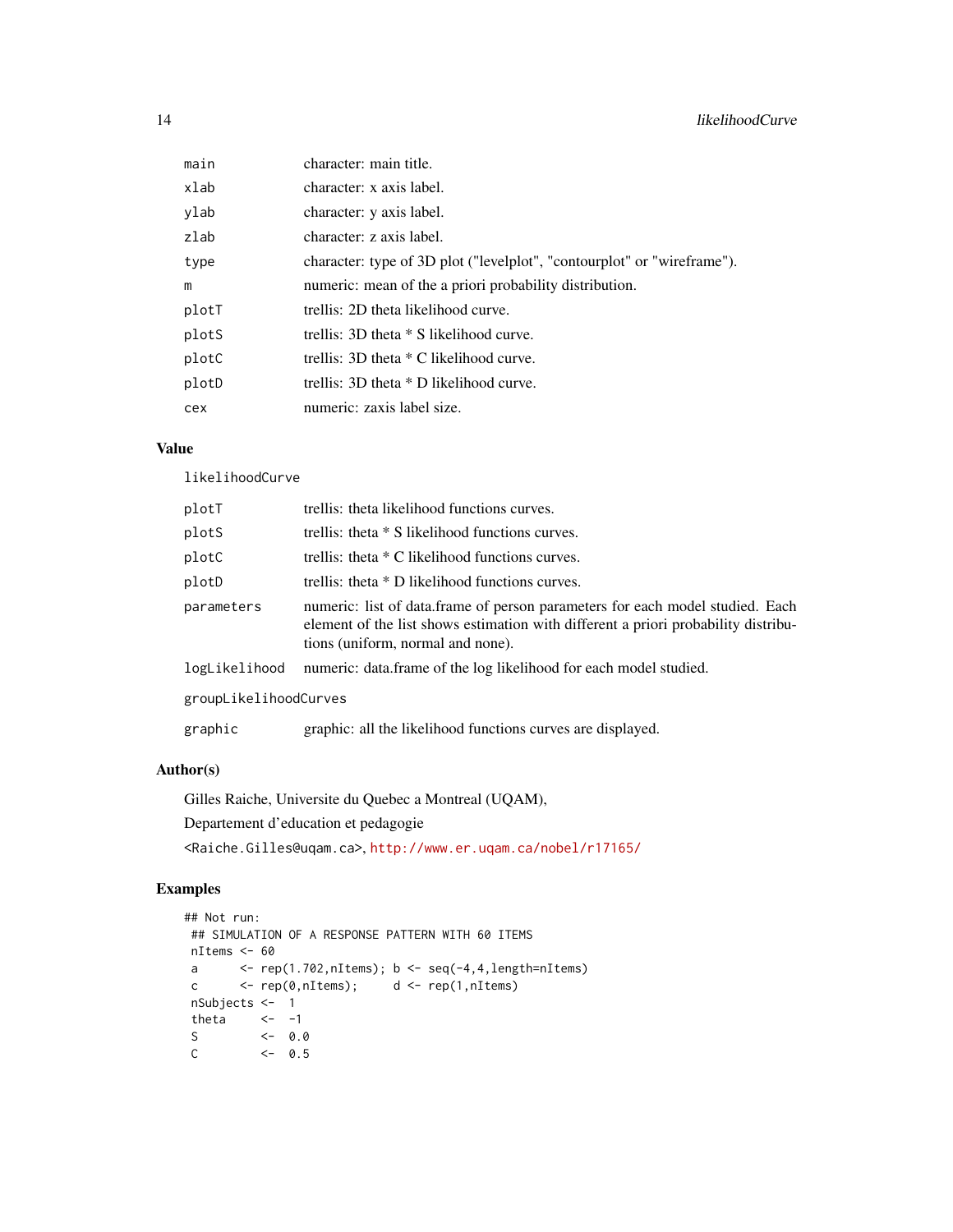<span id="page-14-0"></span> $m4pl$  15

```
D \left( -0.0 \right)set.seed(seed = 100)
x <- ggrm4pl(n=nItems, rep=1,
                      theta=theta, S=S, C=C, D=D,
                      s=1/a, b=b,c=c,d=d)
## Likelihood curves, person parameters estimates
 # and log likelihood of models graphed
test <- likelihoodCurve(x=x, s=1/a, b=b, c=c, d=d, color=TRUE,
                        main="Likelihood Curve",
                        xlab=expression(theta), ylab=NULL, zlab="P(X)",
                         type="wireframe" , grain=50, limitD=c(0,1),
                         logLikelihood=FALSE, annotate=TRUE )
# Contentd of the object test
test$plotT
test$plotC
test$plotS
test$plotD
test$par
round(test$logLikelihood,2)
## Graph of all the likelihood function curves
groupLikelihoodCurves(test$plotT, test$plotS, test$plotC, test$plotD,
                       main=NULL, cex=0.7)
## End(Not run)
```
m4pl *Multidimensional One, Two, Three and Four Person Parameters Logistic Distributions*

#### Description

Density, distribution function, quantile function and random generation for the multidimensional one, two, three and four person parameters logistic distributions.

#### Usage

```
pm4pl(theta = 0, S = 0, C = 0, D = 0, s = 1/1.702, b = 0, c = 0, d = 1,
      lower.tail = TRUE, log.p = FALSE)dm4pl(theta = 0, S = rep(0,length(theta)), C = rep(0,length(theta)),
     D = rep(0, length(theta)), b = 0, s = 1/1.702, c = 0, d = 1, log.p = FALSE)qm4pl(p = 0.05, S = 0, C = 0, D = 0, s = 1/1.702, b = 0, c = 0, d = 1,
      lower.tail = TRUE, log.p = FALSE)
```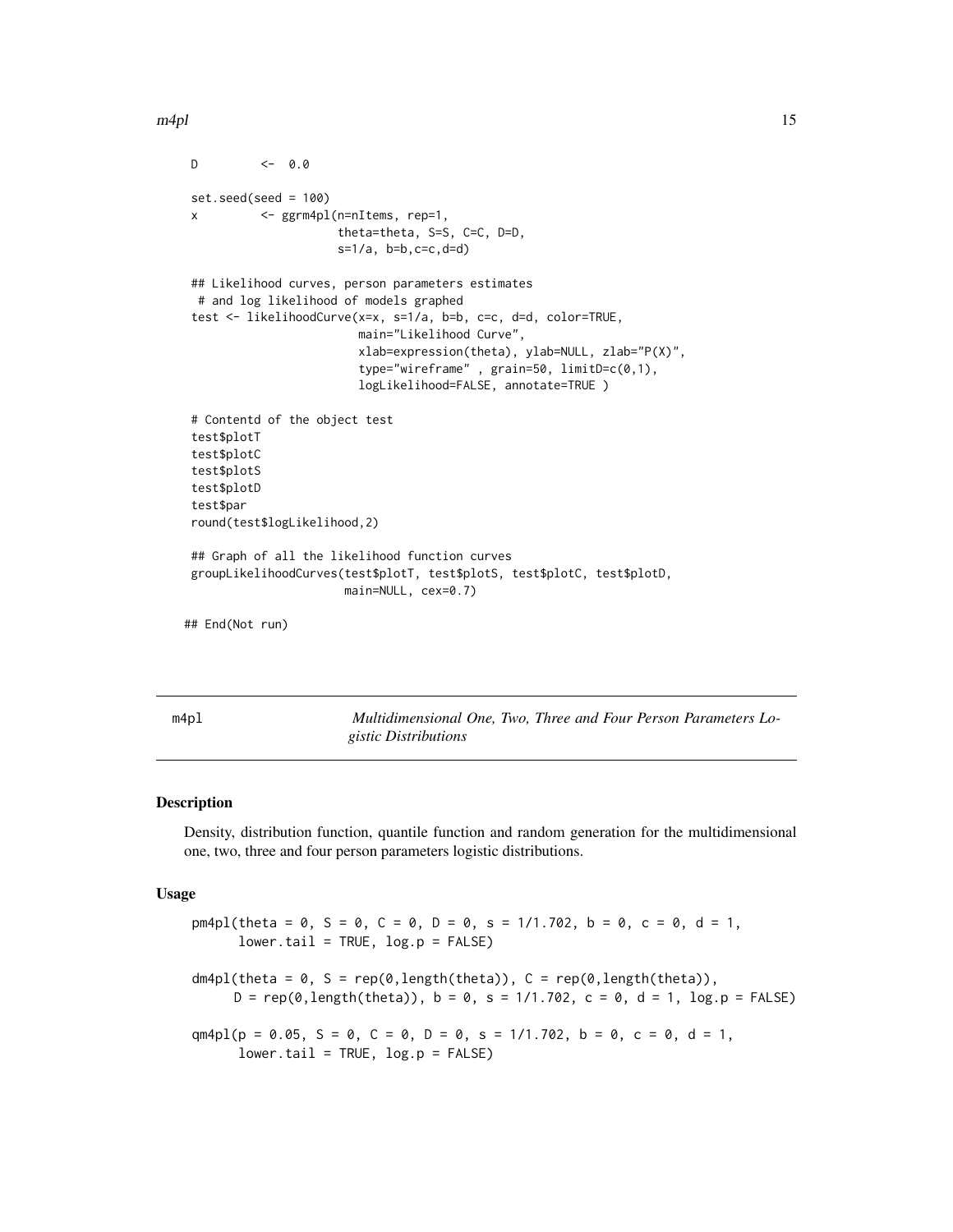rm4pl(N = 100, S = 0, C = 0, D = 0, s = 1/1.702, b = 0, c = 0, d = 1)

# Arguments

| theta      | numeric; vector of person proficiency $(\theta)$ levels scaled on a normal z score.                                          |
|------------|------------------------------------------------------------------------------------------------------------------------------|
| S          | numeric; positive vector of personal fluctuation parameters $(\sigma)$ .                                                     |
| C          | numeric; positive vector of personal pseudo-guessing parameters $(\chi, a \text{ probabil} - \chi)$<br>ity between 0 and 1). |
| D          | numeric; positive vector of personal inattention parameters $(\delta)$ , a probability be-<br>tween $0$ and $1$ ).           |
| N          | numeric; number of observations.                                                                                             |
| p          | numeric; vector of probability.                                                                                              |
| s          | numeric; positive vector of item fluctuation parameters.                                                                     |
| b          | numeric; vector of item difficulty parameters.                                                                               |
| C          | numeric; positive vector of item pseudo-guessing parameters (a probability be-<br>tween $0$ and $1$ ).                       |
| d          | numeric; positive vector of item inattention parameters (a probability between 0<br>and $1$ ).                               |
| lower.tail | logical; if TRUE (default), probabilities are $P(X_j \leq x_{ij})$ , otherwise, $P(X_j >$<br>$x_{ij}$ .                      |
| log.p      | logical; if TRUE, probabilities $p$ are given as $log(p)$ .                                                                  |

# Details

The multidimensional 4 persons parameters logistic distribution (cdf) (Raiche et al., 2013) is equal to:

$$
P(x_{ij} = 1 | \theta_j, \sigma_j, \chi_j, \delta_j, s_i, b_i, c_i, d_i) = (\chi_j + c_i) + \frac{(d_i - \delta_j) - (\chi_j + c_i)}{\frac{-D a_i(\theta_j - b_i)}{2}}}{1 + e^{-\sqrt{\sigma_j^2 + s_i^2}}}
$$

where the parameters are defined in the section arguments and *i* and *j* are respectively the items and the persons indices. The  $\sigma_j$ ,  $\chi_j$  and  $\delta_j$  parameters are respectively the personnal fluctuation, pseudo-guessing and inattention parameters. The multidimensional 4 persons parameters logistic model (M4PL) was described by Raiche, Magis and Blais (2008; Raiche, Magis and Beland, 2009; Raiche, Blais and Magis, 2009).

#### Value

| pm4pl | numeric; gives the distribution function (cdf).         |
|-------|---------------------------------------------------------|
| dm4pl | numeric; gives the density (derivative of p4pl).        |
| qm4pl | numeric; gives the quantile function (inverse of p4pl). |
| rm4pl | numeric; generates theta random deviates.               |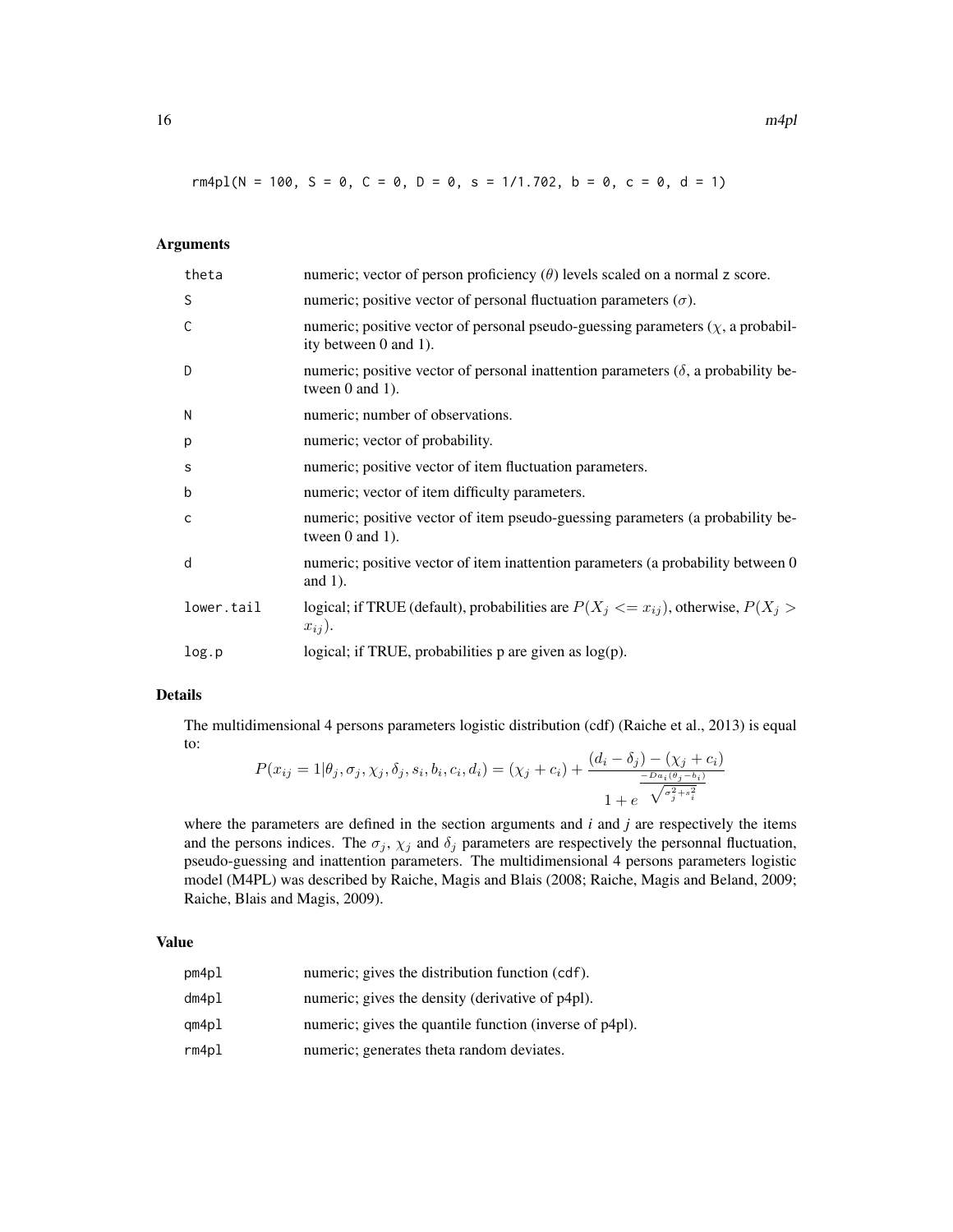<span id="page-16-0"></span> $m4pl$  17

### Author(s)

Gilles Raiche, Universite du Quebec a Montreal (UQAM),

Departement d'education et pedagogie

<Raiche.Gilles@uqam.ca>, <http://www.er.uqam.ca/nobel/r17165/>

#### References

Blais, J.-G., Raiche, G. and Magis, D. (2009). La detection des patrons de reponses problematiques dans le contexte des tests informatises. *In* Blais, J.-G. (Ed.): *Evaluation des apprentissages et technologies de l'information et de la communication : enjeux, applications et modeles de mesure*. Ste-Foy, Quebec: Presses de l'Universite Laval.

Raiche, G., Magis, D. and Beland, S. (2009). *La correction du resultat d'un etudiant en presence de tentatives de fraudes*. Communication presentee a l'Universite du Quebec a Montreal. Retrieved from <http://www.camri.uqam.ca/camri/camriBase/>

Raiche, G., Magis, D. and Blais, J.-G. (2008). *Multidimensional item response theory models integrating additional inattention, pseudo-guessing, and discrimination person parameters*. Communication at the annual international Psychometric Society meeting, Durham, New Hamshire. Retrieved from <http://www.camri.uqam.ca/camri/camriBase/>

Raiche, G., Magis, D., Blais, J.-G., and Brochu, P. (2013). Taking atypical response patterns into account: a multidimensional measurement model from item response theory. In M. Simon, K. Ercikan, and M. Rousseau (Eds), *Improving large-scale assessment in education*. New York, New York: Routledge.

#### See Also

[grm4pl](#page-36-1), [ggrm4pl](#page-36-1), [pggrm4pl](#page-36-1)

```
## ....................................................................
# Approximation of p4pl() by pm4pl()
theta <-0S <- 0; C <- 0; D <- 0
a <- 1.702; s <- sqrt(1/a^2); b <- 0; c <- 0; d <- 1
p.4p1 \leftarrow p4p1 (theta, a=a, b, c, d);
p.m4pl <- pm4pl(theta,S,C,D,s,b,c,d)
print(c(p4pl=p.4pl, m4pl=p.m4pl))
# Comparison of p4pl() and pm4pl() according to diverse values of theta
# while person parameters vary
theta \leq seq(-4,4, length=100); N \leq length(theta)
S \langle - \text{rep}(0.9, N); C \langle - \text{rep}(0, N); D \langle - \text{rep}(0.9, N) \ranglea <- 1.702; s <- 1/1.702
p.4pl <- p4pl(theta=theta, a=a, b=b, c=c, d=d)
p.m4pl <- pm4pl(theta=theta, S=S, C=C, D=D, s=s, b=b, c=c, d=d)
print(c(difference.maximale = max(p.4pl - p.m4pl)))round(rbind(theta=theta, p4pl=p.4pl, m4pl=p.m4pl, dif=p.4pl-p.m4pl),3)
plot(theta,p.4pl,type="l", col="black", ylab="Probability")
lines(theta,p.m4pl,col="red"); max(p.4pl-p.m4pl)
```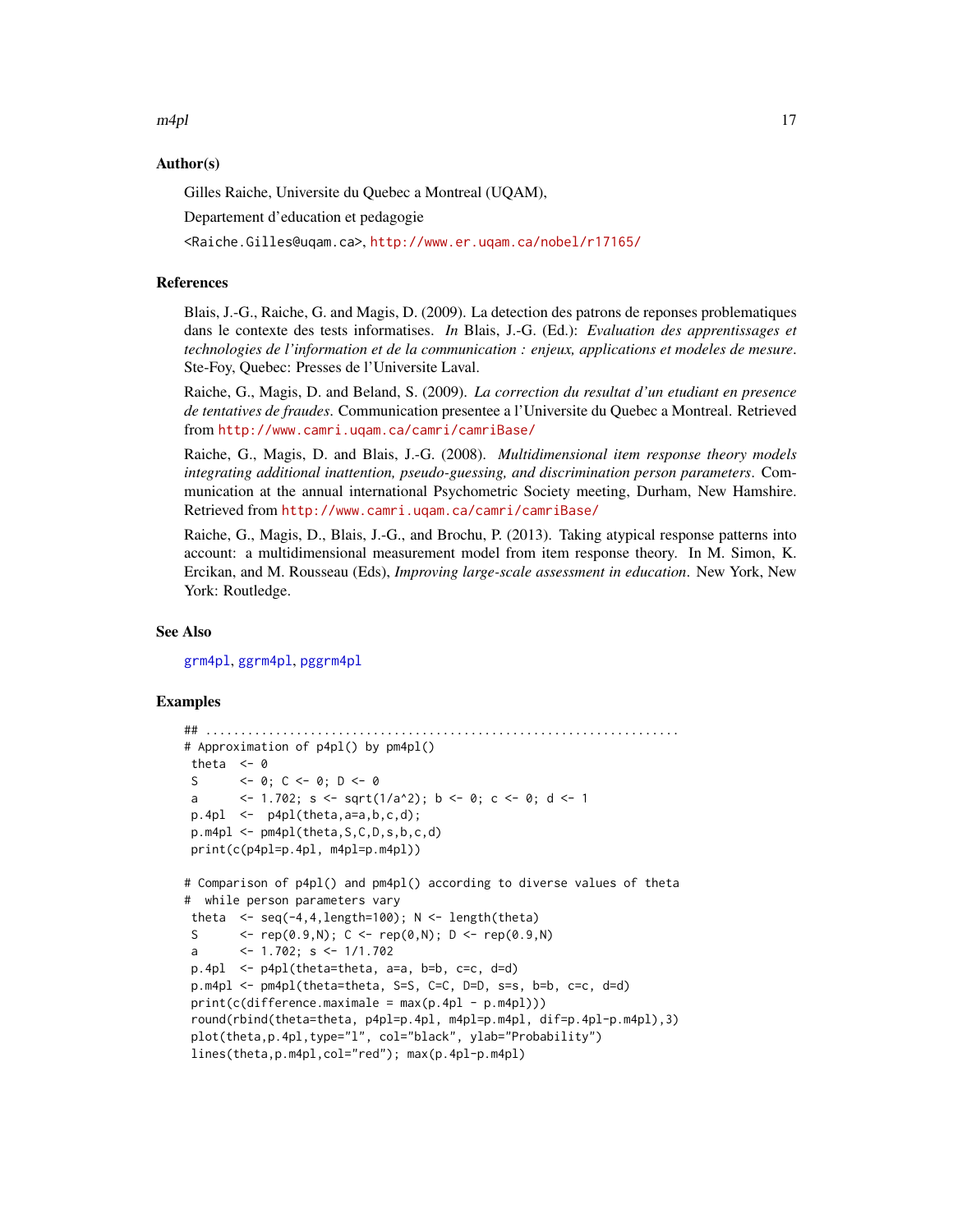```
# Recovery of probability by quantile
pm4pl(theta=3,b=0); pm4pl(theta=qm4pl(p=0.20))
# Density function dm4pl()
# Comparison 01 between d4pl() and dm4pl()
theta \leq seq(-4,4, length=100)
# theta <- 0 # We can also experiment with an unique value of theta
N <- length(theta)
S \langle - \text{rep}(\emptyset, N); \ C \langle - \text{rep}(\emptyset, N); \ D \langle - \text{rep}(\emptyset, N) \ranglea <- 1.702
d.4pl <- d4pl(theta=theta,a=a)
d.m4pl <- dm4pl(theta=theta,S=0,s=1/a)
stats <- round(cbind(theta=theta, d4pl=d.4pl, m4pl=d.m4pl, dif=d.4pl-d.m4pl),3)
print(stats)
print(max(d.4pl - d.m4pl))plot(theta,d.4pl,type="l", col="black", ylab="Density")
lines(theta,d.m4pl,col="red")
# Comparison 02 between d4pl() and dm4pl()
theta \leq seq(-4,4, length=10)
N <- length(theta)
S <- rep(.3,N); C <- rep(0,N); D <- rep(0,N)
a <- 1.702
d.4pl <- d4pl(theta=theta,a=a)
d.m4pl <- dm4pl(theta=theta, S=S, C=C, D=D, s=1/a)
stats <- round(cbind(theta=theta, d4pl=d.4pl, m4pl=d.m4pl, dif=d.4pl-d.m4pl),3)
print(stats)
print(max(d.4pl - d.m4pl))
plot(theta,d.4pl,type="l", col="black", ylab="Density")
lines(theta,d.m4pl,col="red")
# Comparison of q4pl and qm4pl
# followed by recovery of quantiles
pm4pl(theta=1, ); p4pl(theta=1, a=1.702)
qm4pl(p=0.99,); q4pl(p=0.99, a=1.702)
qm4pl(pm4pl(theta=1)); q4pl(p4pl(theta=1, a=1.702), a=1.702)
qm4pl(p=pm4pl(theta=3))
qm4pl(p=seq(0.01,0.99, length=10))
# Generation of theta values by rm4pl()
# ... Exemple 01 - A 4pl() equivalent distribution must be recovered when a=1.702
res <- rm4pl(N=1000)
stats <- c(mean=sapply(res, mean), sd=sapply(res, sd), skewness=sapply(res, skewness),
            kurtosis=3-sapply(res, kurtosis))
print(stats)
# pdf of this distribution
theta \leq seq(-4,4,length=100); C=rep(0,N); D=rep(0,N)
density <- dm4pl(theta,C=C,D=D)
plot(theta, density, type="l")
# ... Exemple 02 - Distribution with D != 0
require(moments)
```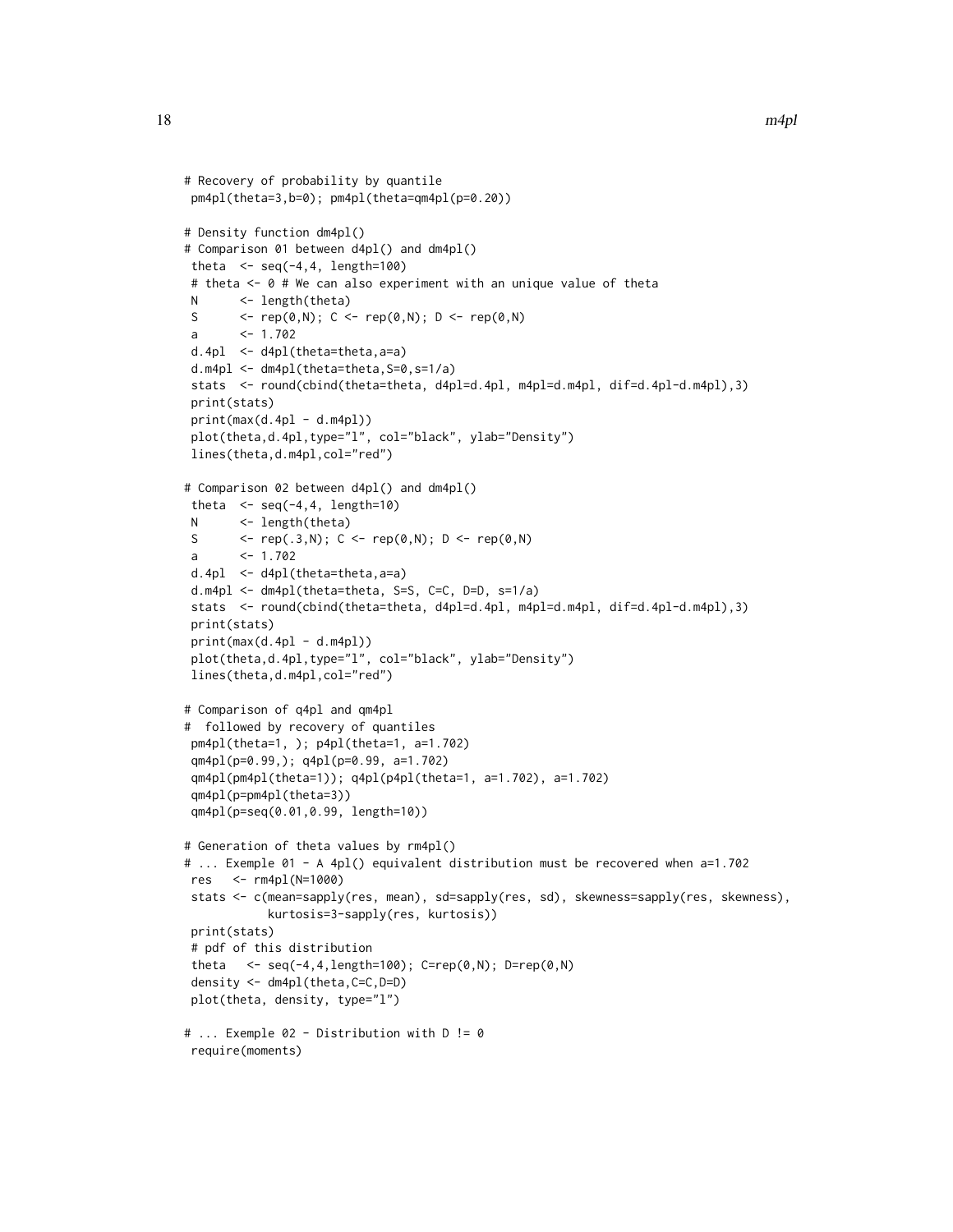# <span id="page-18-0"></span>m4plModelShow 19

```
S \leq -1/1.702B \leftarrow \ThetaC \leftarrow 0.00<br>D \leftarrow 0.90<-0.90res <- rm4pl(N=1000, S=S, C=C, D=D)
stats <- c(mean=sapply(res, mean), sd=sapply(res, sd), skewness=sapply(res, skewness),
             kurtosis=3-sapply(res, kurtosis))
print(stats)
# pdf of this distribution
theta \langle -\text{seq}(-4,4,\text{length}=100)\rangledensity <- dm4pl(theta, S=S, C=C, D=D)
print(c(max=max(density)))
plot(theta, density, type="l")
## ....................................................................
```
<span id="page-18-1"></span>m4plModelShow *Results For Each Subject To Each Model*

# Description

Show all the information about the estimation of all the possible m4pl models for each subjects.

# Usage

```
m4plModelShow(x, ...)
```
# Arguments

|   | data.frame: a matrix of binary 0-1 item responses.                     |
|---|------------------------------------------------------------------------|
| . | varying: parameters to be passed to the m4p1PersonParameters function. |

# Value

| ID           | integer: subject identificator.                                  |
|--------------|------------------------------------------------------------------|
| <b>MODEL</b> | charavter: model identification (T,TS,TC,TD,TSC,TSD,TCD or TSCD) |
| LL           | numeric: loglikelihood.                                          |
| AIC          | numeric: Akaike information criteria.                            |
| <b>BIC</b>   | numeric: Bayes (Schwartz) information criteria.                  |
|              | numeric: theta parameter value.                                  |
| SeT          | numeric: theta parameter theoretical standard error.             |
| S            | numeric: person fluctuation parameter value.                     |
| SeS          | numeric: person fluctuation theoretical standard error           |
| C.           | numeric: person pseudo-guessing parameter value.                 |
| SeC          | numeric: person pseudo-guessing theoretical standard error       |
| D            | numeric: person inattention parameter value.                     |
| SeD          | numeric: person inattention theoretical standard error           |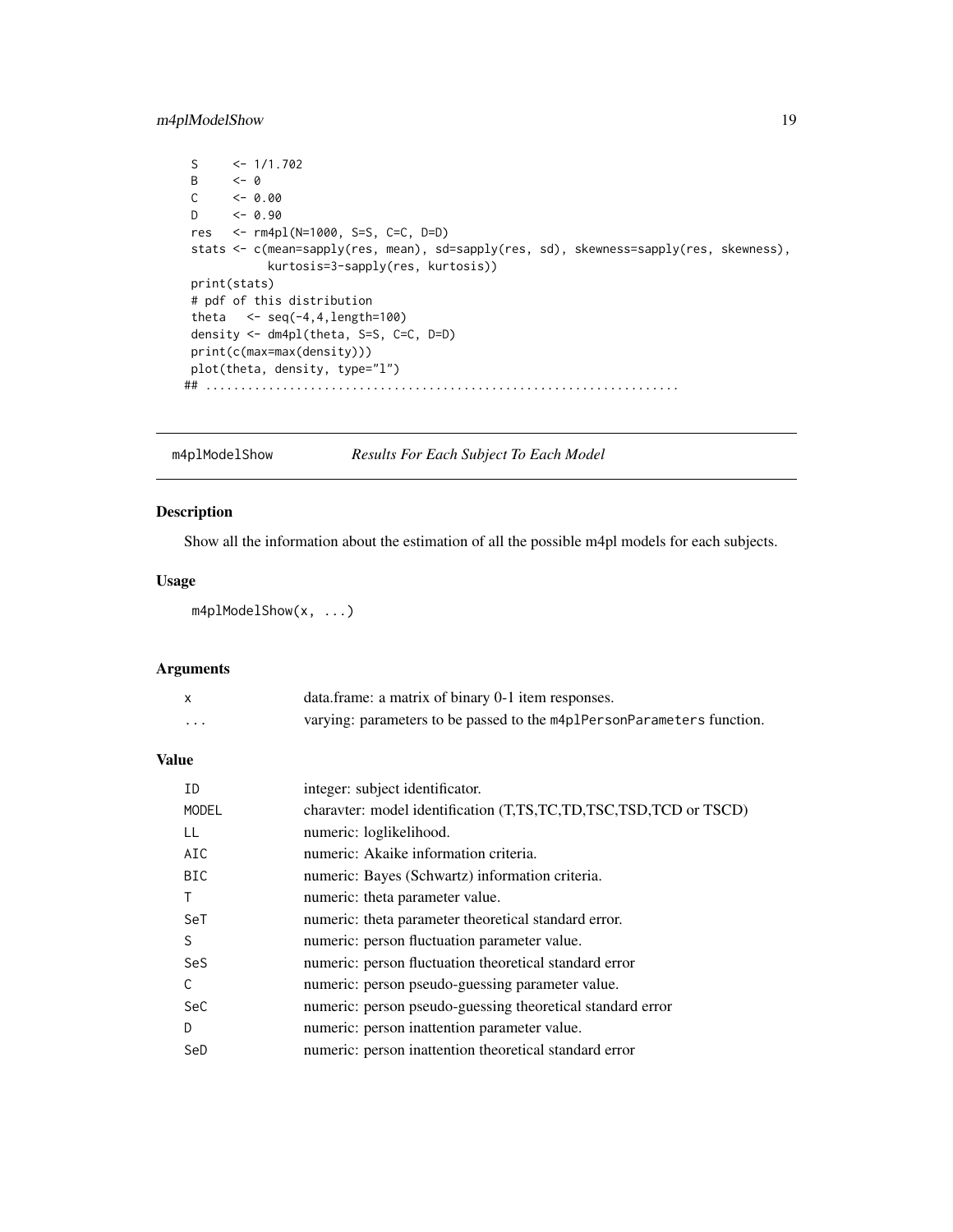#### <span id="page-19-0"></span>Author(s)

Gilles Raiche, Universite du Quebec a Montreal (UQAM),

Departement d'education et pedagogie

<Raiche.Gilles@uqam.ca>, <http://www.er.uqam.ca/nobel/r17165/>

#### References

Blais, J.-G., Raiche, G. and Magis, D. (2009). La detection des patrons de reponses problematiques dans le contexte des tests informatises. *In* Blais, J.-G. (Ed.): *Evaluation des apprentissages et technologies de l'information et de la communication : enjeux, applications et modeles de mesure*. Ste-Foy, Quebec: Presses de l'Universite Laval.

Raiche, G., Magis, D. and Beland, S. (2009). *La correction du resultat d'un etudiant en presence de tentatives de fraudes*. Communication presentee a l'Universite du Quebec a Montreal. Retrieved from <http://www.camri.uqam.ca/camri/camriBase/>

Raiche, G., Magis, D. and Blais, J.-G. (2008). *Multidimensional item response theory models integrating additional inattention, pseudo-guessing, and discrimination person parameters*. Communication at the annual international Psychometric Society meeting, Durham, New Hamshire. Retrieved from <http://www.camri.uqam.ca/camri/camriBase/>

Raiche, G., Magis, D., Blais, J.-G., and Brochu, P. (2013). Taking atypical response patterns into account: a multidimensional measurement model from item response theory. In M. Simon, K. Ercikan, and M. Rousseau (Eds), *Improving large-scale assessment in education*. New York, New York: Routledge.

#### See Also

[m4plPersonParameters](#page-29-1)

#### Examples

```
## Not run:
## GENERATION OF VECTORS OF RESPONSES
# NOTE THE USUAL PARAMETRIZATION OF THE ITEM DISCRIMINATION,
# THE VALUE OF THE PERSONNAL FLUCTUATION FIXED AT 0,
# AND THE VALUE OF THE PERSONNAL PSEUDO-GUESSING FIXED AT 0.30.
# IT COULD BE TYPICAL OF PLAGIARISM BEHAVIOR.
nItems <- 40
a \leq rep(1.702,nItems); b \leq seq(-5,5,length=nItems)
c \langle -\text{rep}(\emptyset, \text{nItems})\rangle; d \langle -\text{rep}(1, \text{nItems})\ranglenSubjects <- 1; rep <- 100
theta <- seq(-1,-1,length=nSubjects)
S <- runif(n=nSubjects,min=0.0,max=0.0)
C <- runif(n=nSubjects,min=0.3,max=0.3)
D <- runif(n=nSubjects,min=0.0,max=0.0)
set.seed(seed = 100)
X <- ggrm4pl(n=nItems, rep=rep,
                      theta=theta, S=S, C=C, D=D,
                      s=1/a, b=b, c=c, d=d)
```
## Results for each subjects for each models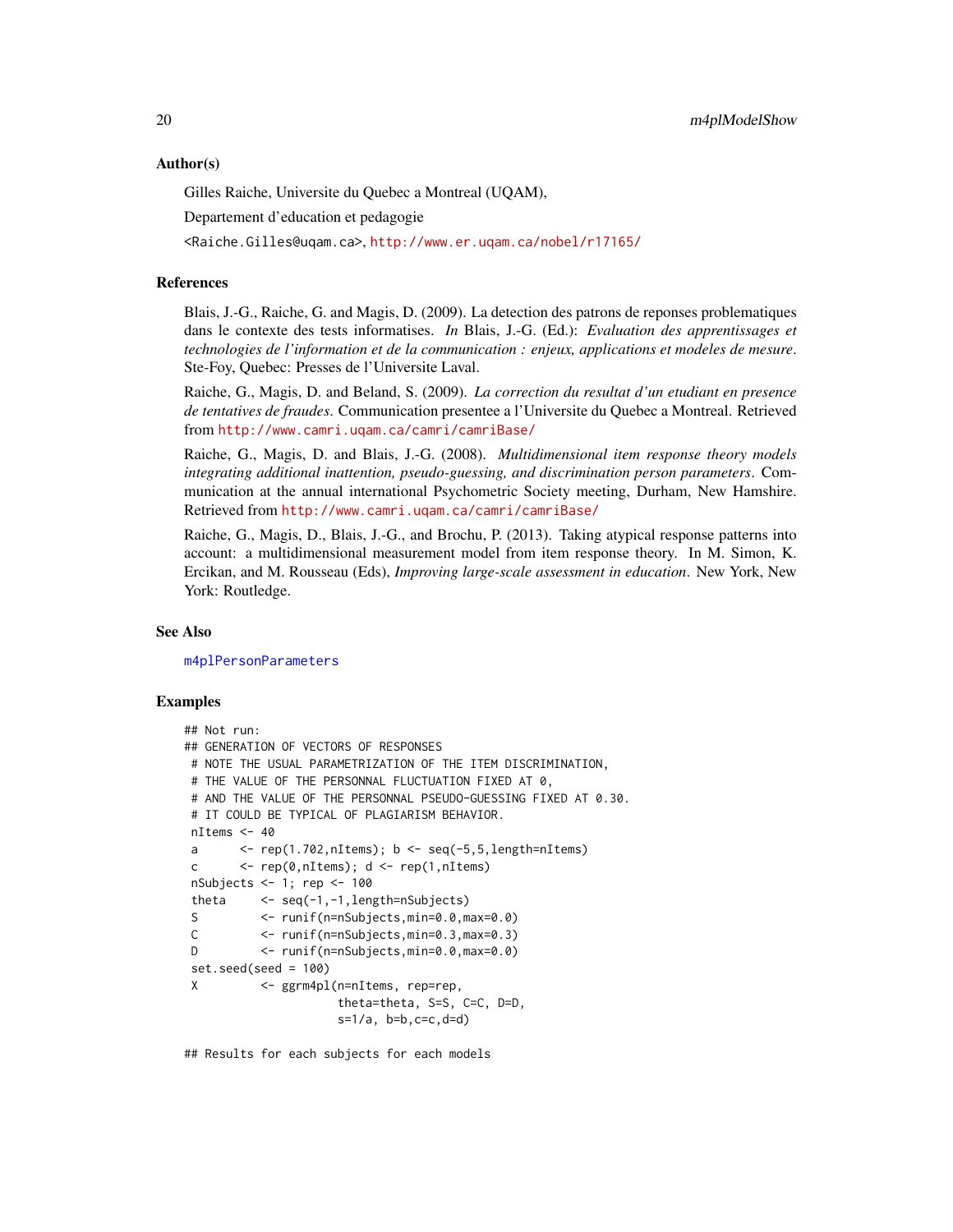```
essai <- m4plModelShow(X, b=b, s=1/a, c=c, d=d, m=0, prior="uniform")
## Mean results for some speficic models
median(essai[which(essai$MODEL == "TSCD") ,]$SeT, na.rm=TRUE)
mean( essai[which(essai$MODEL == "TSCD") ,]$SeT, na.rm=TRUE)
mean( essai[which(essai$MODEL == "TD") ,]$SeT, na.rm=TRUE)
sd( essai[which(essai$MODEL == "TD") ,]$T, na.rm=TRUE)
## Result for each models for the first subject
essai[which(essai$ID == 1) ,]
max(essai[which(essai$ID == 1) ,]$LL)
## Difference between the estimated values with the T and TSCD models for the
## first subject
essai[which(essai$ID == 1 & essai$MODEL == "T"),]$T
      - essai[which(essai$ID == 1 & essai$MODEL == "TSCD"),]$T
## End(Not run)
```
m4plSummary *Summary of the Results of Estimation with the m4pl Models*

#### Description

Summary of the results of estimation with the m4pl models.

### Usage

```
m4plSummary( X, ...)
m4plMoreSummary( x, out = "result", thetaInitial = NULL)
m4plNoMoreSummary(x)
```
# Arguments

| $\times$     | data.frame or list: if a list results from m4plPersonParameters function, if a<br>data.frame, any all numeric data.frame. |
|--------------|---------------------------------------------------------------------------------------------------------------------------|
| $\mathsf{x}$ | list: result from m4plPersonParameters with more set to TRUE.                                                             |
| out          | character: if out="results", the output is for each subjects. If out="report",<br>statistics on all results are computed. |
| thetaInitial | numeric: if initial theta valeus are used the error of estimation is also reported.                                       |
| $\cdots$     | generic: to be able to pass parameters from the m4p1MoreSummary function.                                                 |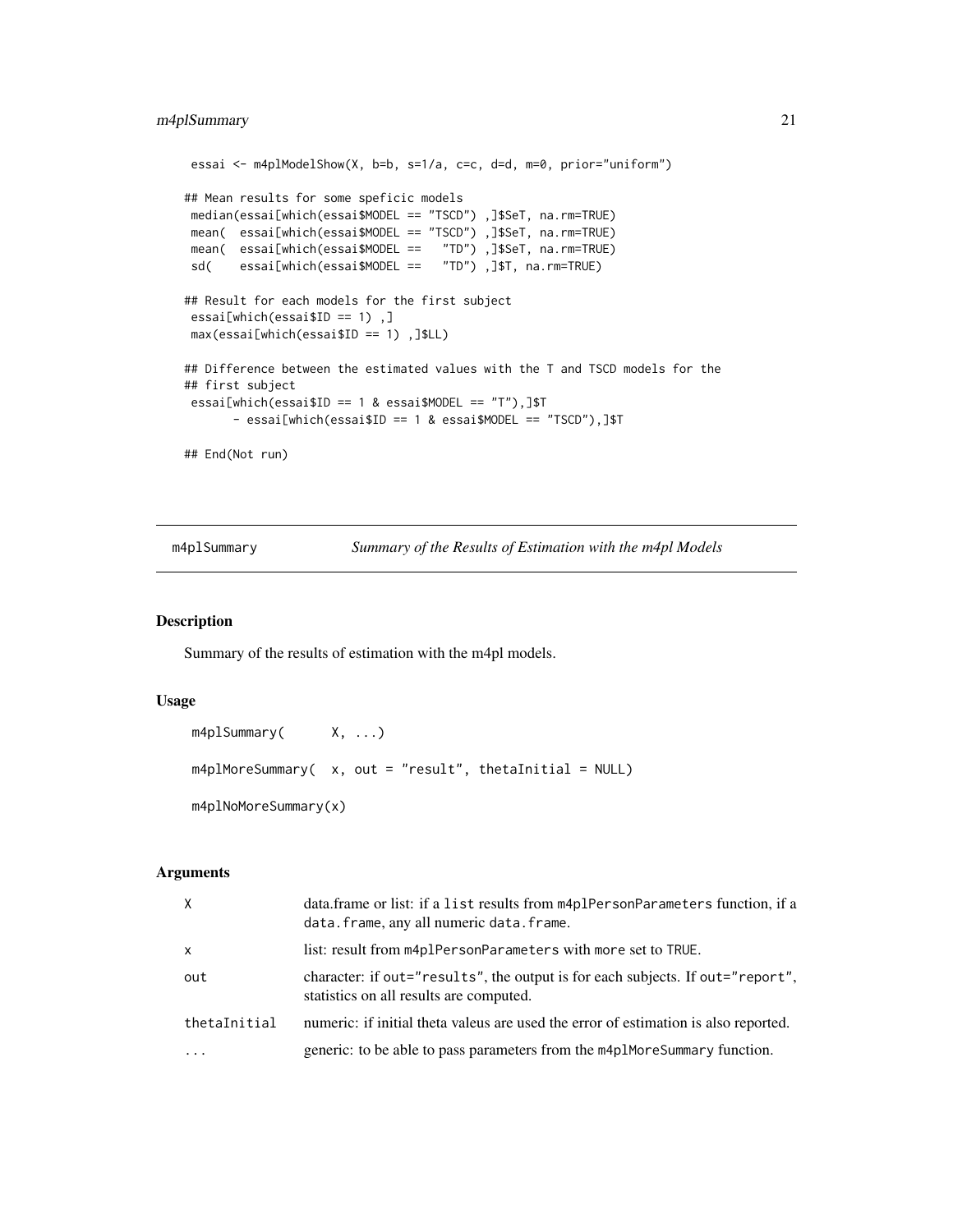Value

..............

m4plSummary ..............

The result of m4plSummary depends of the out condition and the class of X. If X is a data.frame, the function m4plNoMoreSummary is called and a data.frame with 2 rows is returned: mean and sd rows.

If out="result" and X is a list, the function m4plMoreSummary is called and a data.frame with the mean of the parameters and their theoretical standard errors is returned:

If out="report" and X is a list, m4plMoreSummary is called and the following list taking in account each parameters is returned:

| parameters    | data.frame: with mean, median, sd an N observations for each parameters.                                                     |
|---------------|------------------------------------------------------------------------------------------------------------------------------|
| se            | data.frame: with mean, median, sd an N observations for the theoretical values<br>of the standard error for each parameters. |
| logLikelihood | data.frame: mean, median, sd an N observations loglikelihood, AIC and BIC for<br>the model.                                  |
| eCorrelation  | matrix: empirical correlations between the parameters.                                                                       |
| tCorrelation  | matrix: theoretical correlations between the parameters.                                                                     |

..............

m4plNoMoreSummary

..............

A data.frame with 2 rows is returned: mean and sd rows.

..............

m4plMoreSummary

..............

All other outputs from the m4plSummary function.

#### Author(s)

Gilles Raiche, Universite du Quebec a Montreal (UQAM),

Departement d'education et pedagogie

<Raiche.Gilles@uqam.ca>, <http://www.er.uqam.ca/nobel/r17165/>

### References

Blais, J.-G., Raiche, G. and Magis, D. (2009). La detection des patrons de reponses problematiques dans le contexte des tests informatises. *In* Blais, J.-G. (Ed.): *Evaluation des apprentissages et technologies de l'information et de la communication : enjeux, applications et modeles de mesure*. Ste-Foy, Quebec: Presses de l'Universite Laval.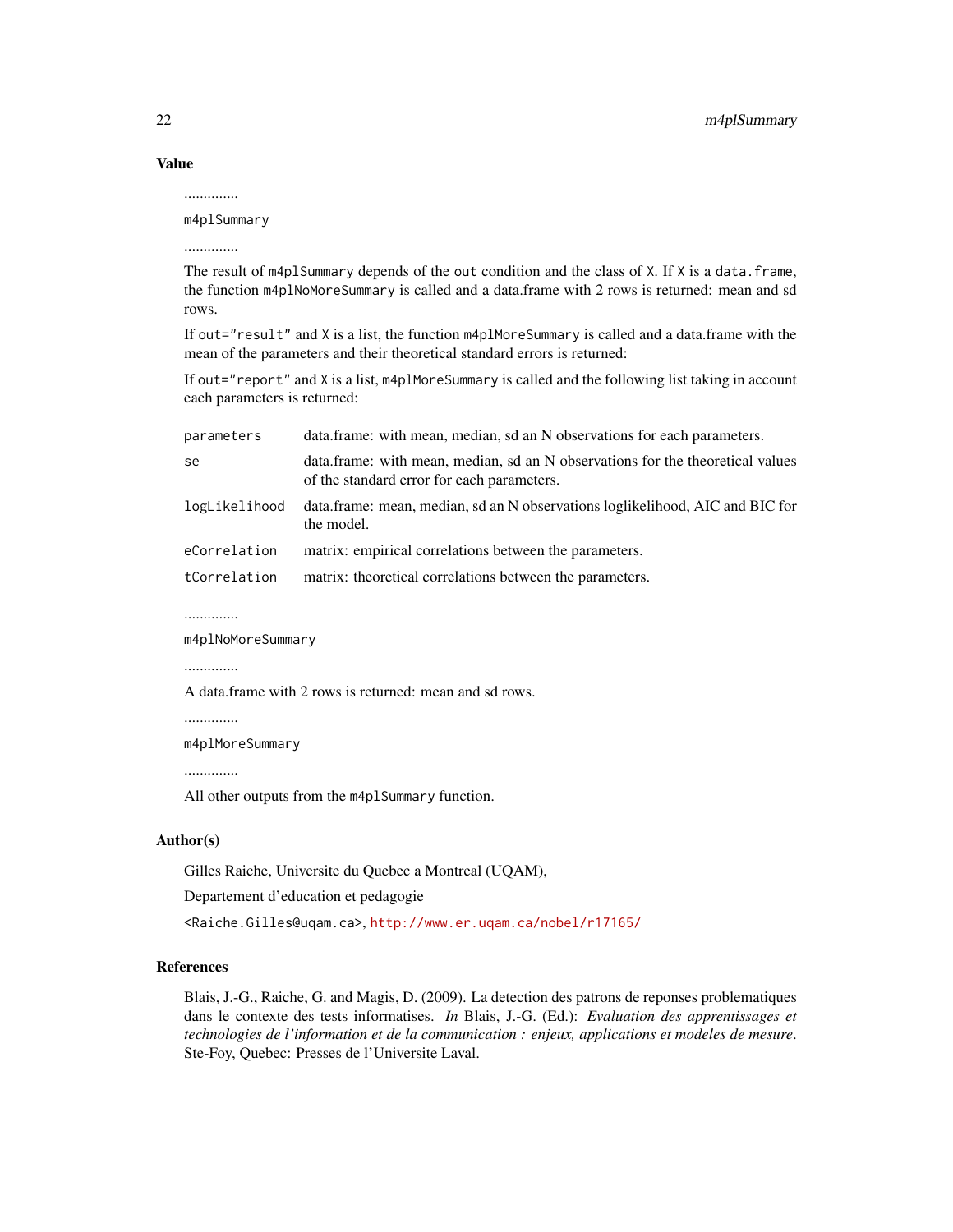#### <span id="page-22-0"></span>m4plSummary 23

Raiche, G., Magis, D. and Beland, S. (2009). *La correction du resultat d'un etudiant en presence de tentatives de fraudes*. Communication presentee a l'Universite du Quebec a Montreal. Retrieved from <http://www.camri.uqam.ca/camri/camriBase/>

Raiche, G., Magis, D. and Blais, J.-G. (2008). *Multidimensional item response theory models integrating additional inattention, pseudo-guessing, and discrimination person parameters*. Communication at the annual international Psychometric Society meeting, Durham, New Hamshire. Retrieved from <http://www.camri.uqam.ca/camri/camriBase/>

Raiche, G., Magis, D., Blais, J.-G., and Brochu, P. (2013). Taking atypical response patterns into account: a multidimensional measurement model from item response theory. In M. Simon, K. Ercikan, and M. Rousseau (Eds), *Improving large-scale assessment in education*. New York, New York: Routledge.

#### See Also

[m4plPersonParameters](#page-29-1)

```
## GENERATION OF VECTORS OF RESPONSE
# NOTE THE USUAL PARAMETRIZATION OF THE ITEM DISCRIMINATION,
# THE VALUE OF THE PERSONNAL FLUCTUATION FIXED AT 0,
# AND THE VALUE OF THE PERSONNAL PSEUDO-GUESSING FIXED AT 0.30.
# IT COULD BE TYPICAL OF PLAGIARISM BEHAVIOR.
nSubjects <- 1
nItems <- 40
a \leq rep(1.702, nItems); b \leq seq(-5, 5, length=nItems)
c \langle - rep(0,nItems); d \langle - rep(1,nItems)
theta <- seq(-2,-2,length=nSubjects)
S <- runif(n=nSubjects,min=0.0,max=0.0)
C <- runif(n=nSubjects,min=0.3,max=0.3)
D <- runif(n=nSubjects,min=0.0,max=0.0)
rep <- 100
set.seed(seed = 10)
X <- ggrm4pl(n=nItems, rep=rep,
                     theta=theta, S=S, C=C, D=D,
                     s=1/a, b=b, c=c, d=d)
## Estimation of the model integrating the T and the C parameters
model < - "C"
test <- m4plPersonParameters(x=X, b=b, s=1/a, c=c, d=d, m=0, model=model,
                              prior="uniform", more=TRUE)
## Summary of the preceding model (report and first 5 subjects)
essai <- m4plSummary(X=test, out="report")
# Rounding the result of the list to two decimals
lapply(essai, round, 2)
essai <- m4plSummary(X=test, out="result")[1:5,]
lapply(essai, round, 2)
essai <- m4plSummary(X=test, out="report", thetaInitial=theta)
lapply(essai, round, 2)
```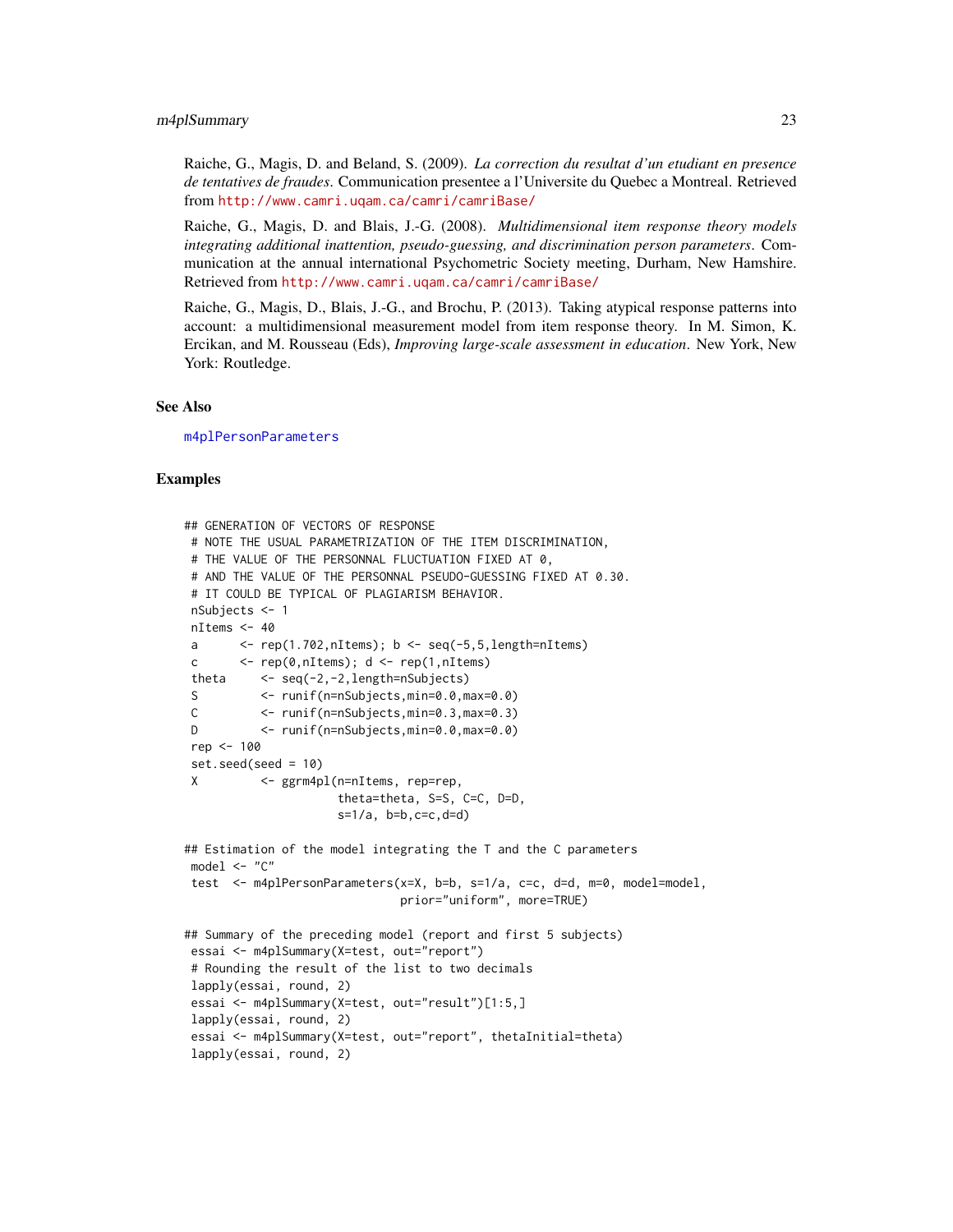#### <span id="page-23-0"></span>24 modelChoose

```
essai <- m4plSummary(X=test, out="result", thetaInitial=theta)[1:5,]
lapply(essai, round, 2)
## Results directly from m4plMoreSummary()
essai <- m4plMoreSummary(x=test, out="report")
lapply(essai, round, 2)
essai <- m4plMoreSummary(x=test, out="result")[1:5,]
round(essai, 2)
## To obtain more general statistics on the result report
essai <- m4plMoreSummary(x=test, out="result")
m4plNoMoreSummary(essai)
summary(m4plMoreSummary(x=test, out="result"))
```
modelChoose *Functions For Choosing The m4pl Best Model(s)*

#### Description

Functions to help to choose the best models from the m4pl person response models family (Raiche et al., 2013). The function meanModels gives the mean of selected and available statistics from a m4plModelShow result. The function modelChoose shows which model(s) are choosen for each subject, while the function modelChooseAdd adds a supplementary logical variable indicating which model(s) are choosen for each subject to the data.frame returned previously by a m4plModelShow call .

#### Usage

```
meanModels( modelShow, statistics=c("T","S"))
modelChoose( modelShow, criteria = "BIC", tol = 0.2)
modelChooseAdd(modelShow, criteria="LL")
```
#### Arguments

| modelShow  | data.frame: result returned by a m4plModelShow call.                                                   |
|------------|--------------------------------------------------------------------------------------------------------|
| criteria   | character: criteria used to choose between models (LL, AIC or BIC).                                    |
| tol        | numeric: tolerance around the choose criteria, so that more models can be con-<br>sidered.             |
| statistics | character: a vector of variables for which means of statistics from m4p1Mode1Show<br>will be computed. |

#### Details

A tolerance varying between 0.10 and 0.20 is suggested. Lower the value, less models are choosen.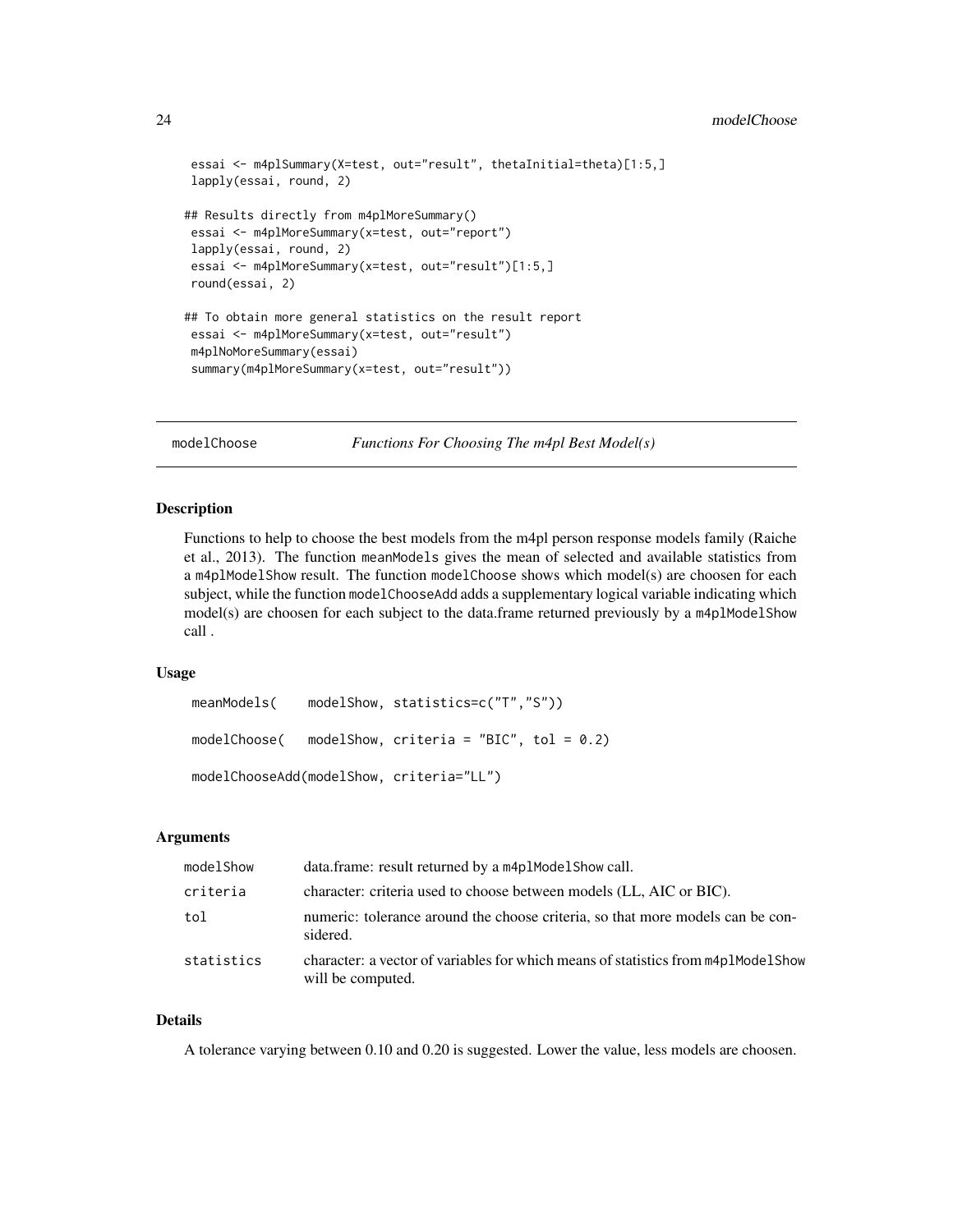#### <span id="page-24-0"></span>modelChoose 25

#### Value

| meanModels                    | data.frame: this function return a data.frame of means for each choosen vari-<br>ables. |
|-------------------------------|-----------------------------------------------------------------------------------------|
| modelChoose<br>modelChooseAdd | list: return a list of the models(s) choosen for each subject.                          |
|                               | data.frame: return a data.frame adding a logical indicator of the choosen model(s).     |

# Author(s)

Gilles Raiche, Universite du Quebec a Montreal (UQAM),

Departement d'education et pedagogie

<Raiche.Gilles@uqam.ca>, <http://www.er.uqam.ca/nobel/r17165/>

# References

Blais, J.-G., Raiche, G. and Magis, D. (2009). La detection des patrons de reponses problematiques dans le contexte des tests informatises. *In* Blais, J.-G. (Ed.): *Evaluation des apprentissages et technologies de l'information et de la communication : enjeux, applications et modeles de mesure*. Ste-Foy, Quebec: Presses de l'Universite Laval.

Raiche, G., Magis, D. and Beland, S. (2009). *La correction du resultat d'un etudiant en presence de tentatives de fraudes*. Communication presentee a l'Universite du Quebec a Montreal. Retrieved from <http://www.camri.uqam.ca/camri/camriBase/>

Raiche, G., Magis, D. and Blais, J.-G. (2008). *Multidimensional item response theory models integrating additional inattention, pseudo-guessing, and discrimination person parameters*. Communication at the annual international Psychometric Society meeting, Durham, New Hamshire. Retrieved from <http://www.camri.uqam.ca/camri/camriBase/>

Raiche, G., Magis, D., Blais, J.-G., and Brochu, P. (2013). Taking atypical response patterns into account: a multidimensional measurement model from item response theory. In M. Simon, K. Ercikan, and M. Rousseau (Eds), *Improving large-scale assessment in education*. New York, New York: Routledge.

#### See Also

[m4plModelShow](#page-18-1)

```
## Not run:
## GENERATION OF VECTORS OF RESPONSE
 # NOTE THE USUAL PARAMETRIZATION OF THE ITEM DISCRIMINATION,
 # THE VALUE OF THE PERSONNAL FLUCTUATION FIXED AT 0,
 # AND THE VALUE OF THE PERSONNAL PSEUDO-GUESSING FIXED AT 0.30.
 # IT COULD BE TYPICAL OF PLAGIARISM BEHAVIOR.
 nItems <- 40
 a \leftarrow \text{rep}(1.702, \text{nItems}); b \leftarrow \text{seq}(-5, 5, \text{length=nItems})c \leftarrow \text{rep}(\emptyset, \text{nItems}); d \leftarrow \text{rep}(1, \text{nItems})nSubjects <- 1; rep <- 100
 theta \leq seq(-1,-1, length=nSubjects)
```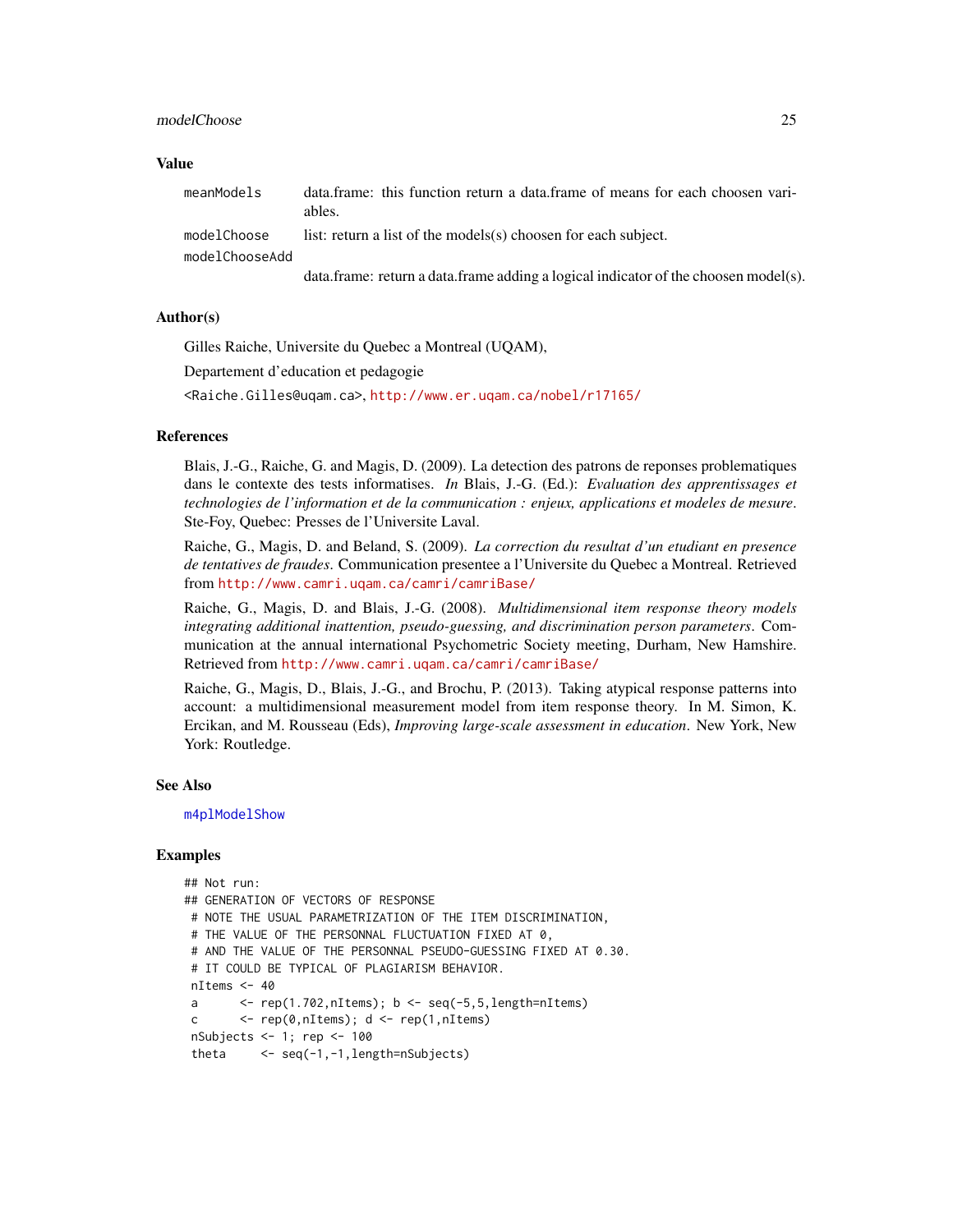```
S <- runif(n=nSubjects,min=0.0,max=0.0)
C <- runif(n=nSubjects,min=0.3,max=0.3)
D <- runif(n=nSubjects,min=0,max=0)
set.seed(seed = 100)
X <- ggrm4pl(n=nItems, rep=rep,
                    theta=theta, S=S, C=C, D=D,
                    s=1/a, b=b, c=c, d=d)
## Results for each subjects for each models
essai <- m4plModelShow(X, b=b, s=1/a, c=c, d=d, m=0, prior="uniform")
## Means of choosen variables from m4plModleShow previous call
round(meanModels(essai, statistic=c("LL","BIC","T","C")), 2)
## Which model(s) are the best for each subject (LL criteria)
res <- modelChoose(essai, criteria = "LL", tol = 0.2); res
## Which model(s) are the best for each of the first 20 subjects (BIC criteria)
res <- modelChoose(essai[which(essai$ID < 20) ,], criteria="BIC"); res
## A look at the 15th subject parameters estimation for each models
essai[which(essai$ID == 15) ,]
## Add the logical critLL variable to the data frame
criteria <- "LL"
res1 <- modelChooseAdd(essai, criteria=criteria)
# Create a charcater string composed from "crit" and criteria
crit <- paste("crit",criteria,sep="")
# To Show only the lines where the models is choosen according to critLL
res2 <- res1[which(res1[crit] == TRUE),]; mean(res2$T);sd(res2$T,na.rm=TRUE);res2
# Give the mean for choosen variables from m4plModelShow
meanModels(essai, statistic=c("LL","BIC","T","SeT","S","C","D"))
# Tabulate only the choosen models
table(res2$MODEL)
# Show the information for the subject for which the model TSCD was choosen
res2[which(res2$MODEL == "TSCD") ,]
# Show only the results for the 5th subject, the with the TSCD model choosen
res1[which(res1$ID == 5),
# Same, but without critLL
essai[which(essai$ID == 5) ,]
## Simulation whith cheating
# High proficiency students responding at random to 20
# easiest ones)
XHProficiency <- X
pourcHasard <- 0.20; nHasard <- abs(dim(X)[2]*pourcHasard)
XHProficiency[,1:nHasard] <- rbinom(dim(X)[1]*nHasard, 1, 0.5)
XHProficiency <- m4plModelShow(XHProficiency, b=b, s=1/a, c=c, d=d,
                                          m=0, prior="uniform")
XHProficiency <- modelChooseAdd(XHProficiency, criteria=criteria)
XHProficiency <- XHProficiency[which(XHProficiency$critLL == TRUE),]
mean(XHProficiency$T);sd(XHProficiency$T,na.rm=TRUE);XHProficiency[1:10,]
meanModels(XHProficiency, statistic=c("LL","BIC","T","SeT","S","C","D"))
```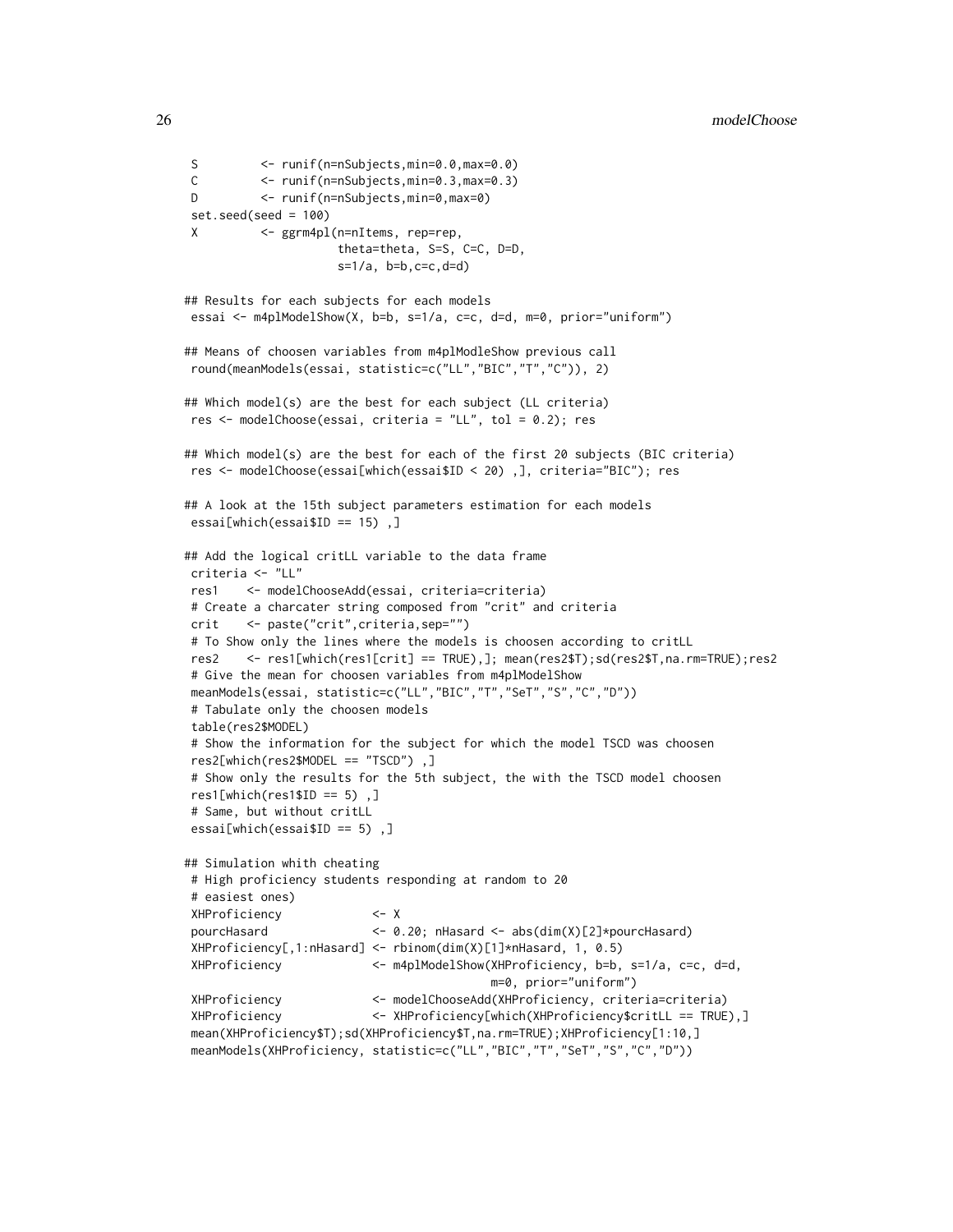```
table(XHProficiency$MODEL)
```

```
# Low proficiency students responding at random to 20
# (more difficult ones)
XLProficiency <- X
pourcHasard <- 0.20
nHasard <- abs(dim(X)[2]*pourcHasard)
XLProficiency[,(nItems-nHasard+1):nItems] <- rbinom(dim(X)[1]*nHasard, 1, 0.5)
XLProficiency <- m4plModelShow(XLProficiency, b=b,
                                      s=1/a, c=c, d=d, m=0, prior="uniform")
XLProficiency <- modelChooseAdd(XLProficiency,
                                                   criteria=criteria)
XLProficiency <- XLProficiency[which(XLProficiency$critLL == TRUE),]
mean(XLProficiency$T);sd(XLProficiency$T,na.rm=TRUE);XLProficiency[1:10,]
meanModels(XLProficiency, statistic=c("LL","BIC","T","SeT","S","C","D"))
table(XLProficiency$MODEL)
# High proficiency students giving incorrect responses to 20
# (easiest ones)
XHProficiency <- X
pourcCheat <- 0.20; nCheat <- abs(dim(X)[2]*pourcCheat)
XHProficiency[,1:nCheat] <- rep(0, dim(X)[1]*dim(X)[2]*pourcCheat)
XHProficiency <- m4plModelShow(XHProficiency, b=b, s=1/a, c=c, d=d,
                                    m=0, prior="uniform")
XHProficiency <- modelChooseAdd(XHProficiency, criteria=criteria)
XHProficiency <- XHProficiency[which(XHProficiency$critLL == TRUE),]
mean(XHProficiency$T);sd(XHProficiency$T,na.rm=TRUE);XHProficiency[1:10,]
meanModels(XHProficiency, statistic=c("LL","BIC","T","SeT","S","C","D"))
table(XHProficiency$MODEL)
# Low proficiency students giving correct responses to 20
# (more difficult ones)
XLProficiency <- X
pourcCheat <- 0.20
nCheat \langle -\text{abs}(\text{dim}(X)[2]\times\text{pourcCheck})\rangle;
XLProficiency[,(nItems-nCheat+1):nItems] <- rep(1, dim(X)[1]*dim(X)[2]*pourcCheat)
XLProficiency <- m4plModelShow(XLProficiency, b=b,
                                      s=1/a, c=c, d=d, m=0, prior="uniform")
XLProficiency <- modelChooseAdd(XLProficiency,
                                                   criteria=criteria)
XLProficiency <- XLProficiency[which(XLProficiency$critLL == TRUE),]
mean(XLProficiency$T);sd(XLProficiency$T,na.rm=TRUE);XLProficiency[1:10,]
meanModels(XLProficiency, statistic=c("LL","BIC","T","SeT","S","C","D"))
table(XLProficiency$MODEL)
```
## End(Not run)

modelShowClassFunctions

*Functions To Manipulate modelShow Class Objects*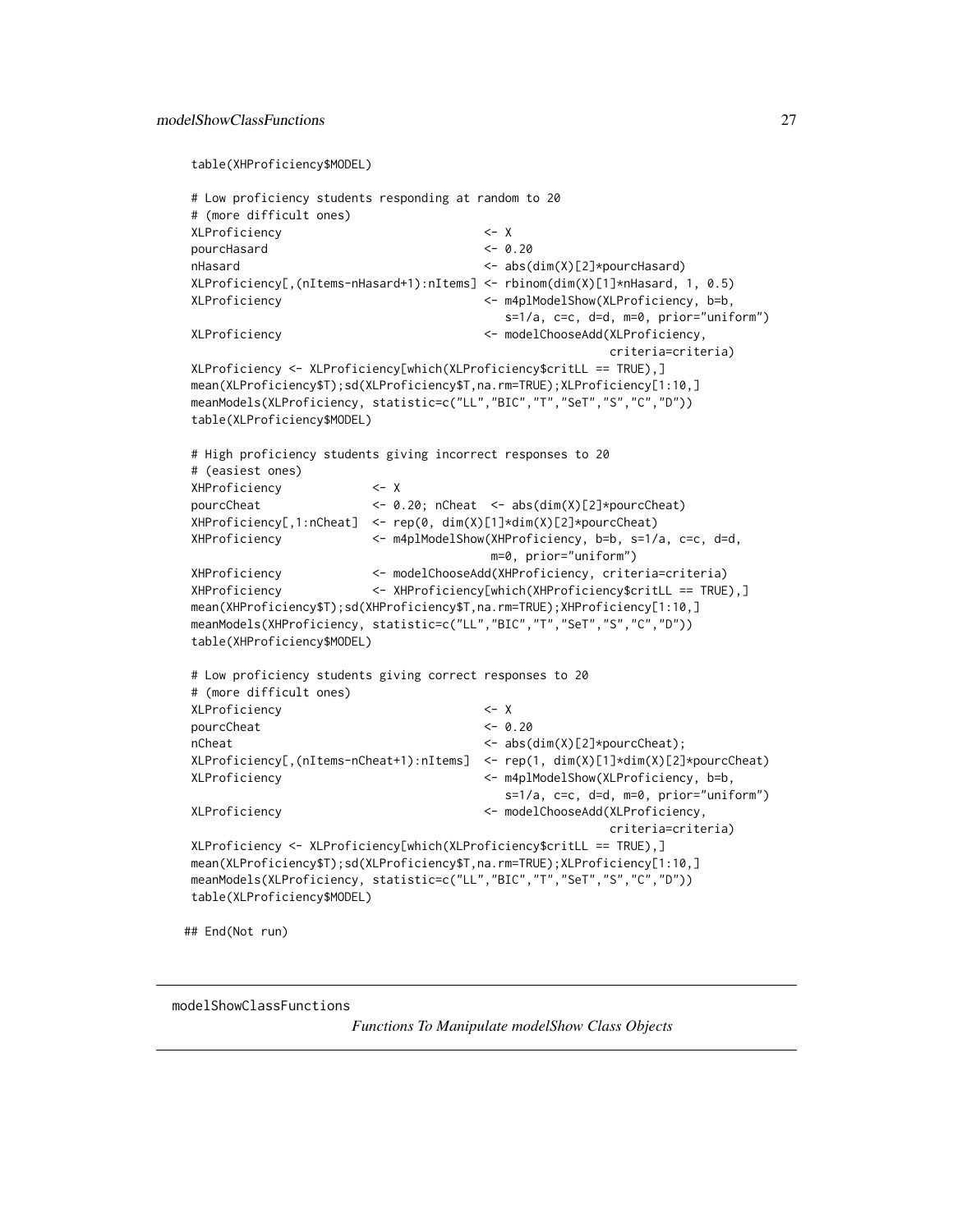#### Description

A set of functions to manipulate modelShow class objects. is.modelShow is used to verify if the object correspond to a modelShow class object. Round.modelShowis used to control the number of decimals of the report. Finally, summary.modelShow produces different summary reports according th the report value.

### Usage

```
## S3 method for class 'modelShow'
is(x)Round(x, digits)
## S3 method for class 'modelShow'
Round(x, digits = 6)
## S3 method for class 'modelShow'
summary(object, ..., report="means",
                             statistics=c("LL","BIC","T"),
                             criteria="LL", digits=6, tol=0.20, color="grey")
```
#### Arguments

| $\mathsf{x}$ | modelShow: modelShow object.                                                                           |
|--------------|--------------------------------------------------------------------------------------------------------|
| object       | modelShow: modelShow object.                                                                           |
| digits       | numeric: number of report decimal digits.                                                              |
| report       | character: summary type to be reported (means, choose, table or add).                                  |
| statistics   | character: a vector of variables for which means of statistics from m4p1Mode1Show<br>will be computed. |
| criteria     | character: criteria used to choose between models (LL, AIC or BIC).                                    |
| tol          | numeric: tolerance around the choose criteria, so that more models can be con-<br>sidered.             |
| color        | character: color of the bars if a histogram is choosen for the report.                                 |
| $\ddots$ .   | generic: to be able to pass parameters from the generic summary function.                              |
|              |                                                                                                        |

# Value

Generic functions for the modelShow class:

is.modelShow logical: is the object of the class modelShow? Round.modelShow

data.frame: return the modelShow object results rounded to digits decimals.

Different reports returned by summary.modelShow

report="means" data.frame: means of the statistics choosen for each models.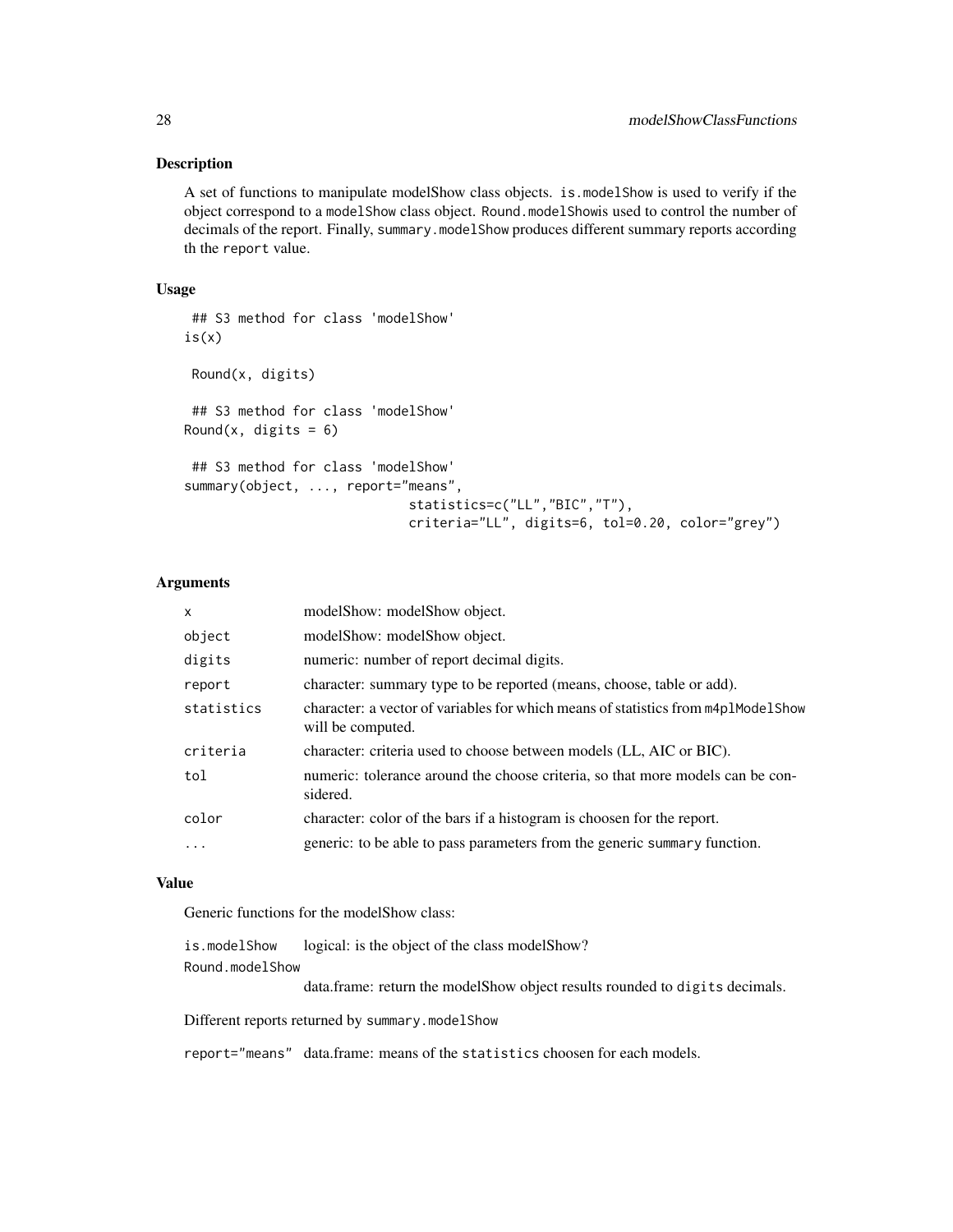<span id="page-28-0"></span>

| report="choosen"   |                                                                        |  |
|--------------------|------------------------------------------------------------------------|--|
|                    | list: which model is choosen for each subject.                         |  |
|                    | report="table" table: table of frequencies of each model chhosen.      |  |
| report="histogram" |                                                                        |  |
|                    | histogram: histogram of frequencies of each model choosen.             |  |
| report="add"       | data.frame: the choosen model is added to the essai model Show object. |  |

# Author(s)

Gilles Raiche, Universite du Quebec a Montreal (UQAM),

Departement d'education et pedagogie

<Raiche.Gilles@uqam.ca>, <http://www.er.uqam.ca/nobel/r17165/>

#### See Also

[m4plModelShow](#page-18-1)

```
## Not run:
## GENERATION OF VECTORS OF RESPONSE
# NOTE THE USUAL PARAMETRIZATION OF THE ITEM DISCRIMINATION,
# THE VALUE OF THE PERSONNAL FLUCTUATION FIXED AT 0,
# AND THE VALUE OF THE PERSONNAL PSEUDO-GUESSING FIXED AT 0.30.
# IT COULD BE TYPICAL OF PLAGIARISM BEHAVIOR.
nItems <- 40
a \leq rep(1.702, nItems); b \leq seq(-5, 5, length=nItems)
c \leftarrow \text{rep}(\emptyset, \text{nItems}); d \leftarrow \text{rep}(1, \text{nItems})nSubjects <- 1; rep <- 100
theta <- seq(-2,-2,length=nSubjects)
S <- runif(n=nSubjects,min=0.0,max=0.0)
C <- runif(n=nSubjects,min=0.3,max=0.3)
D <- runif(n=nSubjects,min=0,max=0)
set.seed(seed = 100)
X <- ggrm4pl(n=nItems, rep=rep,
                      theta=theta, S=S, C=C, D=D,
                      s=1/a, b=b, c=c, d=d)
## Results for each subjects for each models
essai <- m4plModelShow(X, b=b, s=1/a, c=c, d=d, m=0, prior="uniform")
## Is essai of class modelShow?
is.modelShow(essai)
## Rounding to 2 decimals the first 5 results of essai
Round(essai[1:5,], 2)
## Means for each models rounded to 3 decimals
summary(essai, report="means", statistics=c("LL","AIC","BIC","T","SeT"), digits=3)
## Model choosen for each of the first 5 subjects
```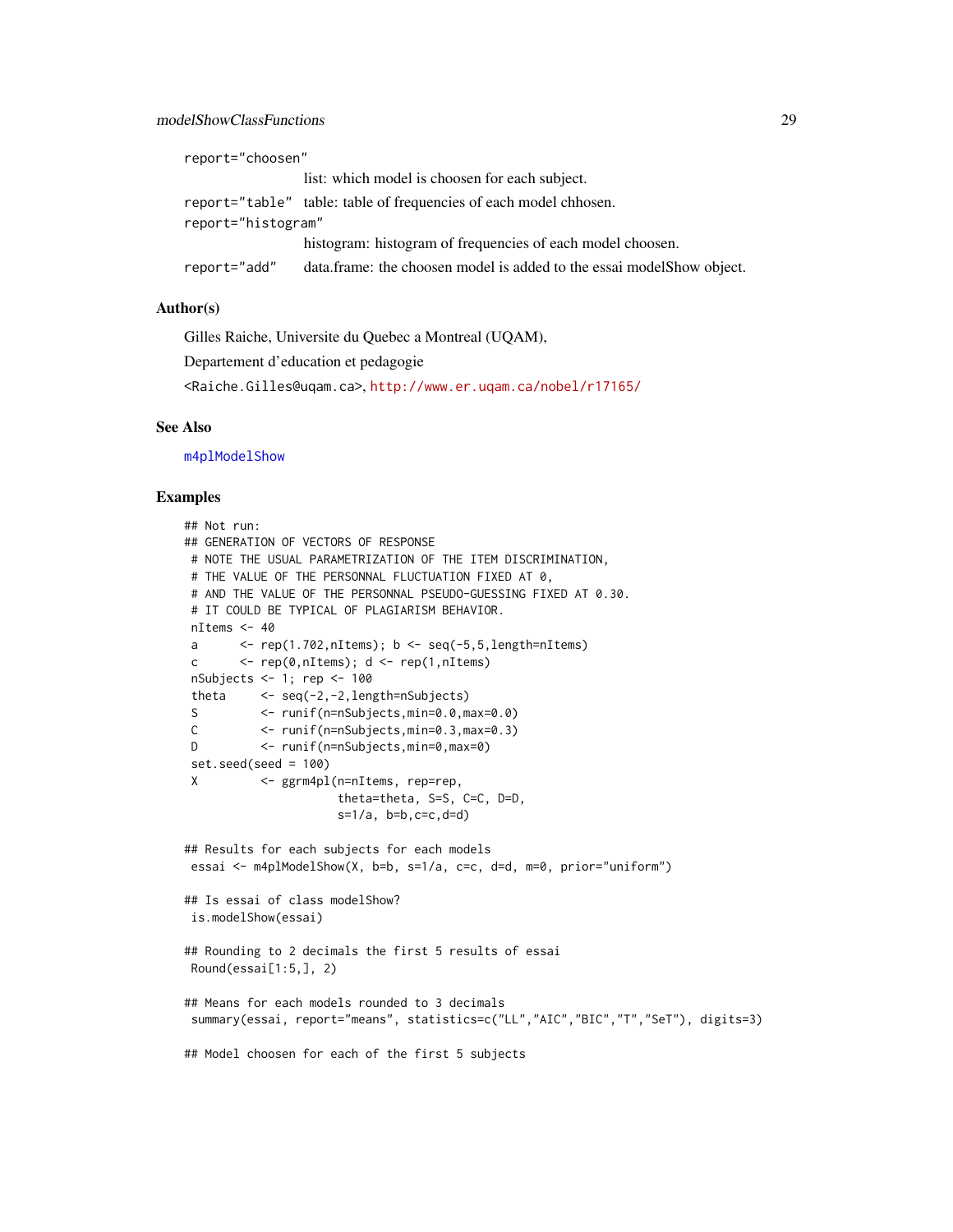```
## and the frequency of these choices with the BIC criteria
summary(essai[which(essai$ID == (1:5)),], report="choose", criteria="BIC")
## Frequency of the models choosen for all the subjects
## with the LL, AIC and BIC criteria
## Generally, BIC chooses the less models AIC the more.
summary(essai, report="table", criteria="LL")
summary(essai, report="table", criteria="AIC")
summary(essai, report="table", criteria="BIC")
## Frequency of the models choosen for all the subjects
## with the BIC criteria, but with a histogram
summary(essai, report="histogram", criteria="BIC", color="blue")
## The choosen model is added to the essai modelShow object for all the subjects
## with the LL, AIC and BIC criteria and statistics about theta are computed
## Recall thet rhe generating theta was fixed at -2.00
## The LL criteria seems the best one her according to bias and standard error
resultLL <- summary(essai, report="add", criteria="LL")
resultAIC <- summary(essai, report="add", criteria="AIC")
resultBIC <- summary(essai, report="add", criteria="BIC")
# LL
summary(resultLL[which(resultLL$critLL == TRUE),]$T)
sd(resultLL[which(resultLL$critLL == TRUE),]$T, na.rm=TRUE)
# AIC
summary(resultAIC[which(resultAIC$critAIC == TRUE),]$T)
sd(resultAIC[which(resultAIC$critAIC == TRUE),]$T, na.rm=TRUE)
# BIC
summary(resultBIC[which(resultBIC$critBIC == TRUE),]$T)
sd(resultBIC[which(resultBIC$critBIC == TRUE),]$T, na.rm=TRUE)
## End(Not run)
```
PersonParametersEstimate

*Estimation of the Personal Parameters from the mpl4 Logistic Model*

#### <span id="page-29-1"></span>Description

Estimation of the Personal Parameters from the mpl4 Logistic Model.

#### Usage

```
m4plEstimate( x, s = 1/1.702, b = 0, c = 0, d = 1, m = 0,
                   model = "T", prior = "uniform")m4plEstimateMore( x, s = 1/1.702, b = 0, c = 0, d = 1, m = 0,model = "T", prior = "uniform")
```
<span id="page-29-0"></span>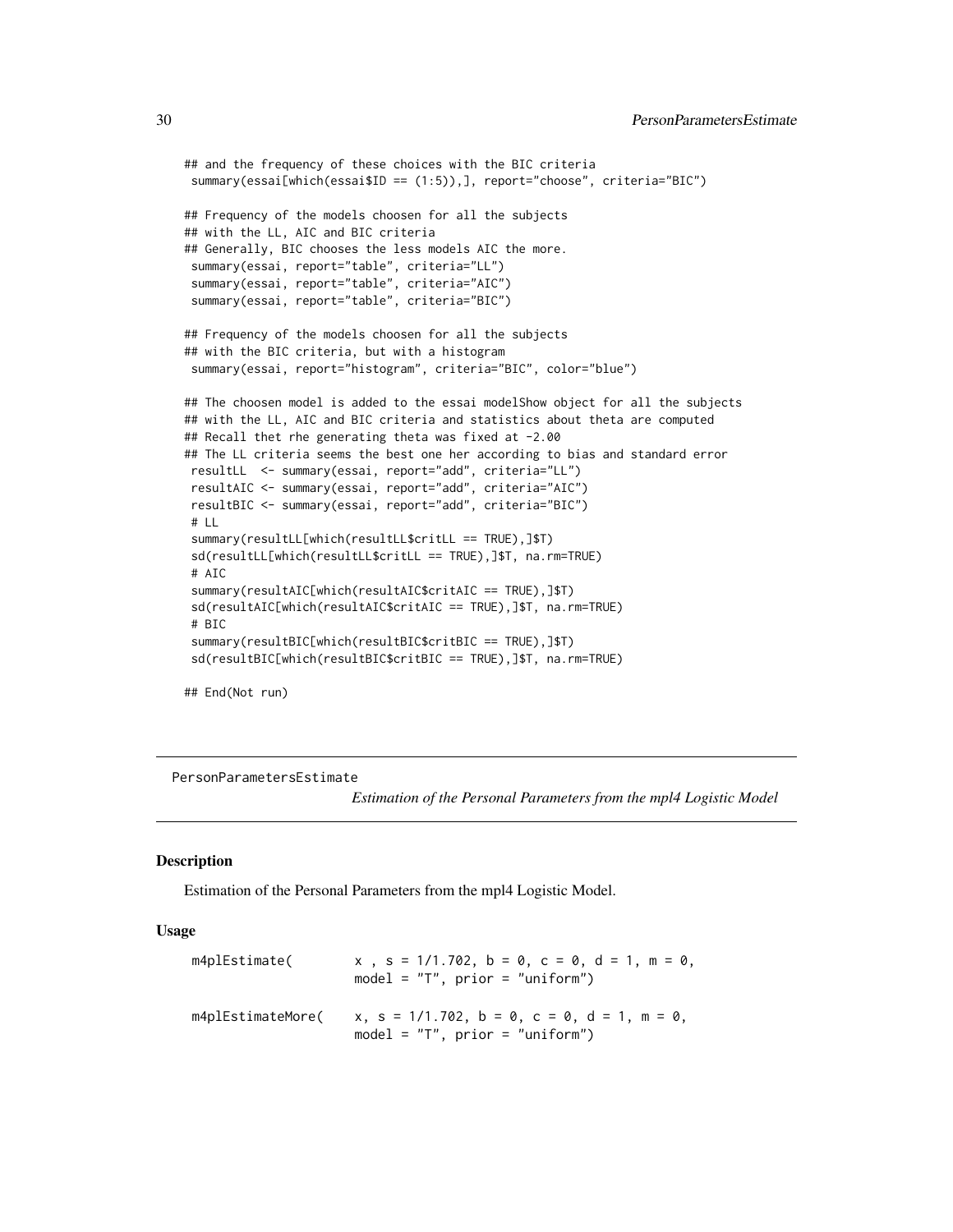# PersonParametersEstimate 31

m4plPersonParameters(x, s =  $1/1.702$ , b = 0, c = 0, d = 1, m = 0, model = "T", prior = "uniform", more = FALSE)

#### Arguments

| $\mathsf{x}$ | integer; vector of item responses for only one subject. Cannot be a matrix for<br>the moment.        |
|--------------|------------------------------------------------------------------------------------------------------|
| -S           | numeric; vector of item fluctuation parameter or the inverse of item discrimina-<br>tion $(s=1/a)$ . |
| b            | numeric; vector of item discrimination parameter.                                                    |
| C.           | numeric; vector of item pseudo-guessing parameter.                                                   |
| d            | numeric; vector of item inattention parameter.                                                       |
| m            | a priori distribution mean.                                                                          |
| model        | character; different combinations of personnal parameters can be estimated ("T", "S", "C", "D", "SC" |
| prior        | character; a priori distribution can be "uniform" $(U(m-4, m+4))$ or "normal" $(N(m, 1))$ .          |
| more         | logical: if TRUE use m4plEstimateMore, if FALSE use m4plEstimate.                                    |
|              |                                                                                                      |

#### Details

The multidimensional 4 persons parameters logistic distribution (cdf) (Raiche et al., 2013) is equal to:

$$
P(x_{ij} = 1 | \theta_j, \sigma_j, \chi_j, \delta_j, s_i, b_i, c_i, d_i) = (\chi_j + c_i) + \frac{(d_i - \delta_j) - (\chi_j + c_i)}{\frac{-D a_i(\theta_j - b_i)}{1 + e} + \sqrt{\sigma_j^2 + s_i^2}}
$$

where the parameters are defined in the section arguments and *i* and *j* are respectively the items and the persons indices. The  $\sigma_j$ ,  $\chi_j$  and  $\delta_j$  parameters are respectively the personnal fluctuation, pseudo-guessing and inattention parameters. The multidimensional 4 persons parameters logistic model (M4PL) was described by Raiche, Magis and Blais (2008; Raiche, Magis and Beland, 2009; Raiche, Blais and Magis, 2009).

#### Value

Function m4plEstimate

m4plEstimate numeric; return a vector of personal parameters estimates.

Function m4plEstimateMore

| res         | numeric; return a vector of personal parameters estimates.             |
|-------------|------------------------------------------------------------------------|
| se          | numeric; return a vector of standard errors.                           |
| corr        | numeric; return a correlation matrix between the estimated parameters. |
| llikelihood | numeric; return a vector of -log likelihood.                           |
|             |                                                                        |

Function m4plPersonParameters

observeInfo numeric; return a matrix of observed information.

Function m4plPersonParameters Values returned are from m4plEstimate or m4plEstimateMore depending on the more condition.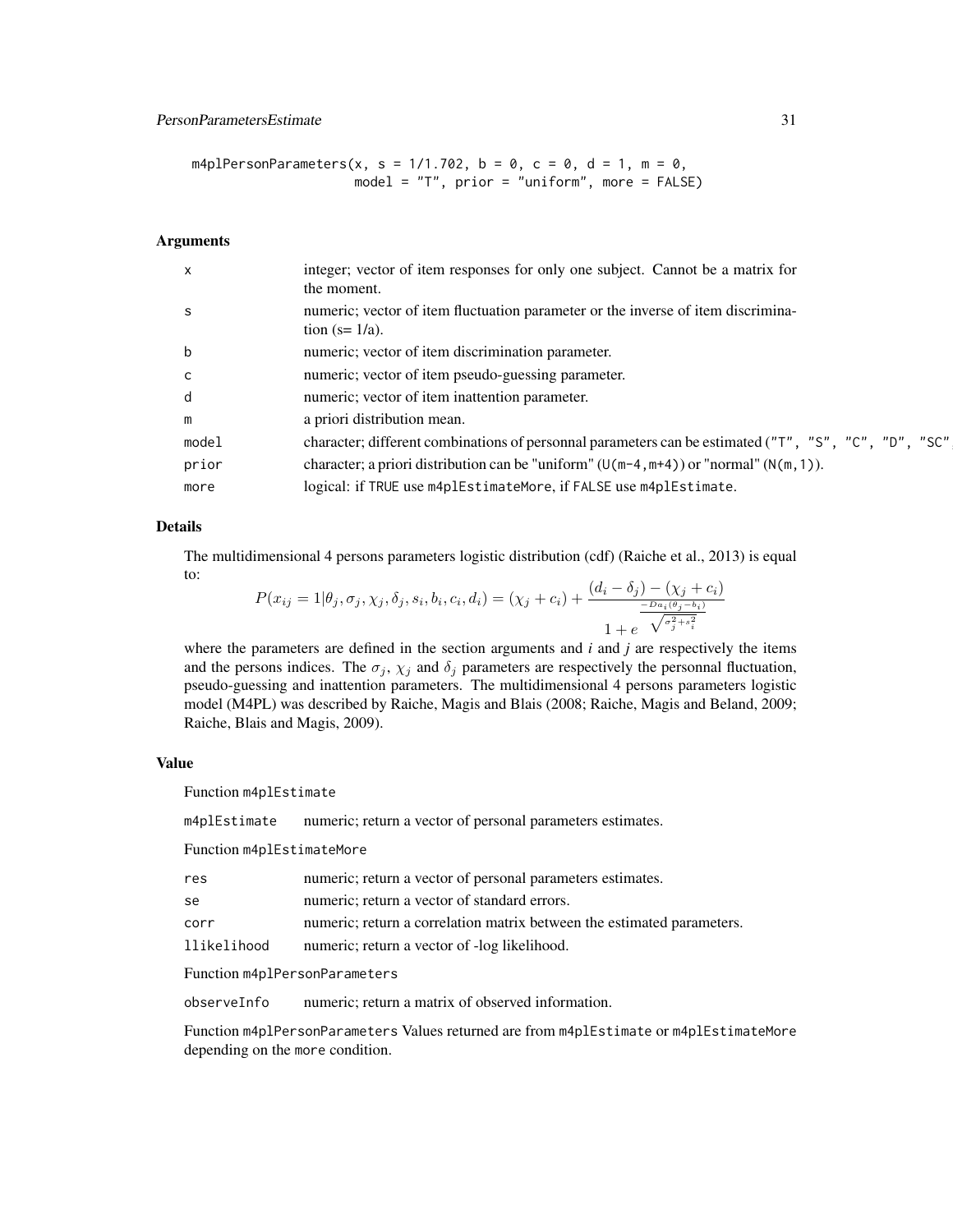#### <span id="page-31-0"></span>Author(s)

Gilles Raiche, Universite du Quebec a Montreal (UQAM),

Departement d'education et pedagogie

<Raiche.Gilles@uqam.ca>, <http://www.er.uqam.ca/nobel/r17165/>

#### References

Blais, J.-G., Raiche, G. and Magis, D. (2009). La detection des patrons de reponses problematiques dans le contexte des tests informatises. *In* Blais, J.-G. (Ed.): *Evaluation des apprentissages et technologies de l'information et de la communication : enjeux, applications et modeles de mesure*. Ste-Foy, Quebec: Presses de l'Universite Laval.

Raiche, G., Magis, D. and Beland, S. (2009). *La correction du resultat d'un etudiant en presence de tentatives de fraudes*. Communication presentee a l'Universite du Quebec a Montreal. Retrieved from <http://www.camri.uqam.ca/camri/camriBase/>

Raiche, G., Magis, D. and Blais, J.-G. (2008). *Multidimensional item response theory models integrating additional inattention, pseudo-guessing, and discrimination person parameters*. Communication at the annual international Psychometric Society meeting, Durham, New Hamshire. Retrieved from <http://www.camri.uqam.ca/camri/camriBase/>

Raiche, G., Magis, D., Blais, J.-G., and Brochu, P. (2013). Taking atypical response patterns into account: a multidimensional measurement model from item response theory. In M. Simon, K. Ercikan, and M. Rousseau (Eds), *Improving large-scale assessment in education*. New York, New York: Routledge.

#### See Also

[grm4pl](#page-36-1), [ggrm4pl](#page-36-1), [pggrm4pl](#page-36-1)

#### Examples

```
## Not run:
## GENERATION OF VECTORS OF RESPONSE
# NOTE THE USUAL PARAMETRIZATION OF THE ITEM DISCRIMINATION,
# THE VALUE OF THE PERSONNAL FLUCTUATION FIXED AT 0,
# AND THE VALUE OF THE PERSONNAL PSEUDO-GUESSING FIXED AT 0.30.
# IT COULD BE TYPICAL OF PLAGIARISM BEHAVIOR.
nItems <- 40
a \leq rep(1.702,nItems); b \leq seq(-5,5,length=nItems)
c \langle -\text{rep}(\emptyset, \text{nItems})\rangle; d \langle -\text{rep}(1, \text{nItems})\ranglenSubjects <- 1; rep <- 2
theta <- seq(-1,-1,length=nSubjects)
S <- runif(n=nSubjects,min=0.0,max=0.0)
C <- runif(n=nSubjects,min=0.3,max=0.3)
D <- runif(n=nSubjects,min=0,max=0)
set.seed(seed = 100)
X <- ggrm4pl(n=nItems, rep=rep,
                      theta=theta, S=S, C=C, D=D,
                      s=1/a, b=b,c=c,d=d)
```
## Genreric function m4plPersonParameters to use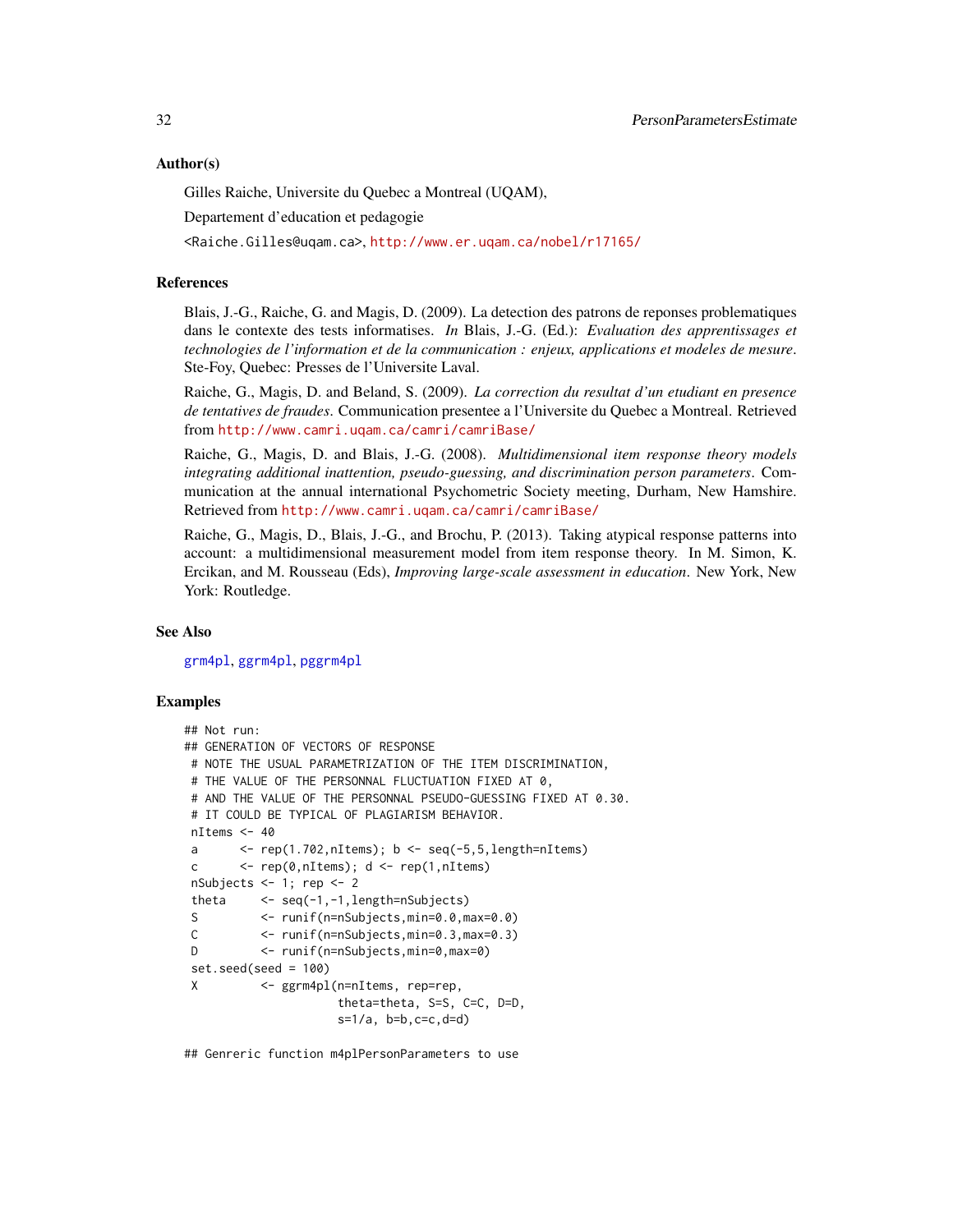```
## prefered to the more specific one: m4plEstimate and m4plEstimateMore
# ....................................................................
model <- "C"
test1 <- m4plPersonParameters(x=X, b=b, s=1/a, c=c, d=d, m=0, model=model,
                              prior="uniform", more=FALSE)
test2 <- m4plPersonParameters(x=X, b=b, s=1/a, c=c, d=d, m=0, model=model,
                             prior="uniform", more=TRUE)
# ....................................................................
## ESTIMATION OF THE PERSONNAL PARAMETERS BY ALL MODELS.
# THE CHOOSEN PRIOR IS UNIFORM WITH m=0.
# ....................................................................
m4plEstimate(x=X, b=b, s=1/a, c=c, d=d, m=0, model= "T", prior="uniform")
m4plEstimate(x=X, b=b, s=1/a, c=c, d=d, m=0, model= "S", prior="uniform")
m4plEstimate(x=X, b=b, s=1/a, c=c, d=d, m=0, model= "C", prior="uniform")
m4plEstimate(x=X, b=b, s=1/a, c=c, d=d, m=0, model= "D", prior="uniform")
m4plEstimate(x=X, b=b, s=1/a, c=c, d=d, m=0, model= "SC", prior="uniform")
m4plEstimate(x=X, b=b, s=1/a, c=c, d=d, m=0, model= "SD", prior="uniform")
m4plEstimate(x=X, b=b, s=1/a, c=c, d=d, m=0, model= "CD", prior="uniform")
m4plEstimate(x=X, b=b, s=1/a, c=c, d=d, m=0, model= "SCD", prior="uniform")
# ....................................................................
## THE SAME ESTIMATION, BUT WITH INFORMATION ABOUT
# THE STANDARD ERROR, THE CORRELATION AND THE LOG LIKELIKOOD
m4plEstimateMore(x=X, b=b, s=1/a, c=c, d=d, m=0, model= "T", prior="uniform")
m4plEstimateMore(x=X, b=b, s=1/a, c=c, d=d, m=0, model= "S", prior="uniform")
m4plEstimateMore(x=X, b=b, s=1/a, c=c, d=d, m=0, model= "C", prior="uniform")
m4plEstimateMore(x=X, b=b, s=1/a, c=c, d=d, m=0, model= "D", prior="uniform")
m4plEstimateMore(x=X, b=b, s=1/a, c=c, d=d, m=0, model= "SC", prior="uniform")
m4plEstimateMore(x=X, b=b, s=1/a, c=c, d=d, m=0, model= "SD", prior="uniform")
m4plEstimateMore(x=X, b=b, s=1/a, c=c, d=d, m=0, model= "CD", prior="uniform")
m4plEstimateMore(x=X, b=b, s=1/a, c=c, d=d, m=0, model= "SCD", prior="uniform")
# ....................................................................
## Same simulation, but with replications
# ....................................................................
rep <- 100
set.seed(seed = 100)
X <- ggrm4pl(n=nItems, rep=rep,
                     theta=theta, S=S, C=C, D=D,
                     s=1/a, b=b, c=c, d=d)
## Function used to extract each parameters of the list return by m4plEstimateMore
extract \leq function(x,i) x[[i]]
## Usual IRT model integrating only the parameters theta
apply( X, 1, m4plEstimate, b=b, s=1/a, c=c, d=d, m=0, model= "T",
               prior="uniform")
tests <- apply(X, 1, m4plEstimateMore, b=b, s=1/a, c=c, d=d, m=0, model= "T",
               prior="uniform")
personParameters <- matrix(unlist(lapply(tests,extract,1)),nrow=rep)
```
personSe <- matrix(unlist(lapply(tests,extract,2)),nrow=rep)

```
personCor <- matrix(unlist(lapply(tests,extract,3)),nrow=rep)
```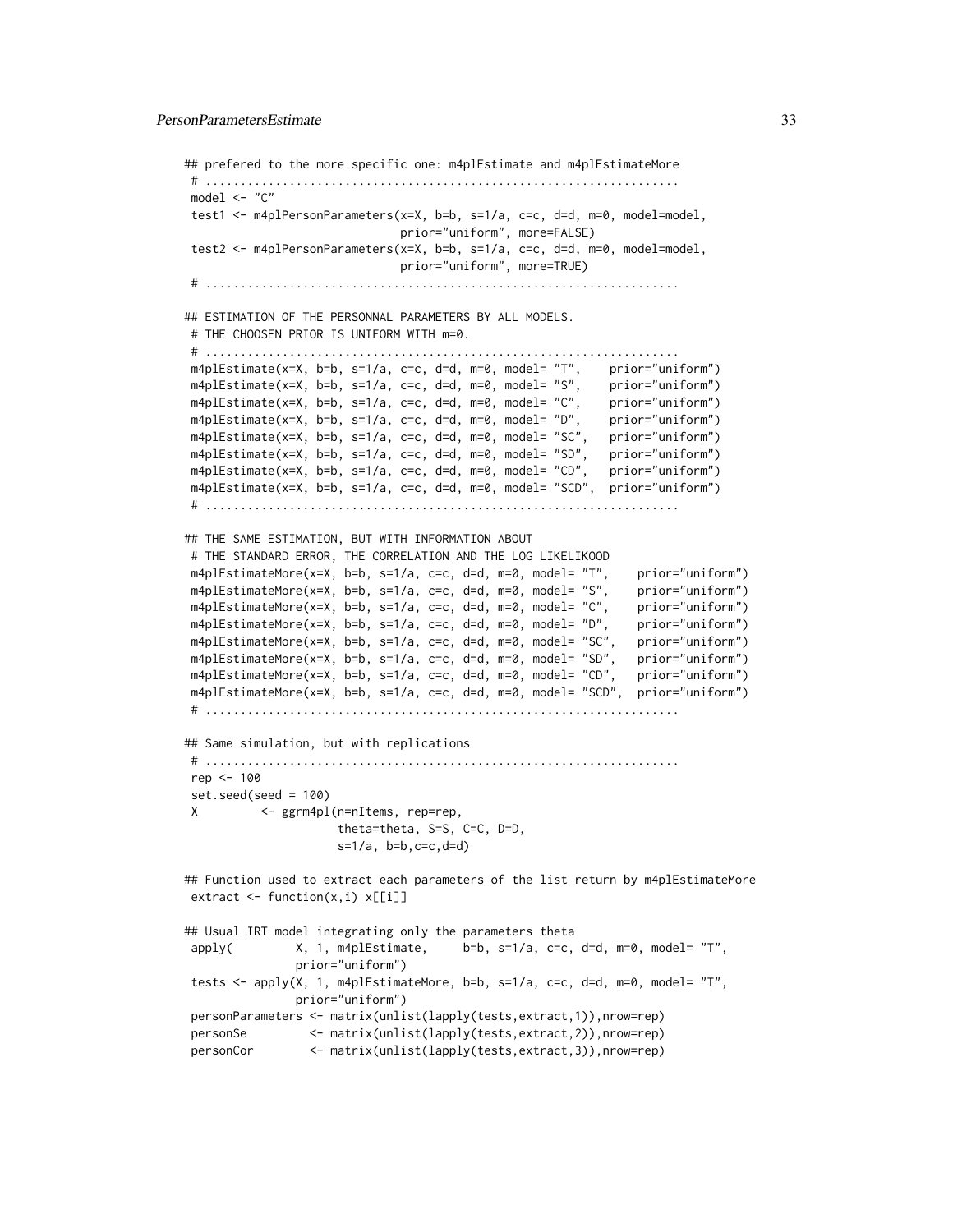```
personLL <- matrix(unlist(lapply(tests,extract,4)),nrow=rep)
results <- data.frame(Parameter=personParameters, Se=personSe,
                              LL=personLL)
round(c(mean=sapply(results, mean, na.rm=TRUE)),2); round(c(se=sapply(results, sd, na.rm=TRUE)),2)
## Model integrating the parameters theta and C
# Same response patterns for comparison of estimates
t( apply(X, 1, m4p)Estimate, b=b, s=1/a, c=c, d=d, m=0, model='C",prior="uniform"))
tests <- apply(X, 1, m4plEstimateMore, b=b, s=1/a, c=c, d=d, m=0, model= "C",
               prior="uniform")
personParameters <- t(matrix(unlist(lapply(tests,extract,1)),ncol=rep))
personSe <- t(matrix(unlist(lapply(tests,extract,2)),ncol=rep))
personLL <- t(matrix(unlist(lapply(tests,extract,4)),ncol=rep))
results <- data.frame(Parameter=personParameters, Se=personSe,
                              LL=personLL)
round(c(mean=sapply(results, mean, na.rm=TRUE)),2); round(c(se=sapply(results, sd, na.rm=TRUE)),2)
## Average correlation between the person parameters
nParameters <- length(personParameters[1,])
personCor <- unlist(lapply(tests,extract,3))
personCor <- matrix( sapply(data.frame(t(matrix(personCor,ncol=rep))), mean, na.rm=TRUE),
               ncol=nParameters)
personCor
## Model integrating the parameters theta and C
# Same response patterns for comparison of estimates
t(apply( X,1, m4plEstimate, b=b, s=1/a, c=c, d=d, m=0, model= "SCD",
               prior="uniform"))
tests <- apply(X, 1, m4plEstimateMore, b=b, s=1/a, c=c, d=d, m=0, model= "SCD",
               prior="uniform")
personParameters <- t(matrix(unlist(lapply(tests,extract,1)),ncol=rep))
personSe <- t(matrix(unlist(lapply(tests,extract,2)),ncol=rep))
personLL <- t(matrix(unlist(lapply(tests,extract,4)),ncol=rep))
results <- data.frame(Parameter=personParameters, Se=personSe,
                              LL=personLL)
round(c(mean=sapply(results, mean, na.rm=TRUE)),2); round(c(se=sapply(results, sd, na.rm=TRUE)),2)
## Average correlation between the person parameters
nParameters <- length(personParameters[1,])
personCor <- unlist(lapply(tests,extract,3))
personCor <- matrix( sapply(data.frame(t(matrix(personCor,ncol=rep))), mean, na.rm=TRUE),
               ncol=nParameters)
personCor
# ....................................................................
## End(Not run)
```
<span id="page-33-1"></span>

responses4pl *Simulation of Response Patterns and Computation of the Probability of the Patterns*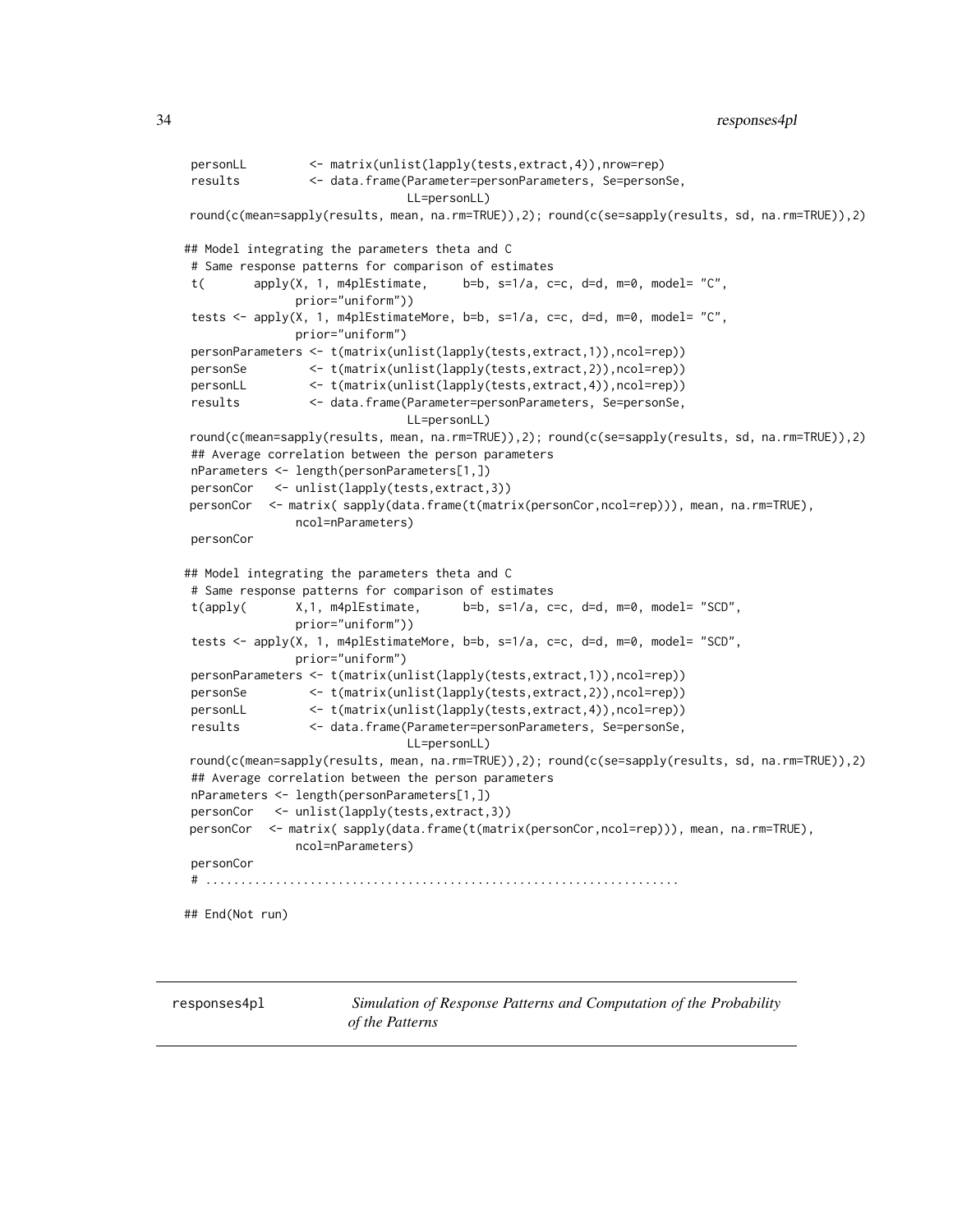# responses4pl 35

#### Description

Simulation of response patterns and computation of the probability of the patterns according to the one, two, three and four parameters logistic item response models.~

# Usage

```
gr4pl(N = 10, \text{ theta} = 0, a = 1, b = 0, c = 0, d = 1)ggr4pl(n = 5, rep = 1, theta = 0, a = rep(1, n), b = rep(0, n),c = rep(0, n), d = rep(1, n))pggr4pl(x = ggr4pl(rep = 1), rep = 1, n = dim(x)[2], N = dim(x)[1],theta = rep(0, N), a = rep(1, n), b = rep(0, n), c = rep(0, n),
        d = rep(1, n), log.p=FALSE, TCC = FALSE)
```
# Arguments

| theta        | numeric; vector of proficiency levels (z sscores).                                      |
|--------------|-----------------------------------------------------------------------------------------|
| $\mathsf{x}$ | numeric matrix; response patterns $(0 \text{ or } 1)$ .                                 |
| rep          | numeric; number of replications of the simulation of the response patterns.             |
| n            | numeric; number of items.                                                               |
| N            | numeric; number of response patterns                                                    |
| a            | numeric; item discrimination parameters.                                                |
| $\mathsf b$  | numeric; item difficulty parameters.                                                    |
| C            | numeric; item pseudo-guessing parameters.                                               |
| d            | numeric; item inattention parameters.                                                   |
| log.p        | logical; if TRUE, probabilities $p$ are given as $log(p)$ .                             |
| <b>TCC</b>   | logical; if TRUE generate the TCC figures for each response patterns. Default<br>FALSE. |

# Details

The function gr4pl generates N responses to an item according to the theta parameter and the items parameters. The funcfion ggr4pl will be used to generate rep respose patterns at n items. To compute the probability of the response patterns, according to known person and item parameters, the function pggr4pl will be applied.

### Value

| gr4pl   | numeric; vector of item responses $(0 \text{ or } 1)$ .                                          |
|---------|--------------------------------------------------------------------------------------------------|
| ggr4pl  | numeric; data.frame of responses at n items.                                                     |
| pggr4pl | logical; if $(TCC = TRUE)$ return(list(prob=prob, tcc=tcc)); if $(TCC = FALEE)$<br>return (prob) |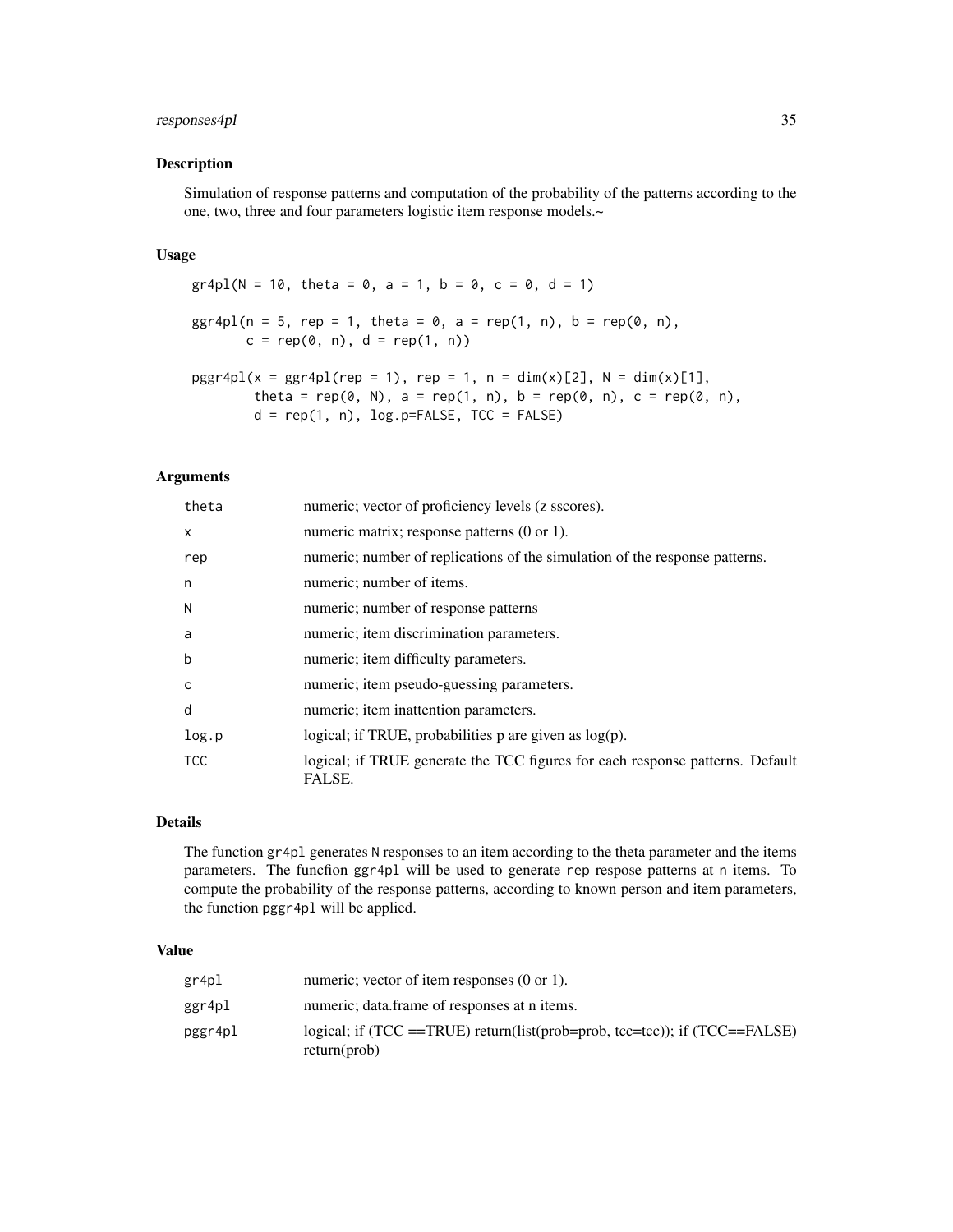#### Author(s)

Gilles Raiche, Universite du Quebec a Montreal (UQAM),

Departement d'education et pedagogie

<Raiche.Gilles@uqam.ca>, <http://www.er.uqam.ca/nobel/r17165/>

#### References

Hambleton, R. K. and Swaminathan, H. (1985). *Item response theory - Principles and applications*. Boston, Massachuset: Kluwer.

#### See Also

[grm4pl](#page-36-1), [ggrm4pl](#page-36-1), [pggrm4pl](#page-36-1), [ctt2irt](#page-6-1), [irt2ctt](#page-6-1)

```
## Not run:
## ....................................................................
# Generation of reponses (0,1) from r4pl() for N subjects (default value of N= 10)
gr4p1(c = 1)gr4pl(N = 5, theta = c(-4, 4), c = 0)# Generation of a 7 responses pattern (0,1) for [rep * length(theta)] subjects
# The subjects number is equal to [rep * length(theta)]]
# a,b,c et d are item parameters vectors
nitems <- 7
N <- 10
a \leq rep(1, nitems)
b <- rnorm(nitems)
c <- rep(0, nitems)
d \leq \text{rep}(1, \text{nitems})theta \leq seq(-4,4, length=5)
x \langle \rangle - ggr4pl(n = nitems, rep = N, theta = theta, a = a, b = b, c = c, d = d)
x
## Probability of a 10 responses pattern and test caracteristic curve (TCC)
nitems <- 10
a <- rep(1,nitems)
b \leftarrow seq(-4, 4,length=nitems)
c \langle -\text{rep}(\emptyset, \text{nitems})\rangled \leftarrow rep(1,nitems)N <- 3
theta \leq seq(-1,1,length=12)
# Generation of the response patterns
x \langle -ggr4p1(n = nitems, rep = N, theta = theta, a = a, b = b, c = c, d = d \ranglex
# Without TCC
res <- pggr4pl(x=x, rep=N, theta=theta,a=a,c=c,d=d,TCC=FALSE); res
# With TCC for each response pattern
res <- pggr4pl(x=x, rep=N, theta=theta,a=a,c=c,d=d,TCC=TRUE); res
## ....................................................................
```
<span id="page-35-0"></span>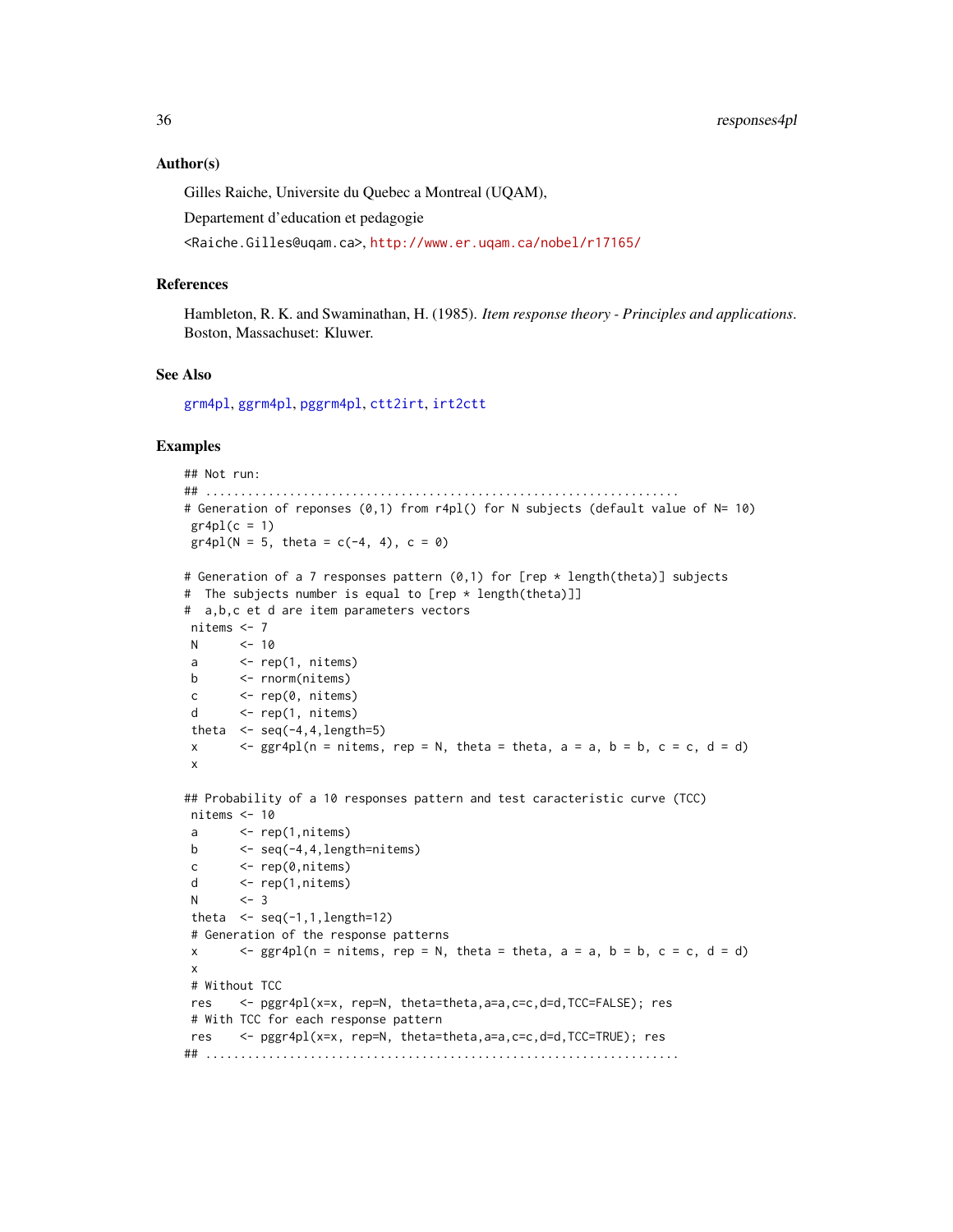<span id="page-36-0"></span>## End(Not run)

responsesm4pl *Simulation of Response Patterns and Computation of the Probability of the Patterns from m4pl*

# <span id="page-36-1"></span>Description

Simulation of response patterns and computation of the probability of the patterns according to the multidimensional one, two, three and four person parameters logistic item response models (Raiche et al., 2013).

# Usage

grm4pl(N = 10, theta = 0, S = 0, C = 0, D = 0, s = 1/1.702, b = 0, c = 0, d = 1) ggrm4pl(n=5,rep=1,theta=0,S=rep(0,length(theta)),C=rep(0,length(theta)),  $D = rep(0, length(theta)), s = rep(1/1.702, n), b = rep(0, n), c = rep(0, n),$ d=rep(1, n))

pggrm4pl(x=ggrm4pl(rep=1),rep=1,n=dim(x)[2],N=dim(x)[1],theta=rep(0,N), S=0,C=0,D=0,s=rep(1/1.702,n),b=rep(0,n),c=rep(0,n),d=rep(1,n), log.p=FALSE, TCC=FALSE)

# Arguments

| $\mathsf{x}$ | integer matrix; response patterns (0 or 1).                                             |
|--------------|-----------------------------------------------------------------------------------------|
| rep          | numeric; number of replications of the simulation of the response patterns.             |
| n            | numeric; number of items.                                                               |
| N            | numeric; number of response patterns                                                    |
| theta        | numeric; vector of proficiency levels (z sscores).                                      |
| S            | numeric; person fluctuation parameter.                                                  |
| C            | numeric; person pseud0-guessing parameter.                                              |
| D            | numeric; person inattention parameter.                                                  |
| S            | numeric; item fluctuation parameters.                                                   |
| $\mathbf b$  | numeric; item difficulty parameters.                                                    |
| C            | numeric; item pseudo-guessing parameters.                                               |
| d            | numeric; item inattention parameters.                                                   |
| log.p        | logical; if TRUE, probabilities p are given as log(p).                                  |
| <b>TCC</b>   | logical; if TRUE generate the TCC figures for each response patterns. Default<br>FALSE. |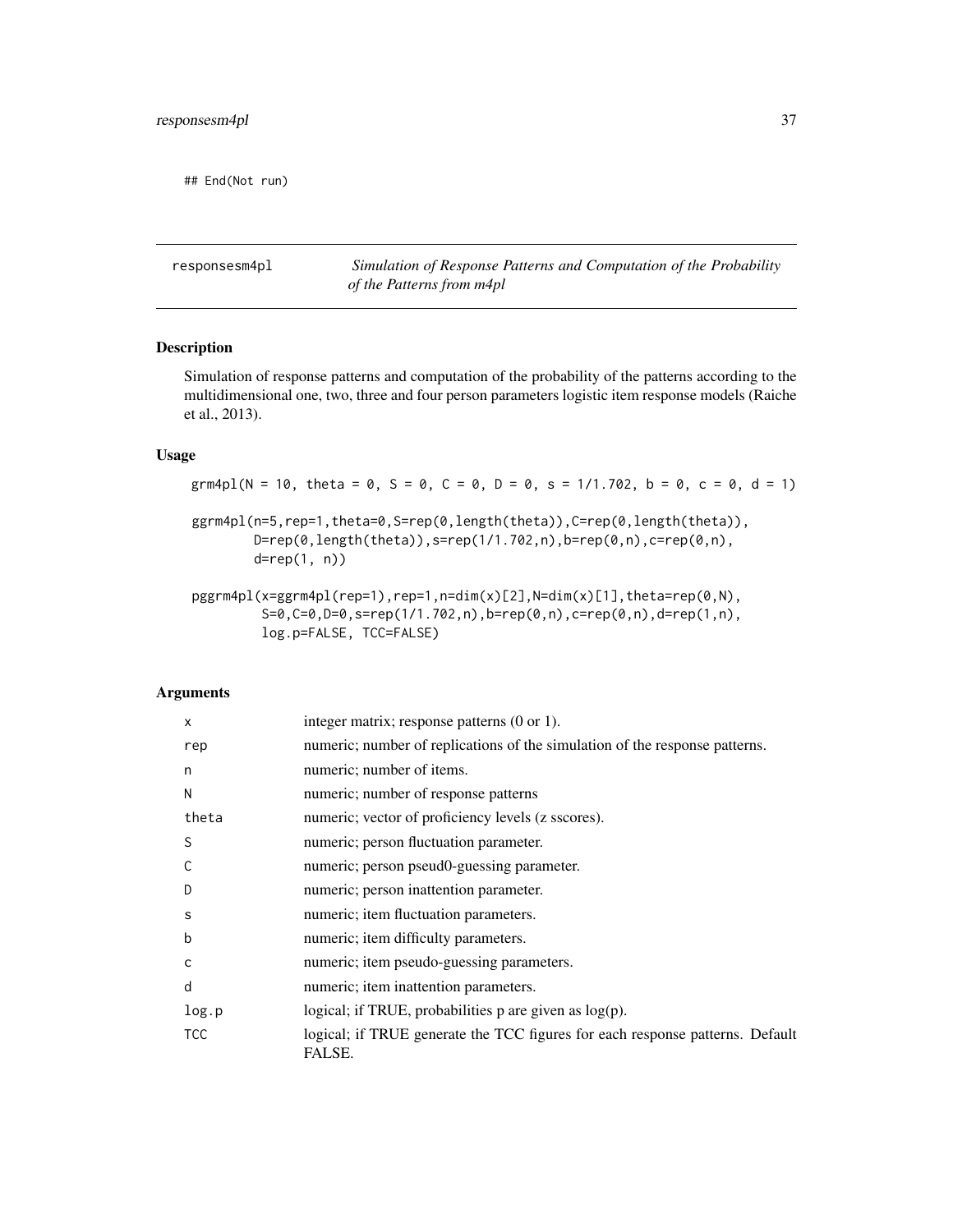#### <span id="page-37-0"></span>Details

The function grm4pl generates N responses to an item according to the person parameters and the items parameters. The funcfion ggrm4pl will be used to generate rep respose patterns at n items. To compute the probability of the response patterns, according to known person and item parameters, the function pggrm4pl will be applied.

#### Value

| grm4pl   | integer; vector of item responses $(0 \text{ or } 1)$ .                                              |
|----------|------------------------------------------------------------------------------------------------------|
| ggrm4pl  | integer data frame; responses for n items.                                                           |
| pggrm4pl | graphic; if $(TCC = TRUE)$ return(list(prob=prob, tcc=tcc)). If $(TCC = FALSE)$<br>$return (prob)$ . |

# Author(s)

Gilles Raiche, Universite du Quebec a Montreal (UQAM),

Departement d'education et pedagogie

<Raiche.Gilles@uqam.ca>, <http://www.er.uqam.ca/nobel/r17165/>

#### References

Ferrando, P. J. (2004). Person reliability in personality measurement: an item response theory analysis. *Applied Psychological Measurement, 28*(2), 126-140.

Hulin, C. L., Drasgow, F., and Parsons, C. K. (1983). *Item response theory*. Homewood, IL: Irwin.

Levine, M. V., and Drasgow, F. (1983). Appropriateness measurement: validating studies and variable ability models. *In* D. J. Weiss (Ed.): *New horizons in testing*. New York, NJ: Academic Press.

Magis, D. (2007). Enhanced estimation methods in IRT. *In* D. Magis (Ed.): *Influence, information and item response theory in discrete data analysis*. Doctoral dissertation, Liege, Belgium: University de Liege.

Raiche, G., Magis, D., Blais, J.-G., and Brochu, P. (2013). Taking atypical response patterns into account: a multidimensional measurement model from item response theory. In M. Simon, K. Ercikan, and M. Rousseau (Eds), *Improving large-scale assessment in education*. New York, New York: Routledge.

Trabin, T. E., and Weiss, D. J. (1983). The person response curve: fit of individuals to item response theory models. *In* D. J. Weiss (Ed.): *New horizons in testing*. New York, NJ: Academic Press.

#### See Also

[gr4pl](#page-33-1), [ggr4pl](#page-33-1), [pggr4pl](#page-33-1), [ctt2irt](#page-6-1), [irt2ctt](#page-6-1)

## Examples

## Not run: ## .................................................................... # Generation of response patterns (0,1) from r4pl() for N subjects (default value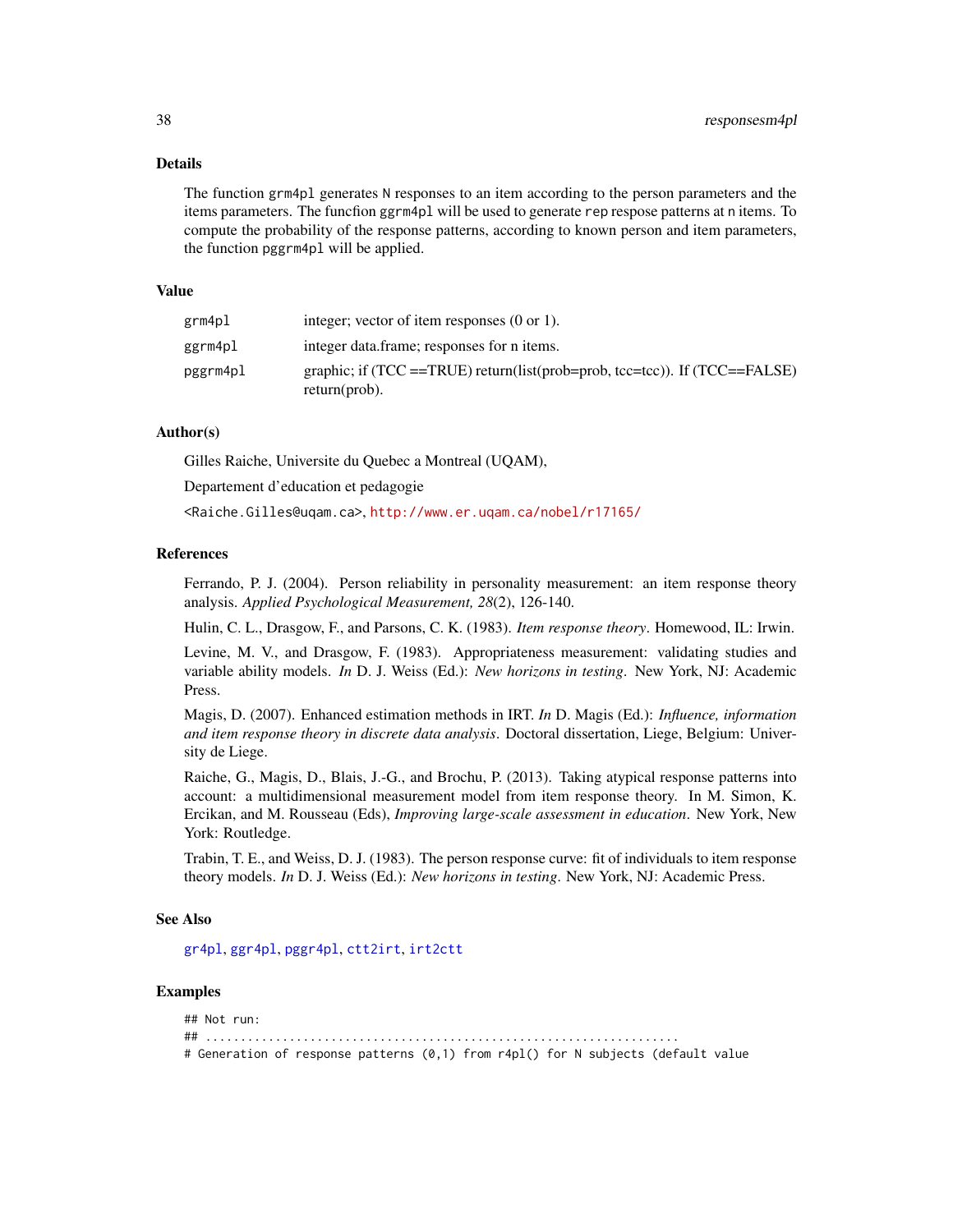#### <span id="page-38-0"></span>utilities 39

```
# of N = 10)
# Generation of a response (0,1) from rm4pl for N subjects
grm4pl(theta=0)
grm4pl(N=5, theta=c(-4, 4), c=0)
# Generation of n m4pl response patterns (0,1) for [rep * length(theta)] subjects
# The subject number ia equal to [rep * length(theta)]
# a,b,c et d are item parameters vectors
nitems <- n <- 7; N <- 1
s \langle - rep(0,nitems); b \langle - seq(-4,4,length=nitems); c \langle - rep(0,nitems)
d <- rep(1,nitems)
theta \leq seq(-4,4, length=5)
x <- ggrm4pl(n=nitems, rep=N, theta=theta,s=s,b=b,c=c,d=d)
x
# TO BE REWORKED - Probability of a response pattern and test caracteristic curve
# (TCC)
nItems <- n <- 7; N <- 1
s \leftarrow \text{rep}(\emptyset, \text{nItems}); b \leftarrow \text{seq}(-4, 4, \text{length=nItems})c \leftarrow \text{rep}(\emptyset, \text{nItems}); d \leftarrow \text{rep}(1, \text{nItems})theta \leq seq(-4,4, length=5); S \leq rep(1/1.702, length(theta));
C \leftarrow \text{rep}(0.3, \text{length}(\text{theta})); D \leftarrow \text{rep}(0, \text{length}(\text{theta}))x <- ggrm4pl(n=nItems, rep=N, theta=theta, S=S, C=C, D=D, s=s, b=b, c=c, d=d)
x
res <- pggrm4pl(x=x, rep=N, theta=theta, S=1/1.702, C=0.3, D=0, s=s, c=c, d=d,
                   TCC=TRUE)
res
res <- pggrm4pl(x=x, rep=N, theta=rep(2,length(theta)), S=1/1.702, C=0, D=0,
                   s=s, c=c, d=d, TCC=FALSE)
res
pggrm4pl(theta=3)
pggrm4pl(n=10, theta=seq(-4,4,length=5), x=ggrm4pl(rep=1), TCC=TRUE)
## ....................................................................
## End(Not run)
```
utilities *Utility Functions*

#### Description

Some functions to help in the generation of binary data or to interpret m4pl models results.

rmultinomial is used to draw n values from a x vector of values according to a multinomial probability distribution. rmultinomial is different from the stats::rmultinom function in that it return only the value of the selected draw and not a binary vector corresponding tho the position of the draw

propCorrect computes the expected proportion of correct responses to a test according to the item and person parameters of a m4pl models.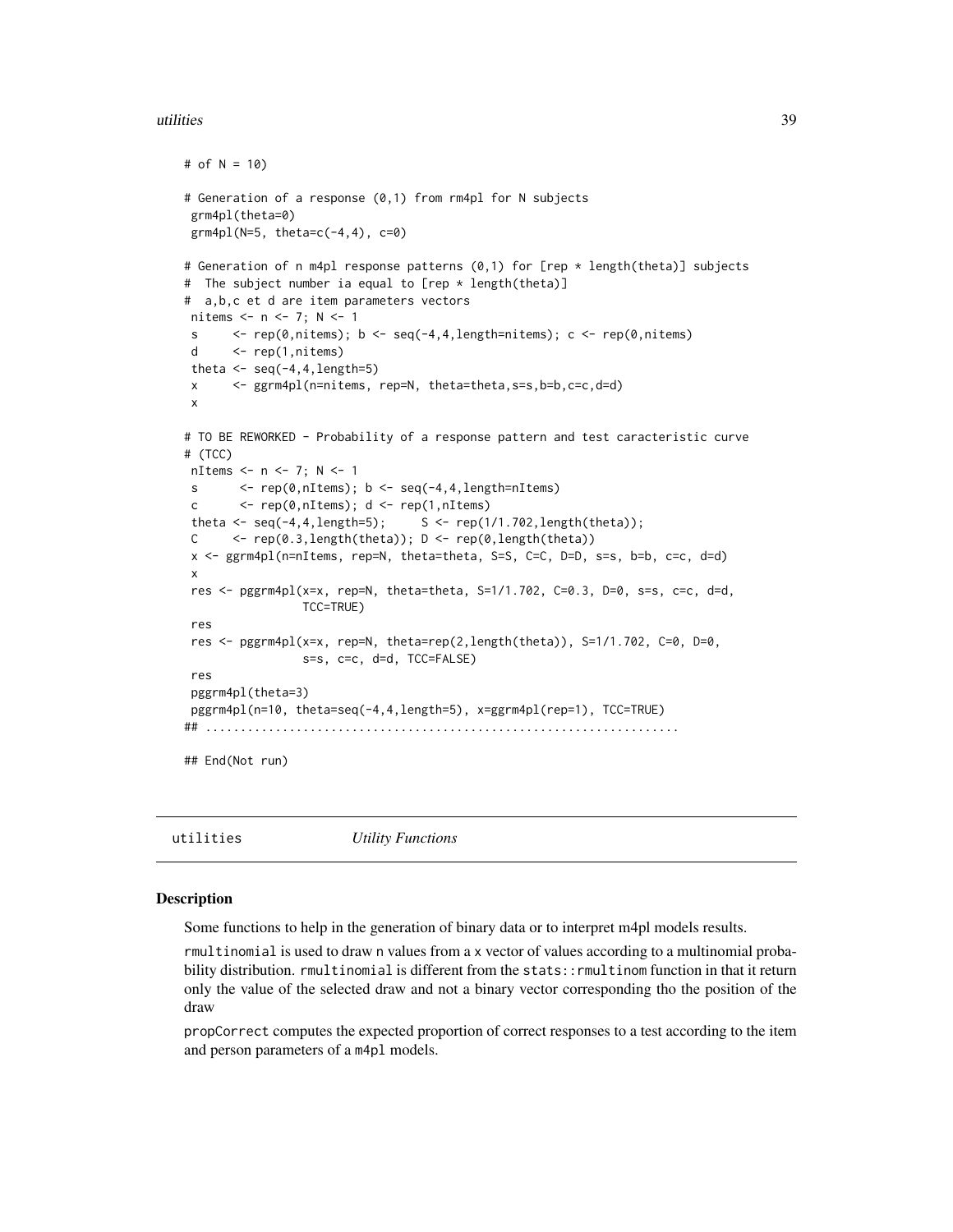# <span id="page-39-0"></span>Usage

```
rmultinomial(x, n = 100, prob = rep(1, length(x))/length(x))
```
propCorrect(theta, S, C, D, s, b, c, d)

# Arguments

| numeric: vector of values to draw from.                                                                          |
|------------------------------------------------------------------------------------------------------------------|
| numeric: number of draws.                                                                                        |
| numeric: probability assigned to each value of the x vector. Default to equiprob-<br>ability.                    |
| numeric; vector of person proficiency $(\theta)$ levels scaled on a normal z score.                              |
| numeric: positive vector of personal fluctuation parameters $(\sigma)$ .                                         |
| numeric: positive vector of personal pseudo-guessing parameters $(\chi)$ , a proba-<br>bility between 0 and 1).  |
| numeric: positive vector of personal inattention parameters $(\delta)$ , a probability<br>between $0$ and $1$ ). |
| numeric: positive vector of item fluctuation parameters.                                                         |
| numeric: vector of item difficulty parameters.                                                                   |
| numeric: positive vector of item pseudo-guessing parameters (a probability be-<br>tween $0$ and $1$ ).           |
| numeric: positive vector of item inattention parameters (a probability between 0<br>and $1$ ).                   |
|                                                                                                                  |

# Value

| propCorrect  |                                                                 |
|--------------|-----------------------------------------------------------------|
| numeric:     | return n draws from a multinimial distribution.                 |
| rmultinomial |                                                                 |
| numeric:     | return the expected proportion of correcte responses to a test. |

# Author(s)

Gilles Raiche, Universite du Quebec a Montreal (UQAM),

Departement d'education et pedagogie

<Raiche.Gilles@uqam.ca>, <http://www.er.uqam.ca/nobel/r17165/>

# See Also

[Multinom](#page-0-0)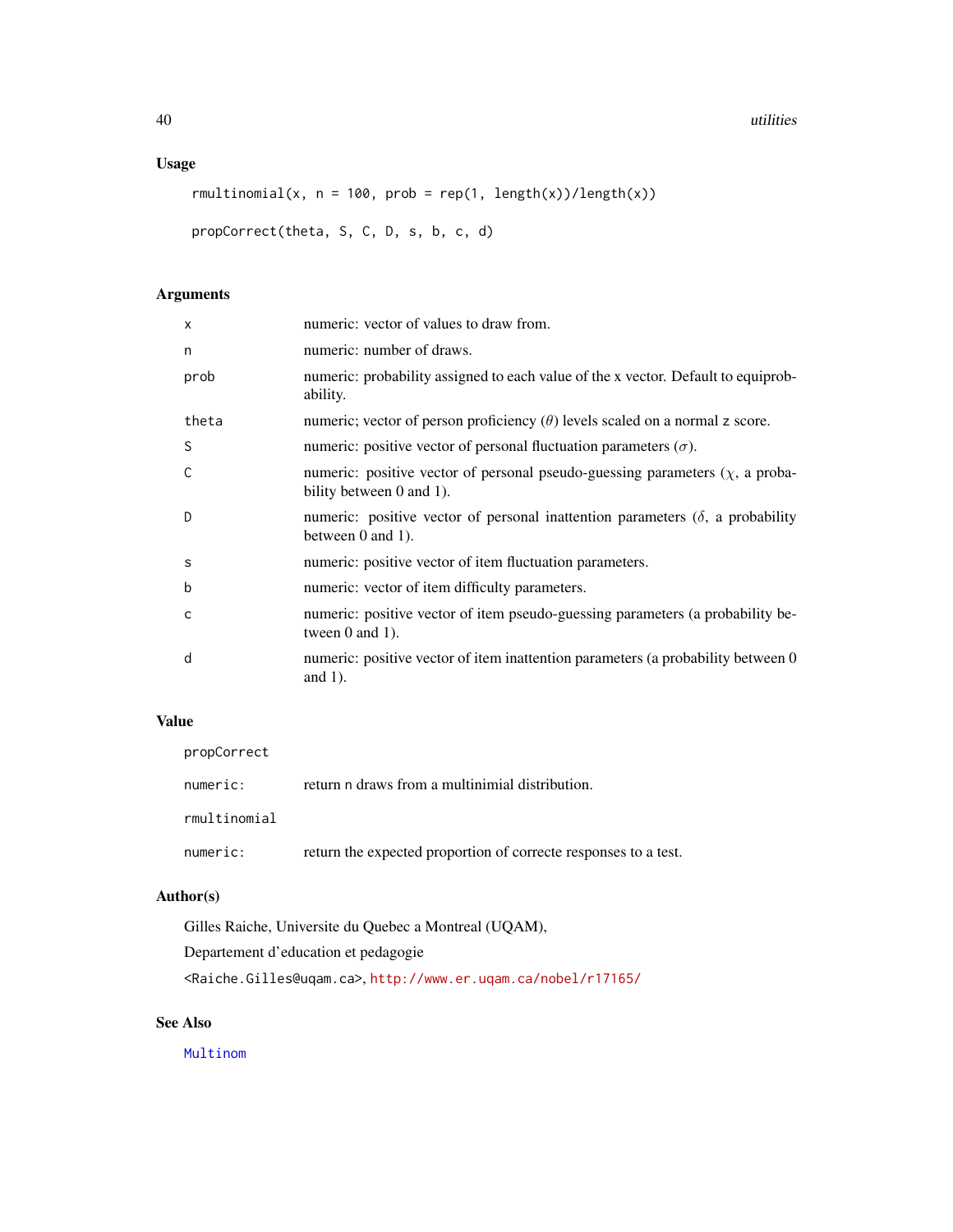#### utilities **41**

```
## Not run:
## Comparison of the results from the multinomial and multinom functions
x \leftarrow c(1, 4, 9)# Values draws
rmultinomial(x=x, n=10)
 # Binary vectors draws
rmultinom(n=10, size = 1, prob=rep(1,length(x))/length(x))
## Computation of the expected proportion of correct responses varying values
# of theta (-3 to 3) and of pseudo-guessing (C = 0.0 to 0.6) person parameters
nItems <-40a \leq rep(1.702,nItems); b \leq seq(-3,3,length=nItems)
 c \langle - rep(0, nItems); d \langle - rep(1, nItems)
 theta \leq - seq(-3.0, 3.0, by=1.0)
 C \leq seq( 0.0, 1.0, by=0.1)
 D \le -S \le -\emptysetresults <- matrix(NA, ncol=length(C), nrow=length(theta))
 colnames(results) <- C; rownames(results) <- theta
 for (i in (1:length(theta))) {
 results[i,] <- propCorrect(theta = theta[i], S = 0, C = C, D = 0,
                             s = 1/a, b = b, c = c, d = d)
 }
 round(results, 2)
## Computation of the expected proportion of correct responses varying values
# of theta (-3 to 3) and of pseudo-guessing (C = 0.0 to 0.6) person parameters
 # if we choose the correct modelisation itegrating the C pseudo-guessing papameter
 # and if we choose according to a model selection by LL criteria
nItems <- 40
 a \leq rep(1.702,nItems); b \leq seq(-3,3,length=nItems)
 c \leftarrow \text{rep}(\emptyset, \text{nItems}); d \leftarrow \text{rep}(1, \text{nItems})nSubjects <- 300
 theta \leq rmultinomial(c(-1), nSubjects)
 S <- rmultinomial(c(0), nSubjects)
C <- rmultinomial(seq(0,0.9,by=0.1), nSubjects)
D <- rmultinomial(c(0), nSubjects)
 set.seed(seed = 100)
 X <- ggrm4pl(n=nItems, rep=1,
                      theta=theta, S=S, C=C, D=D,
                      s=1/a, b=b, c=c, d=d)
 # Results for each subjects for each models
 essai <- m4plModelShow(X, b=b, s=1/a, c=c, d=d, m=0, prior="uniform")
 total <- rowSums(X)
 pourcent <- total/nItems * 100
 pCorrect <- numeric(dim(essai)[1])
 for ( i in (1:dim(essai)[1]))
 pCorrect[i] <- propCorrect(essai$T[i],0,0,0,s=1/a,b=b,c=c,d=d)
 resultLL <- summary(essai, report="add", criteria="LL")
 resultLL <- data.frame(resultLL, theta=theta, TS=S, TC=C, errorT=resultLL$T - theta,
                         total=total, pourcent=pourcent, tpcorrect=pCorrect)
```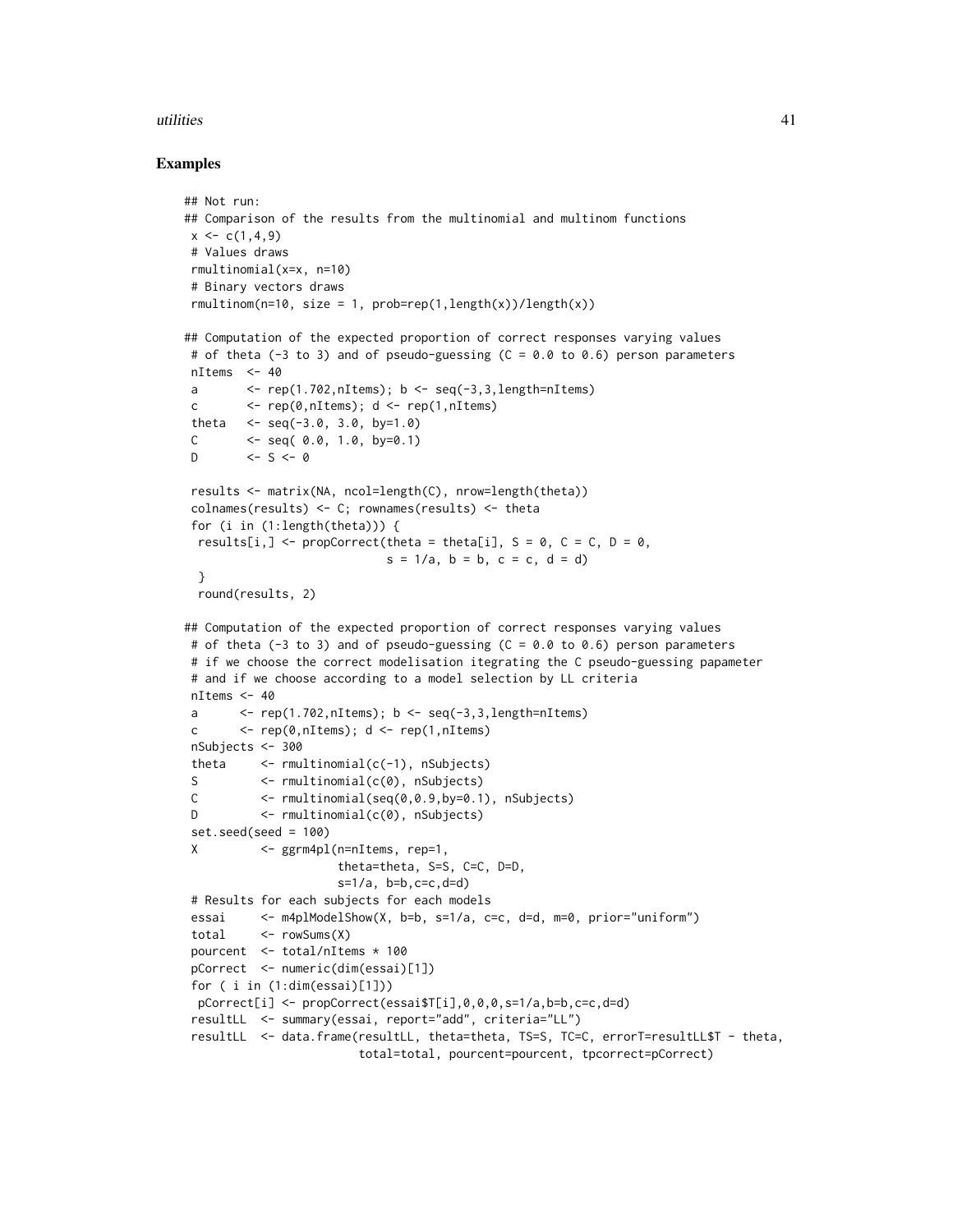```
# If the only theta model is badly choosen
results <- resultLL[which(resultLL$MODEL == "T" ),]
byStats <- "TC"; ofStats <- "tpcorrect"
MeansByThetaT <- cbind(
aggregate(results[ofStats], by=list(Theta=factor(results[,byStats])),
          mean, na.rm=TRUE),
aggregate(results[ofStats], by=list(Theta=factor(results[,byStats])), sd, na.rm=TRUE),
aggregate(results["SeT"], by=list(Theta=factor(results[,byStats])), mean, na.rm=TRUE),
aggregate(results[ofStats], by=list(theta=factor(results[,byStats])), length)
)[7,-c(3,5,7)]names(MeansByThetaT) <- c("C", "pCorrect", "seE", "SeT", "n")
MeansByThetaT[,-c(1,4,5)] <- round(MeansByThetaT[,-c(1,4,5)], 2)
MeansByThetaT[,-c(4,5)]
# Only for the TC model
results <- resultLL[which(resultLL$MODEL == "TC" ),]
byStats <- "TC"; ofStats <- "tpcorrect"
MeansByThetaC <- cbind(
aggregate(results[ofStats], by=list(Theta=factor(results[,byStats])),
          mean, na.rm=TRUE),
aggregate(results[ofStats], by=list(Theta=factor(results[,byStats])), sd, na.rm=TRUE),
aggregate(results["SeT"], by=list(Theta=factor(results[,byStats])), mean, na.rm=TRUE),
aggregate(results[ofStats], by=list(theta=factor(results[,byStats])), length)
)[,-c(3,5,7)]
names(MeansByThetaC) <- c("C", "pCorrect", "seE", "SeT", "n")
MeansByThetaC[,-c(1,4,5)] <- round(MeansByThetaC[,-c(1,4,5)], 2)
MeansByThetaC[,-c(4,5)]
# For the model choosen according to the LL criteria
results <- resultLL[which(resultLL$critLL == TRUE),]
byStats <- "TC"; ofStats <- "tpcorrect"
MeansByThetaLL <- cbind(
aggregate(results[ofStats], by=list(Theta=factor(results[,byStats])),
          mean, na.rm=TRUE),
aggregate(results[ofStats], by=list(Theta=factor(results[,byStats])), sd, na.rm=TRUE),
aggregate(results["SeT"], by=list(Theta=factor(results[,byStats])), mean, na.rm=TRUE),
aggregate(results[ofStats], by=list(theta=factor(results[,byStats])), length)
)[7,-c(3,5,7)]names(MeansByThetaLL) <- c("C", "pCorrect", "seE", "SeT", "n")
MeansByThetaLL[,-c(1,4,5)] <- round(MeansByThetaLL[,-c(1,4,5)], 2)
MeansByThetaLL[,-c(4,5)]
# Grapical comparison of the estimation of the
# by means of the 3 preceeding models
plot(MeansByThetaT$pCorrect ~ levels(MeansByThetaT$C), type="l", lty=1,
     xlab="Pseudo-Guessing", ylab="% of Correct Responses")
lines(MeansByThetaC$pCorrect ~ levels(MeansByThetaC$C), type="l", lty=2)
lines(MeansByThetaLL$pCorrect ~ levels(MeansByThetaLL$C), type="l", lty=3)
 text(x=0.60, y=0.80, "Without correction", cex=0.8)
 text(x=0.50, y=0.38, "Without Knowledge of the Correct Model", cex=0.8)
 text(x=0.65, y=0.50, "With Knowledge of the Correct Model", cex=0.8)
```
## End(Not run)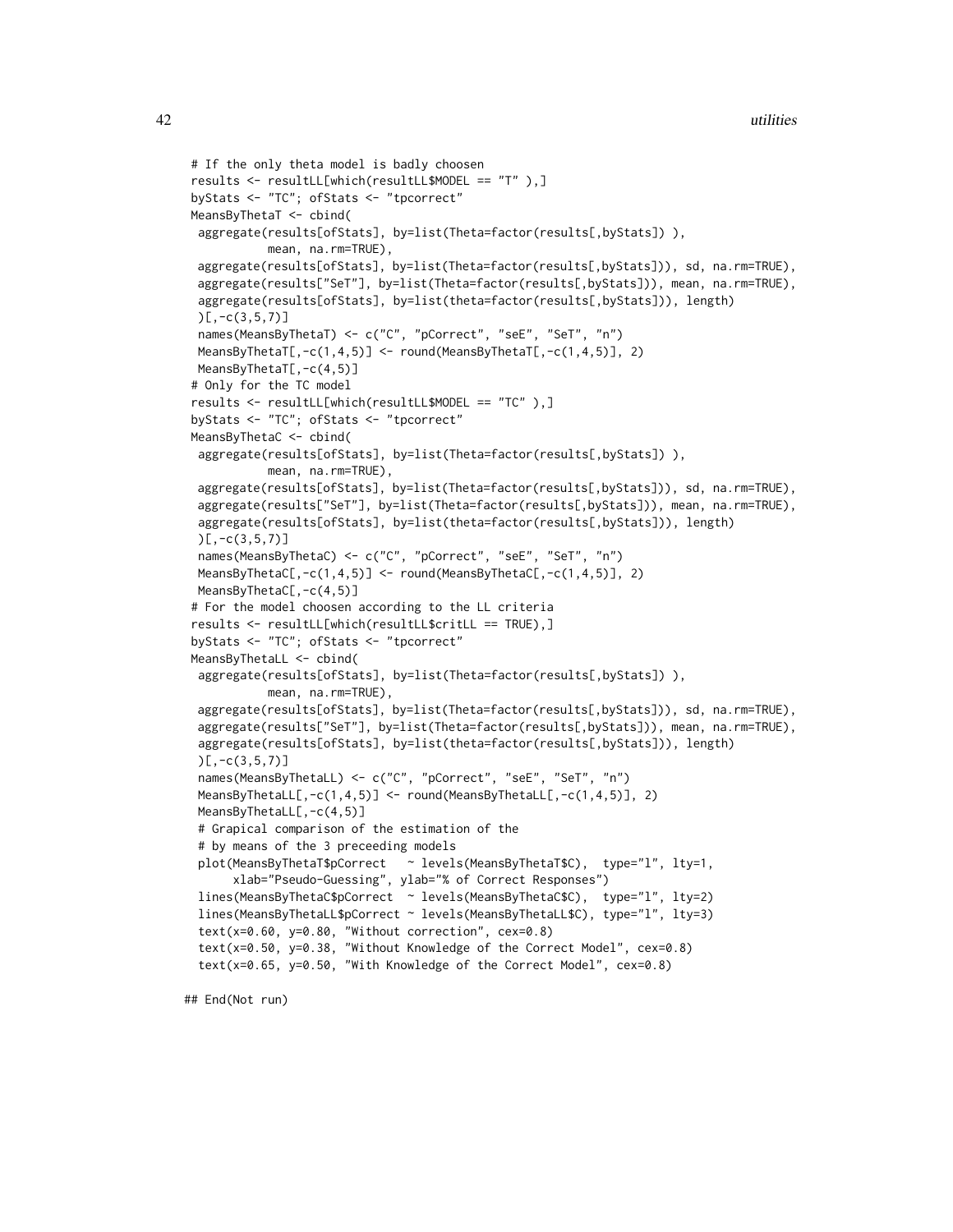# <span id="page-42-0"></span>**Index**

∗Topic distribution 4pl, [3](#page-2-0) checkAdequation, [6](#page-5-0) conversion, [7](#page-6-0) m4pl, [15](#page-14-0) m4plModelShow, [19](#page-18-0) m4plSummary, [21](#page-20-0) modelChoose, [24](#page-23-0) modelShowClassFunctions, [27](#page-26-0) PersonParametersEstimate, [30](#page-29-0) responses4pl, [34](#page-33-0) responsesm4pl, [37](#page-36-0) utilities, [39](#page-38-0) ∗Topic graphs graphics, [11](#page-10-0) ∗Topic math derivatives, [10](#page-9-0) ∗Topic multivariate likelihoodCurve, [13](#page-12-0) ∗Topic package irtProb-package, [2](#page-1-0) 4pl, [3](#page-2-0)

checkAdequation, [6](#page-5-0) conversion, [7](#page-6-0) ctt2irt, *[5](#page-4-0)*, *[9](#page-8-0)*, *[36](#page-35-0)*, *[38](#page-37-0)* ctt2irt *(*conversion*)*, [7](#page-6-0)

# D, *[11](#page-10-0)*

d4pl *(*4pl*)*, [3](#page-2-0) deriv, *[11](#page-10-0)* deriv3, *[11](#page-10-0)* derivatives, [10](#page-9-0) det, *[6](#page-5-0)* diag, *[6](#page-5-0)* dm4pl *(*m4pl*)*, [15](#page-14-0)

eigen, *[6](#page-5-0)*

fprime *(*derivatives*)*, [10](#page-9-0)

fsecond *(*derivatives*)*, [10](#page-9-0)

ggr4pl, *[5](#page-4-0)*, *[9](#page-8-0)*, *[38](#page-37-0)* ggr4pl *(*responses4pl*)*, [34](#page-33-0) ggrm4pl, *[17](#page-16-0)*, *[32](#page-31-0)*, *[36](#page-35-0)* ggrm4pl *(*responsesm4pl*)*, [37](#page-36-0) gr4pl, *[5](#page-4-0)*, *[9](#page-8-0)*, *[38](#page-37-0)* gr4pl *(*responses4pl*)*, [34](#page-33-0) graphics, [11](#page-10-0) grm4pl, *[17](#page-16-0)*, *[32](#page-31-0)*, *[36](#page-35-0)* grm4pl *(*responsesm4pl*)*, [37](#page-36-0) groupLikelihoodCurves *(*likelihoodCurve*)*, [13](#page-12-0)

# irt2ctt, *[5](#page-4-0)*, *[9](#page-8-0)*, *[36](#page-35-0)*, *[38](#page-37-0)*

irt2ctt *(*conversion*)*, [7](#page-6-0) irtProb *(*irtProb-package*)*, [2](#page-1-0) irtProb-package, [2](#page-1-0) is.modelShow *(*modelShowClassFunctions*)*, [27](#page-26-0)

```
likelihoodCurve, 13
```
m4pl, [15](#page-14-0) m4plEstimate *(*PersonParametersEstimate*)*, [30](#page-29-0) m4plEstimateMore *(*PersonParametersEstimate*)*, [30](#page-29-0) m4plModelShow, [19,](#page-18-0) *[25](#page-24-0)*, *[29](#page-28-0)* m4plMoreSummary *(*m4plSummary*)*, [21](#page-20-0) m4plNoMoreSummary *(*m4plSummary*)*, [21](#page-20-0) m4plPersonParameters, *[20](#page-19-0)*, *[23](#page-22-0)* m4plPersonParameters *(*PersonParametersEstimate*)*, [30](#page-29-0) m4plSummary, [21](#page-20-0) meanModels *(*modelChoose*)*, [24](#page-23-0) modelChoose, [24](#page-23-0) modelChooseAdd *(*modelChoose*)*, [24](#page-23-0) modelShowClassFunctions, [27](#page-26-0) Multinom, *[40](#page-39-0)*